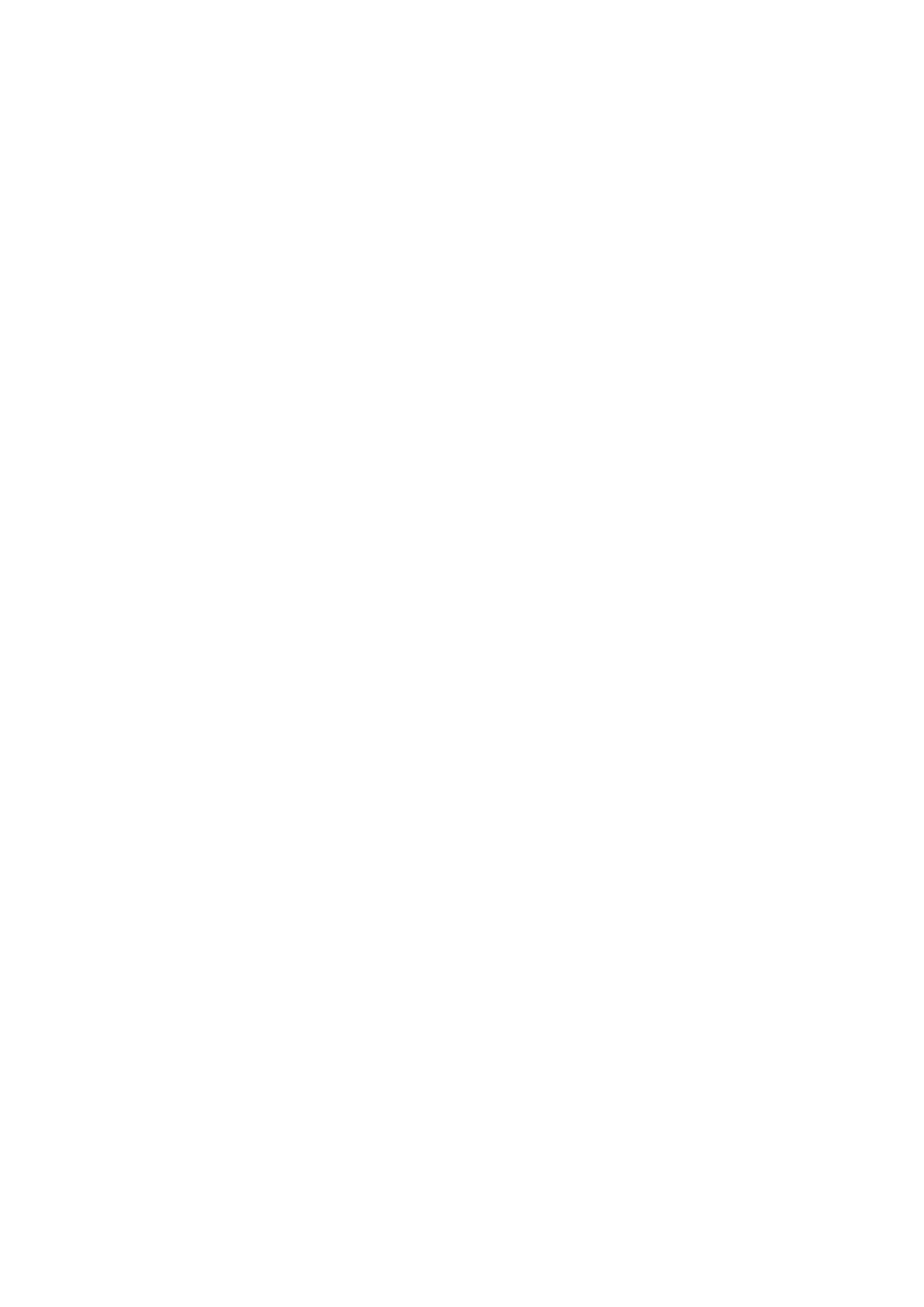# The Economic Aspects of the Chinese**-**Central Asia Rapprochement

Sébastien Peyrouse

© Central Asia-Caucasus Institute & Silk Road Studies Program – A Joint Transatlantic Research and Policy Center

Johns Hopkins University-SAIS, 1619 Massachusetts Ave. NW, Washington, D.C. 20036, U.S. Institute for Security and Development Policy, V. Finnbodav. 2, 131 30 Stockholm-Nacka, Sweden www.silkroadstudies.org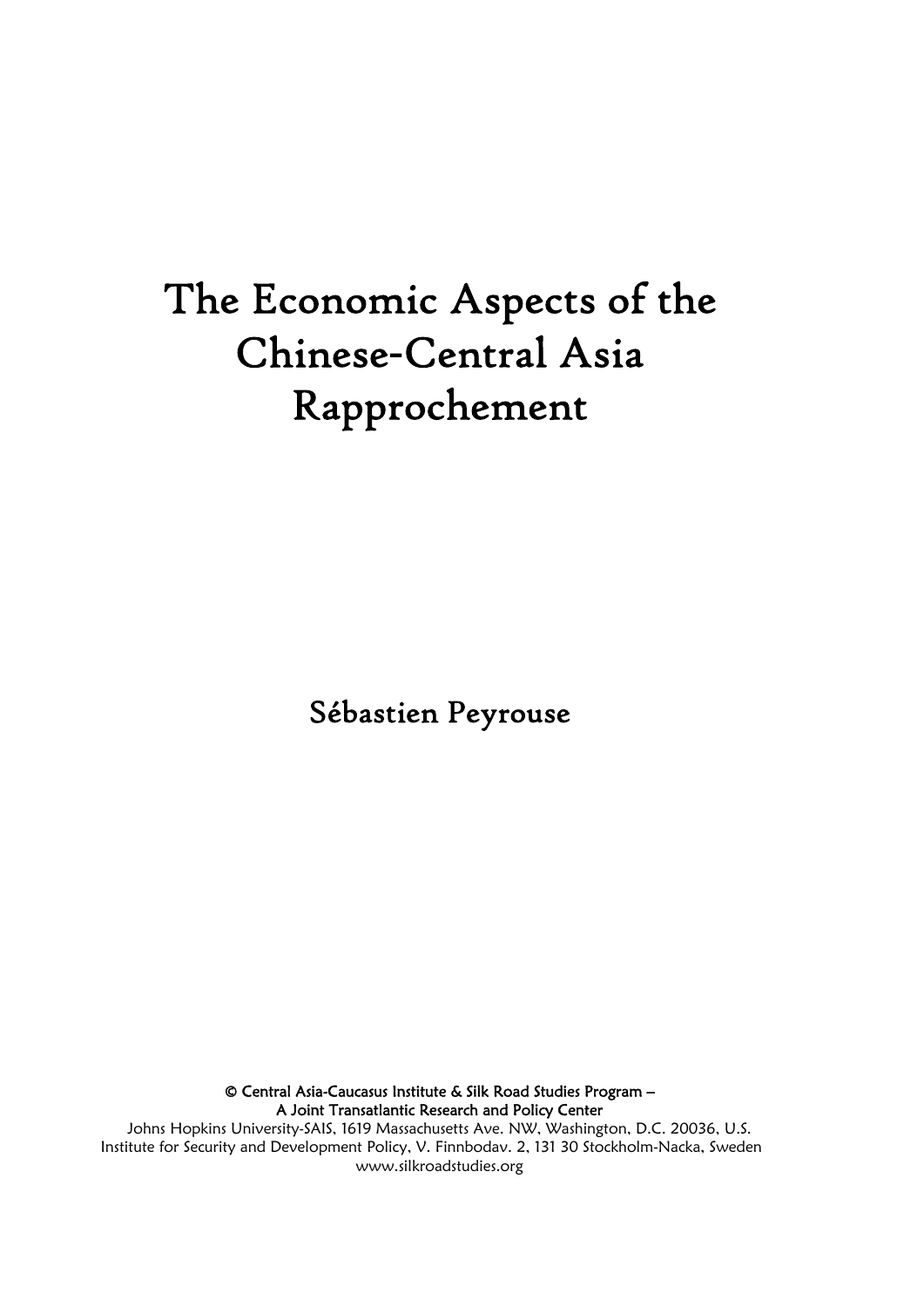"The Economic Aspects of the Chinese-Central Asia Rapprochement" is a *Silk Road Paper*  published by the Central Asia-Caucasus Institute & Silk Road Studies Program. The *Silk Road Paper* series is the Occasional Paper series of the Joint Center, published jointly on topical and timely subjects. The Central Asia-Caucasus Institute and the Silk Road Studies Program is a joint transatlantic independent and externally funded research and policy center. The Joint Center has offices in Washington and Stockholm and is affiliated with the Paul H. Nitze School of Advanced International Studies of Johns Hopkins University and the Stockholmbased Institute for Security and Development Policy. It is the first Institution of its kind in Europe and North America, and is today firmly established as a leading research and policy center, serving a large and diverse community of analysts, scholars, policy-watchers, business leaders and journalists. The Joint Center aims to be at the forefront of research on issues of conflict, security and development in the region. Through its applied research, publications, teaching, research cooperation, public lectures and seminars, it wishes to function as a focal point for academic, policy, and public discussion regarding the region.

© Central Asia-Caucasus Institute and Silk Road Studies Program, 2007

ISBN: 978-91-85937-03-5

Printed in Sweden

Distributed in North America by:

The Central Asia-Caucasus Institute Paul H. Nitze School of Advanced International Studies 1619 Massachusetts Ave. NW, Washington, D.C. 20036 Tel. +1-202-663-7723; Fax. +1-202-663-7785 E-mail: caci2@jhuadig.admin.jhu.edu

Distributed in Europe by:

The Silk Road Studies Program Institute for Security and Development Policy Västra Finnbodavägen 2, 131 30 Stockholm-Nacka, Sweden Email: info@silkroadstudies.org

Editorial correspondence should be addressed to Svante E. Cornell, Research and Publications Director, at either of the addresses above (preferably by e-mail).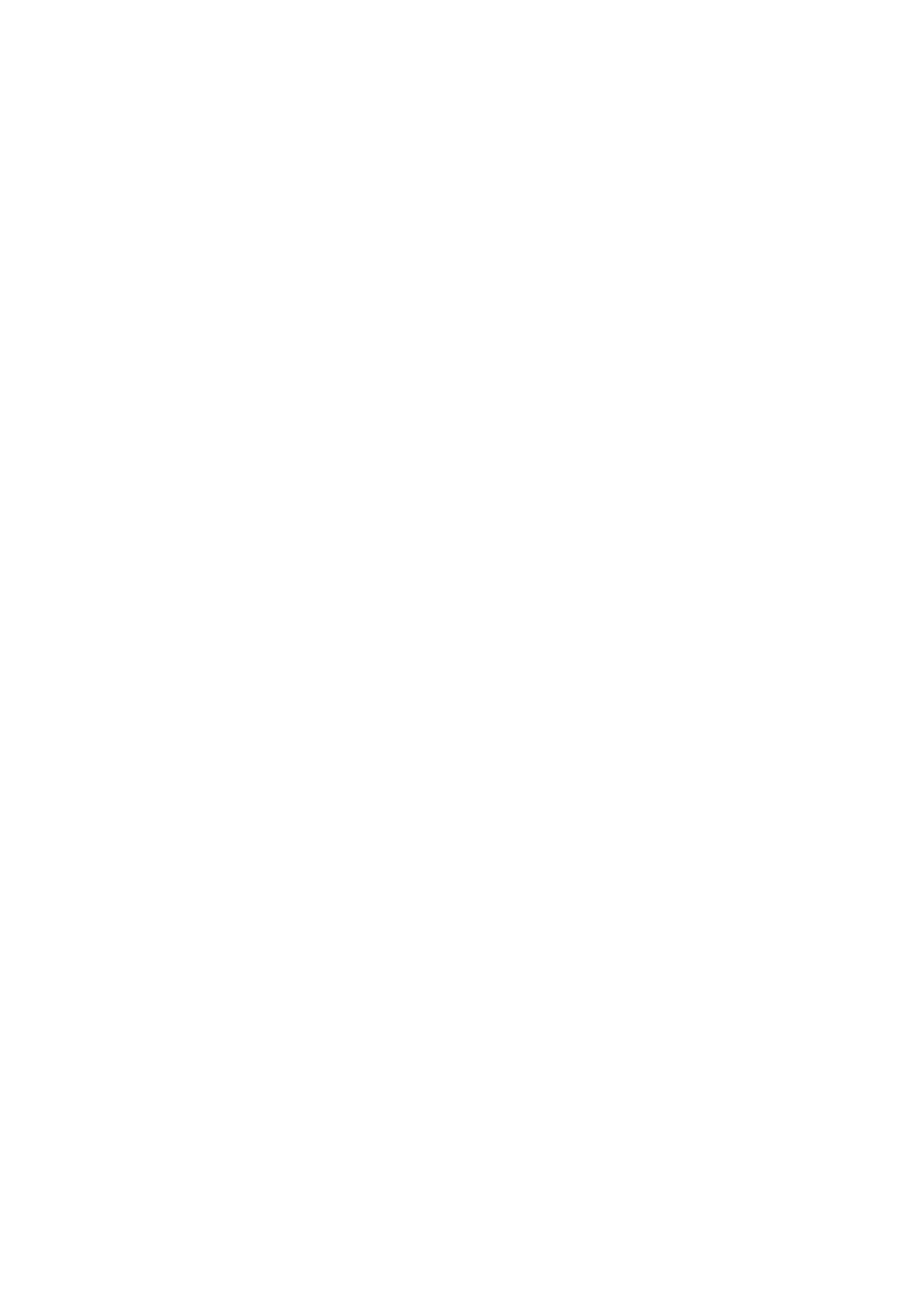# Table of Contents

| III. Chinese Investments in Central Asian Infrastructure 30          |
|----------------------------------------------------------------------|
|                                                                      |
|                                                                      |
|                                                                      |
|                                                                      |
|                                                                      |
| A. The Continued Expansion of Chinese Demand47                       |
|                                                                      |
|                                                                      |
|                                                                      |
|                                                                      |
| C. Other Chinese Projects in the Central Asian Oil and Gas Sector 62 |
|                                                                      |
|                                                                      |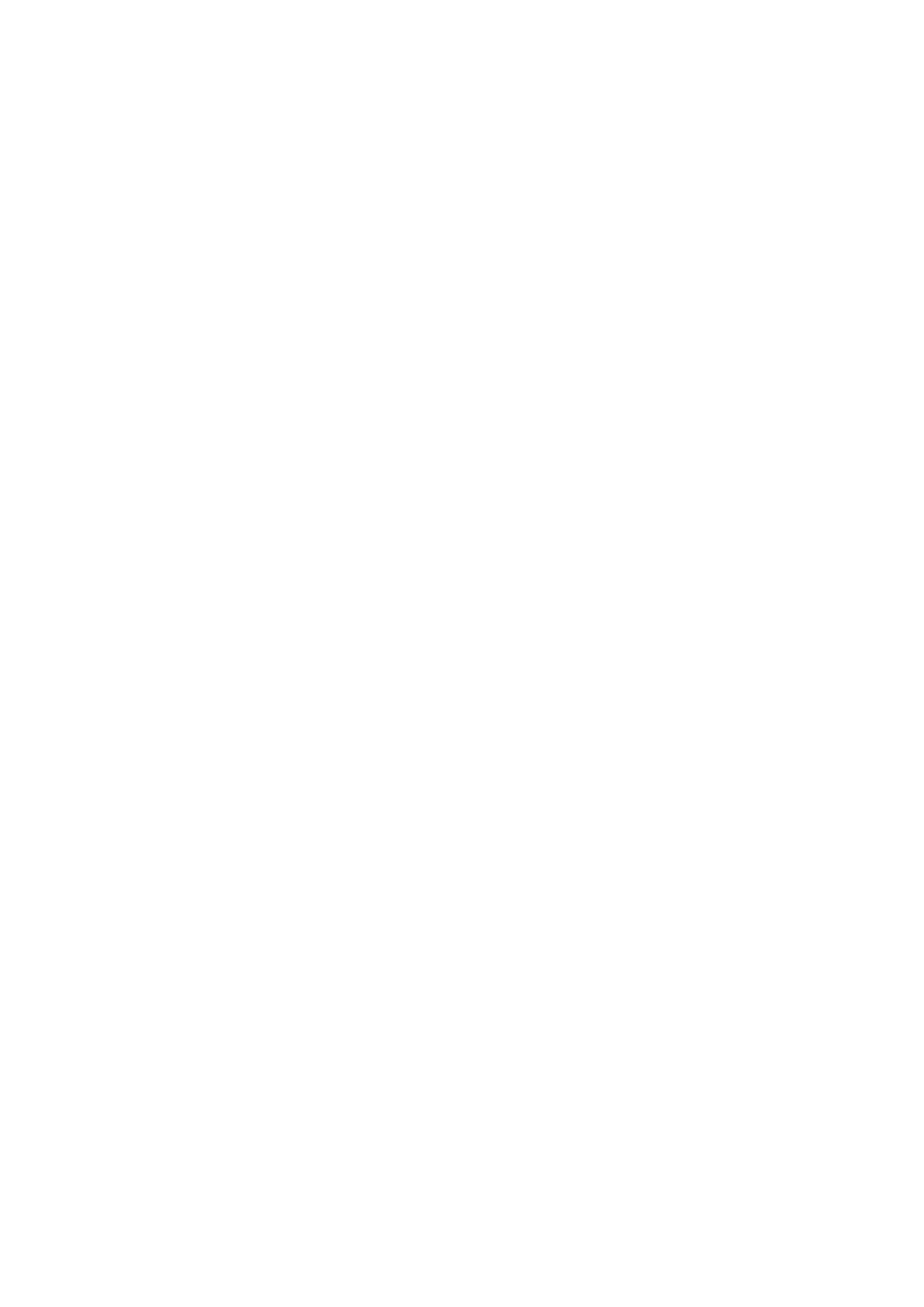# Executive Summary

In the 1990s, Central Asia appeared to be the playing field of an emerging competition between Russia and the United States. But now China has gradually emerged as one of the region's main partners. This rapprochement raises questions about the geopolitical changes in the aftermath of the Soviet Union's demise and the consolidation of China's new power. The Central Asian states, politically adrift since the collapse of the Soviet Union, are now set to play a major part in energy policies and in the war on terror, but they are still largely under the influence of their two great neighbors, namely Russia and China. The Chinese implication in Central Asia will have a major impact in the long term since it permits the reinforcement of Beijing's political influence on Central Asian regimes and the reinforcement of their geopolitical alliance. It will also provide a discreet counterbalance to traditional Russian domination, which neither Turkey nor Iran was able to achieve in the 1990s. If Sinophilia is reinforced in the Central Asian states, the Russian Federation could risk losing its perceived "right" to oversee this region and Moscow could enter into fierce competition with Beijing, an action which could have significant geopolitical consequences.

Therefore, the strategic gains for Central Asia with China's increased presence are important. Beijing is trying to check the trans-nationalization of arms and drug networks in the Xinjiang-Afghanistan-Tajikistan-Kyrgyzstan area. The future of Central Asia will largely depend on the region's ability both to avoid the destabilization experienced in the neighboring Middle East and to use Chinese influence as a means of integration into the Asia-Pacific region, which is set to become one of the 2<sup>st</sup> century's main economic and political centers. At the same time, the struggle against "religious extremism" is being used to justify the repression of dissident movements (Uyghur separatists in Xinjiang and the political opposition in Central Asia) and to reject, on the grounds that they would be destabilizing, the democratizing measures requested by the West. In the economic realm, China will also modify the geographic situation of Central Asia. While the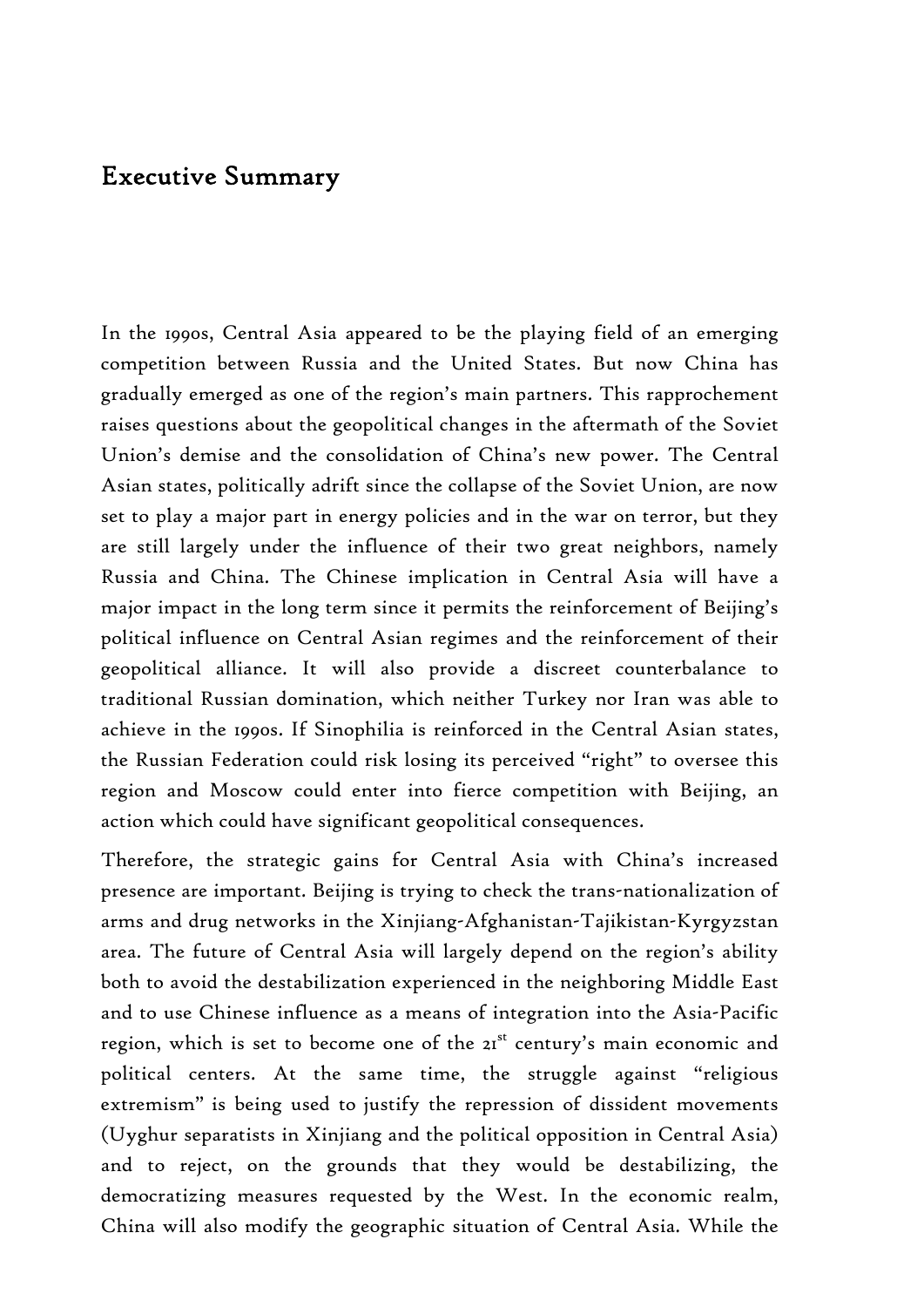region is hampered in its growth by its landlocked character and only its historic opening towards the Russian north is effectual, the Chinese presence will balance exchanges with the south. Indeed, Beijing sees Central Asia not only as a border region, but also as an intermediary and transit area, which facilitates trade with Iran, Afghanistan, India, and Pakistan. Such a strategy will reinforce Central Asia's historical role on the Silk Road.

These geopolitical and economic objectives remain intrinsically linked. For many years, China militated for the Shanghai Cooperation Organization to become a free-trade zone, which would transform Central Asia and Russia into new markets for Chinese products. This Chinese commercial domination over the region, which is predicted to eclipse Russia in only a few years, will also have a cultural impact that remains, for the time being, difficult to assess. Exchanges of people, the learning of the Chinese language, and the entrance of Central Asia into the sphere of Chinese cultural influence, will grow, creating a totally new situation in Central Asian history in a millennium. It is the global geopolitical equilibrium of the region that will change the way Central Asia is perceived as one of the economic "provinces" of the Peoples' Republic of China.

In this paper, I aim to analyze the development of China's economic engagement with Central Asia, which will determine the future of their relations. Without bracketing the geopolitical aspects of this rapprochement (the Shanghai Cooperation Organization, Uighur separatism in Xinjiang, etc.), I intend to shed light on economic issues that are no less relevant and are likely to play a crucial role in their future relations. Indeed, Sino-Central Asian rapprochement, particularly evident in the political and strategic realms, also contains an important economic element.<sup>1</sup> Commercial exchanges between China and Central Asia are still in their infancy but they already show a lot of promise and have burgeoned over the last few years: between 2002 and 2005, the volume of trade between the two zones tripled. For landlocked Central Asia, China is thus destined to play a major role in the  $2I<sup>st</sup>$  century in opening-up the region—as Russia played it in the  $19<sup>th</sup>$  and 20 $^{\rm th}$  centuries—and represents the most credible economic alternative to freeing Central Asia from Russian tutelage.

I express my sincere thanks to Gaël Raballand (World Bank) for his help and valuable comments.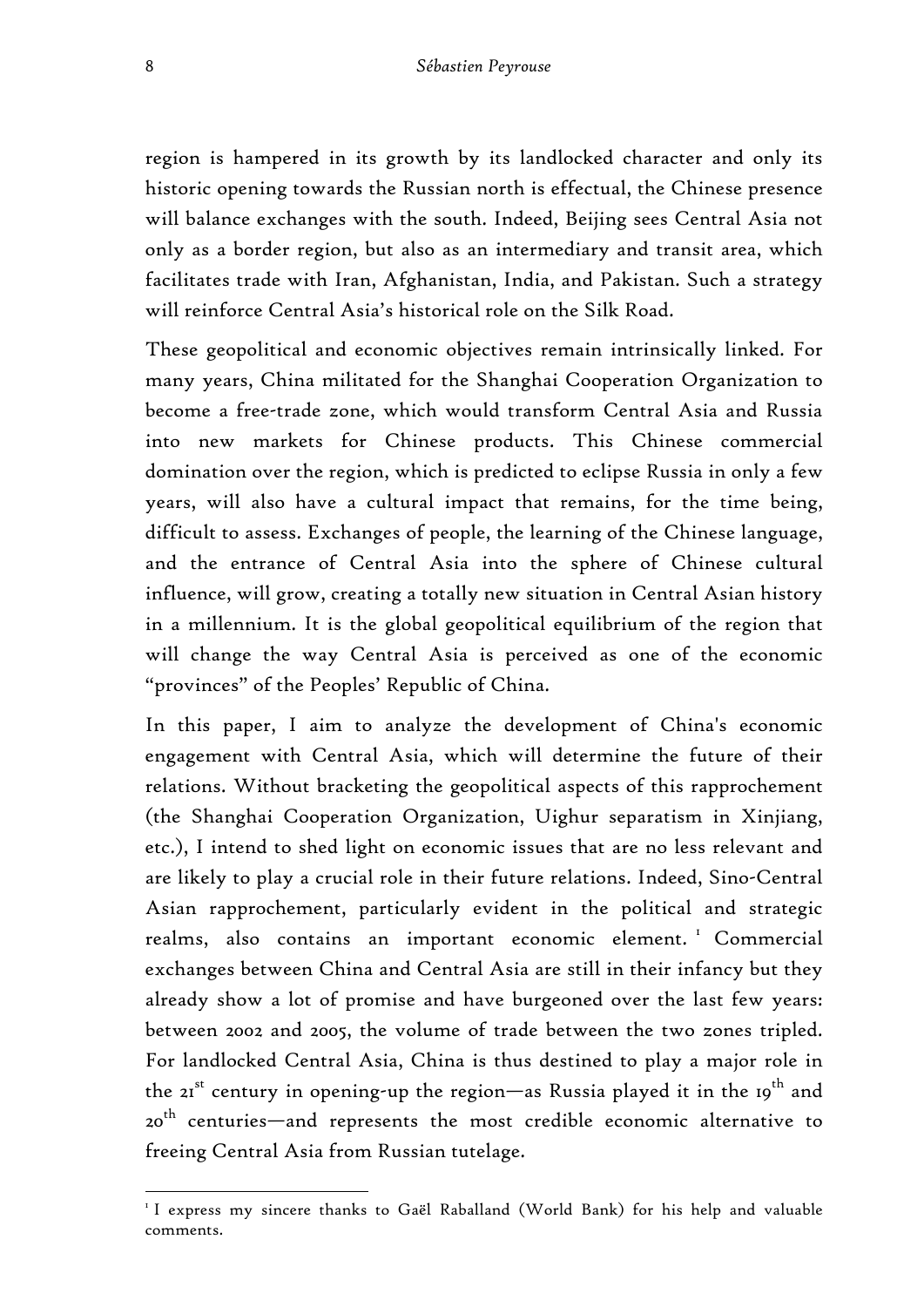# I. Preliminary Remarks on Sino-Central Asian Trade

In the rapid growth of Sino-Central Asian exchanges, several strategies are at play. First, the PRC, using a voluntary implantation policy in vital economic sectors, is seeking to consolidate its political influence in Central Asia. Secondly, it wishes to contribute to regional development and opening in order to avoid political and social destabilization, which could have domestic consequences in Xinjiang and slow Chinese economic growth. Lastly, the Central Asian states also provide new markets for Chinese products, markets that could open up to the whole of Russia: the Chinese authorities have even mentioned several projects for merging the SCO and the Eurasian Economic Community.

To manage these strategies well, China utilizes several different approaches in developing both bilateral relations and collective structures like the SCO. Many Western companies consider the states of Central Asia, with the notable exception of Kazakhstan, as risky countries where investment conditions are unfavorable or unpredictable. The local authorities therefore seek pragmatic, foreign partners who are undeterred by the political environment and are capable of investing in large projects, as well in smalland medium-sized ones. Though they may not be profitable, these projects can profoundly change the lives of local populations who benefit from them. The Chinese authorities have understood the extent to which poverty and the decay of basic state infrastructure constitute the key elements of the potential destabilization of the Central Asian states. Beijing has thus played the investment card by opening-up highways and railroads, improving electrical grids and hydroelectric resources, exploiting precious mineral resources, and of course developing trade relations.

China is also one of the only investors present in Central Asia that attaches importance to the frequently-neglected banking sector, which permits the Central Asian republics to pursue large-scale projects with Beijing. With the exception of Kazakhstan, however, the countries of the region have a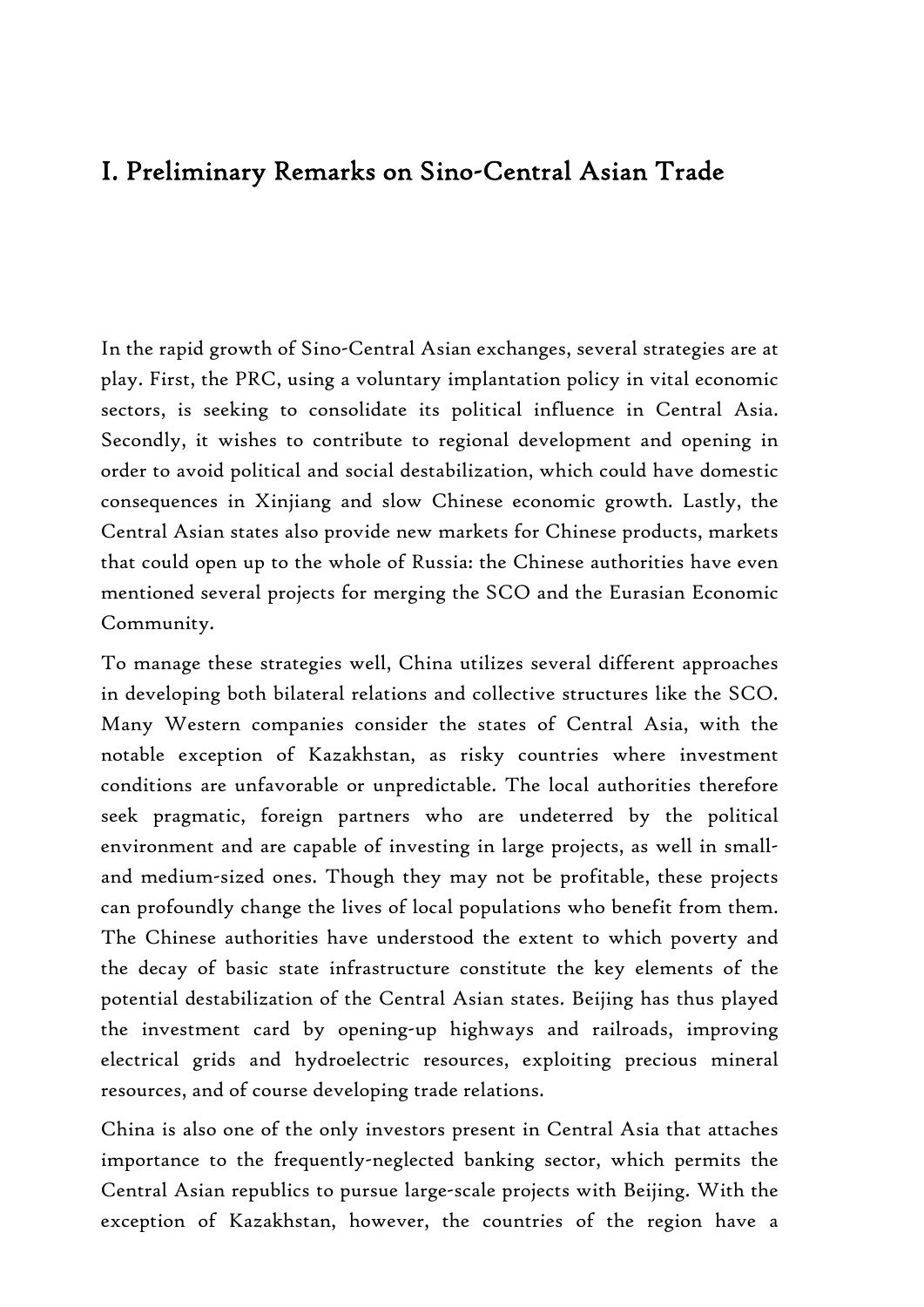particularly weak banking system. Kazakh banks have increasingly established themselves in Kyrgyzstan, as well as invested in the rest of Central Asia. The Bank of China and the Chinese Industrial and Commercial Bank opened branches in Kazakhstan. In 2006, the Kazyna Development Fund and the Development Bank of China decided to create a Sino-Kazakh development fund to invest in infrastructure collective projects worth up to five billion dollars. Kazyna also hopes to send representatives to Beijing, Hong Kong, and Urumqi and to gain privileged access to the Hong Kong Stock Exchange.<sup>2</sup>

It is also necessary to mention the conjoint desire of the Chinese and Central Asian authorities to participate together in large projects to develop trans-Eurasian continental relations. Thus, when at the start of the 1990s the USSR imploded and China opened-up, the European Union, in the TRACECA (Transport Corridor Europe Caucasus Asia) framework, decided to give more than 100 million euros to rail and road infrastructure projects with the intention of opening-up Central Asia and the Caucasus and restoring them to their former roles as trade crossroads. International organizations such as the World Bank, EBRD, and the Asian Development Bank have, for their part, invested more than a billion dollars in the development of port, road, and railway infrastructure. Further, the Transit Asia Europe (TAE) Fiber Cable System has assisted the states of Central Asia and China in strengthening their cooperation in the telecommunications sector. Very much a part of the current logic of globalization, the development of Sino-Central Asian economic relations is bound to profoundly transform the societies of the five new states.

### History of Trade Relations Since 1991

 $\overline{a}$ 

Trade relations between China and Central Asia have had to overcome many obstacles. The first of these problems is geographical: the Tian-Shan mountains, the Pamir mountains, and the Taklamaklan desert hardly facilitate the development of relations and the rapid opening-up of the region. On both sides of the border, the regions in question are relatively

 $^{\text{2}}$  D. Satpaev. "Kitai na provode. K kazhdoi strane TsentrAzii u Pekina svoi podkhod," [China on the way. Beijing has a specific approach to each Central Asian country], *CentrAsia*, January 22, 2007, <www.centrasia.ru/newsA.php4?st=1169450220> (April 11 2007).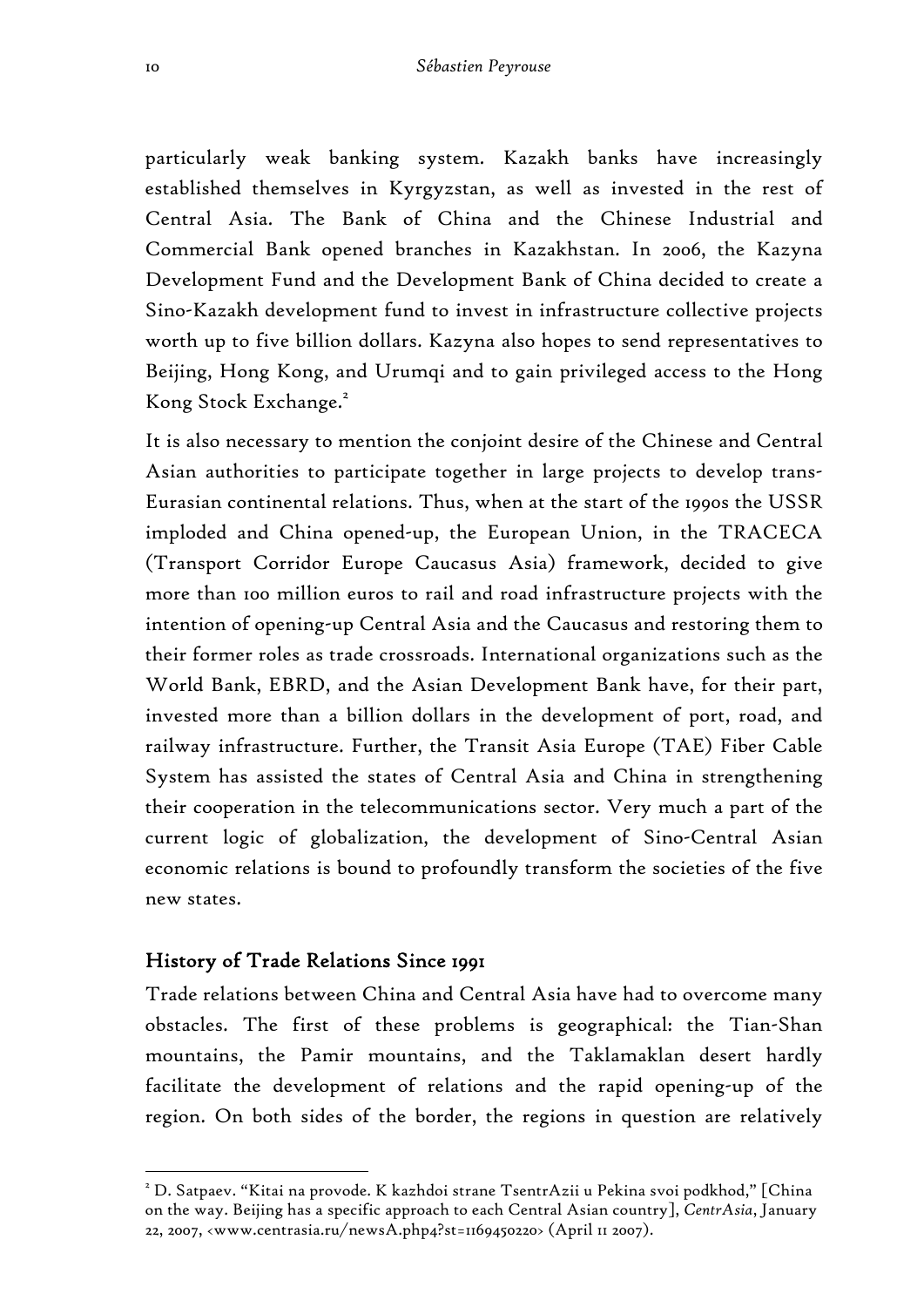sparsely populated (less than 60 million inhabitants in the five post-Soviet states and 20 million inhabitants in Xinjiang) and the distances to reach major urban centers, whether situated in Oriental China or in Siberia, are particularly long. The second factor curbing development has its roots in the history of the 20th century: the Sino-Soviet border has always been one of the most secure borders in the world. Not even a single regular trading route was ever opened between the federated republics of Central Asia and the autonomous region of Xinjiang, despite some tentative agreements in the beginning of the 1960s and the 1980s. The border towns were considered strategic zones: special permits were required for them; they contained several military installations; the inhabitants were subject to rigorous controls; and both central powers, Moscow and Beijing, regarded these populations as likely to be disloyal. After the demise of the USSR in 1991, the new states thus had to set up the necessary infrastructure to enable the development of trade: border posts, roads, railways, electrical grids, pipelines,

etc.

1

Since the fall of the USSR, Chinese and Central Asian trade has gone through three principal phases. The first period covers the years 1992-1996 and is marked by the opening of the first Sino-Kazakh border post at Dostyk-Alatau and the signing of multiple Friendship Treaties and accords for Cooperation between the new states and China. The Uighurs largely managed initial shuttle trade on the Chinese side. On the Central Asian side, meanwhile, the Dungans played an important role, since their knowledge of Chinese facilitated relations. The volume of trade exchanges at the time was between 350 and 700 million dollars per year.<sup>3</sup> Although the magnitude of these exchanges was unprecedented, they do bear a certain historical continuity: despite the fact that the borders were officially closed during the second half of the  $20^{th}$  century, limited relations between the local populations were maintained due to familial, clan, and regional networks.<sup>4</sup>

<sup>3</sup> V. Paramonov, A. Strokov. *Economic Involvment of Russia and China in Central Asia*, Central Asian Series, Conflict Studies Research Center, Defence Academy of the United Kingdom,  $7/12$  (2007), p. 2.

<sup>4</sup> Field research undertaken in June 2004 in Pamir: the Kyrgyz populations of the Murghab region confirm that they traded with the Kyrgyz in the PRC and in Afghanistan during the Soviet era and have regularly organized barter trade through family networks.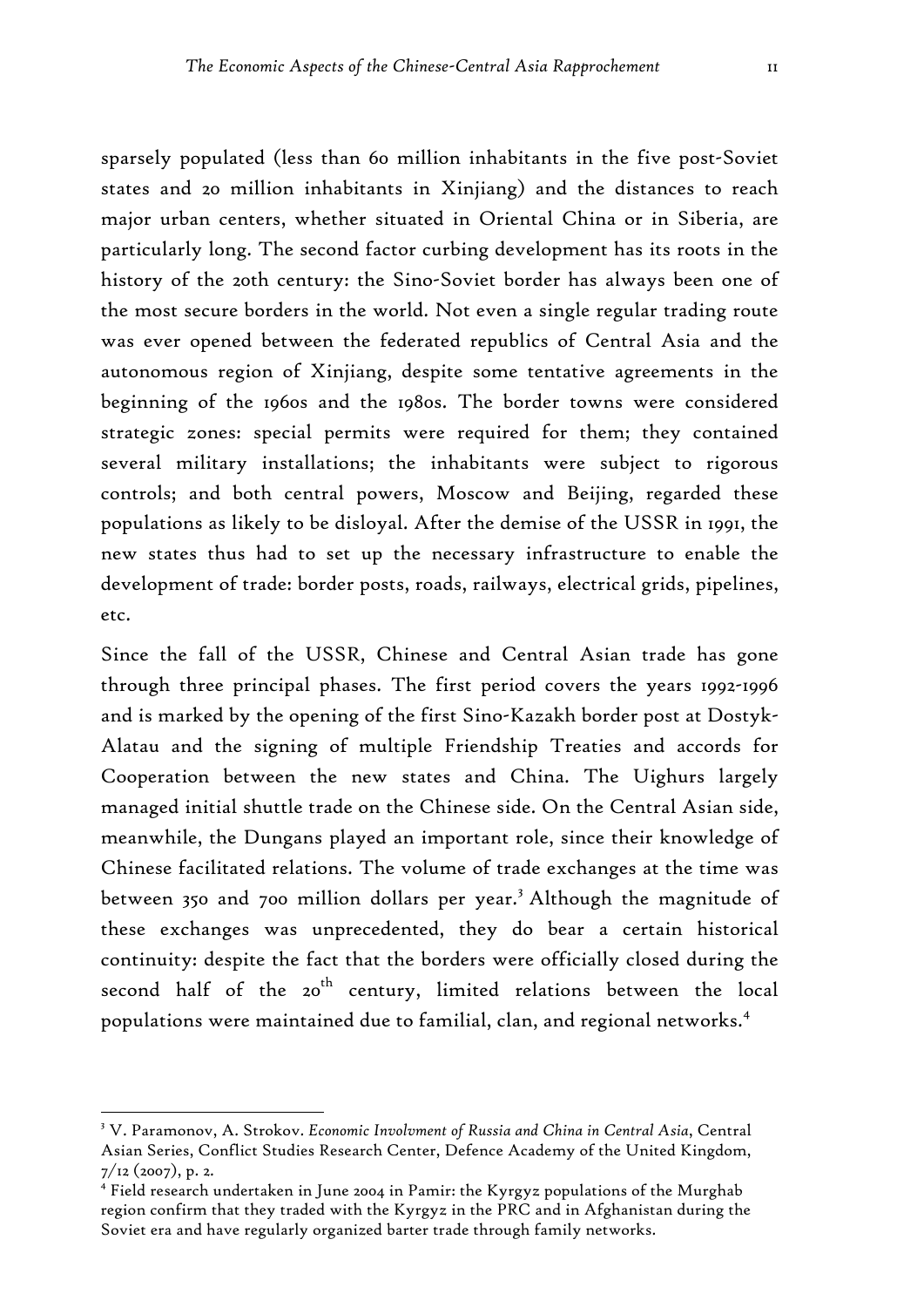The second period concerns the years 1997-2001, during which exchanges between China and Central Asia underwent a slow but appreciable increase of approximately 25 percent. After a first phase of promises and hopes, the setting up of Chinese firms was somewhat hindered by the economic crises of the Central Asian states, which were further exacerbated by the Russian crash in the summer of 1998. Diplomatic relations had become complicated, furthermore, due to border disputes and renewed separatist claims in Xinjiang. The political pressure that Beijing was putting on Central Asian governments spread a negative image of China in the region. Beijing indeed compelled Kazakhstan, and to a lesser degree Kyrgyzstan, to dissolve the associations the Uighur Diaspora set up on their territories and forced the Institute of Uighur Studies, which had been created within the Institute of Oriental Studies in Almaty, to close down.<sup>5</sup> During this second phase, the Uighurs were stripped of their major role in the development of border trade and were replaced by the Han, the reason being that Beijing did not want to see these exchanges reinforce the political and cultural links between the newly independent states and its own Muslim minority.

The third phase in the history of relations between China and Central Asia began in 2002: with the difficult political problems either resolved (border issues) or obviated (Uighur separatism), dealings henceforth became much more pragmatic, i.e., based on mutually advantageous economic cooperation. This third phase is marked by several factors: the trade boom; the consolidation of Chinese economic ventures in Central Asia in key sectors such as hydrocarbons and infrastructure; the economic development of Xinjiang; and the strengthening of the role of the SCO. Between 2002 and 2003, trade increased by more than 200 percent, going from about one billion dollars per year to more than three billion. An exponential increase of 150 percent followed between 2004 and 2006, with trade reaching a value of more than ten billion dollars.<sup>6</sup> This dynamic, which till then had mainly been limited to Kazakhstan and Kyrgyzstan, now spread to all the states: it happened in 2004 for Tajikistan with the opening of a border post; in 2005 for Uzbekistan following its geopolitical turnaround after the events in Andijan

 $^5$ Interview conducted at the Institute of Uighur Studies (Institute of Oriental Studies, Academy of Sciences, Almaty), March 2005.

 $^6$  G. Raballand, A. Andrésy. "Why should trade between Central Asia and China continue to expand?," *Asia-Europe Journal*, to be published.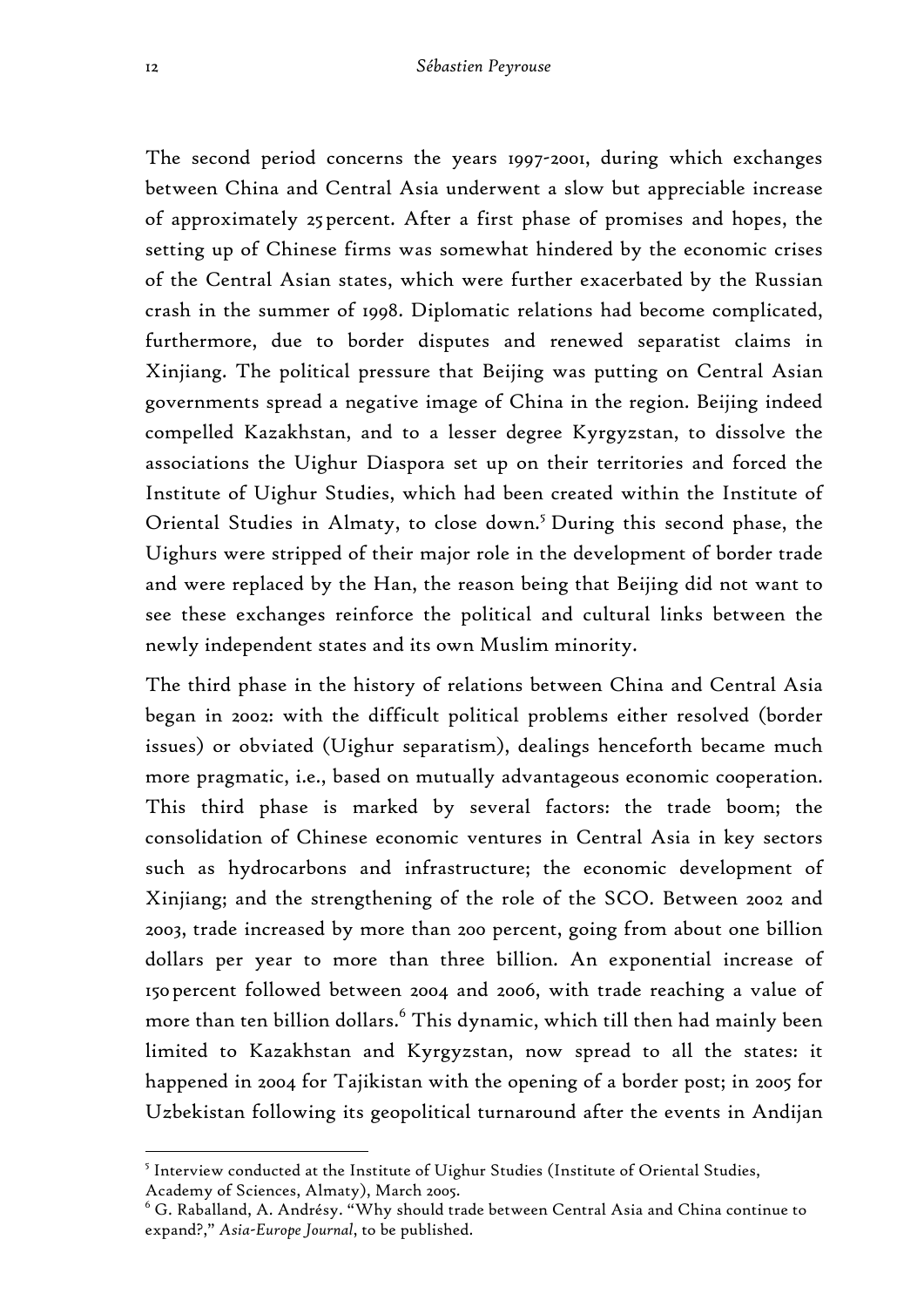in the same year; and is now likely to be occurring in Turkmenistan following the death of President Saparmurad Niyazov in December 2006, which has so far had the effect of re-opening up Turkmenistan to regional developments and to Chinese economic influence.

### Structure of Sino-Central Asian Trade

Despite the good will of the authorities, there is still a lot of wariness on both sides resulting from political fears (Uighur separatism for the Chinese) and social fears (the "unleashing" of Chinese migrants for the authorities of Central Asia who are largely supported in this by their populations). The Central Asian states and China have maintained a visa system in place which does not make business travel easy, even if strategies of facilitation have been put in place (cf. infra). In addition, at present only China and Kyrgyzstan are members of the WTO and so only they benefit from trade agreements facilitating issues like customs duties and tariff obligations. With the exception of Uzbekistan, which has a high level of protectionism, the level of customs duties the Central Asian states impose on goods is relatively low, which in itself is favorable to developing trade, but they often subject the most widespread Chinese products to special regulations (textiles, toys, shoes, small electrical and electronic goods).<sup>7</sup> Furthermore, Chinese traders complain that the legislative environments of these states are not conducive to investment and denounce in particular the level of corruption and the recurrent absence of contracts.

In order to facilitate trade, Beijing has vigorously supported the applications of Kazakhstan, Uzbekistan, and Tajikistan to join the WTO (only Turkmenistan has yet to make an application). Kyrgyzstan has done likewise; its wish is that all the members of the Eurasian Economic Community are admitted to the WTO so that the ballooning trade with China will be subject to consistent regulations. It is in the interests of the Central Asian states, as much as it is in China's, to develop their mutual relations because their economies are more complementary to, rather than in direct competition with, one another. China, for example, has the capacity to export consumer products to Central Asia at low prices, i.e., at prices suited

1

 $^7$  G. Raballand, A. Andrésy. "Why should trade between Central Asia and China continue to expand?"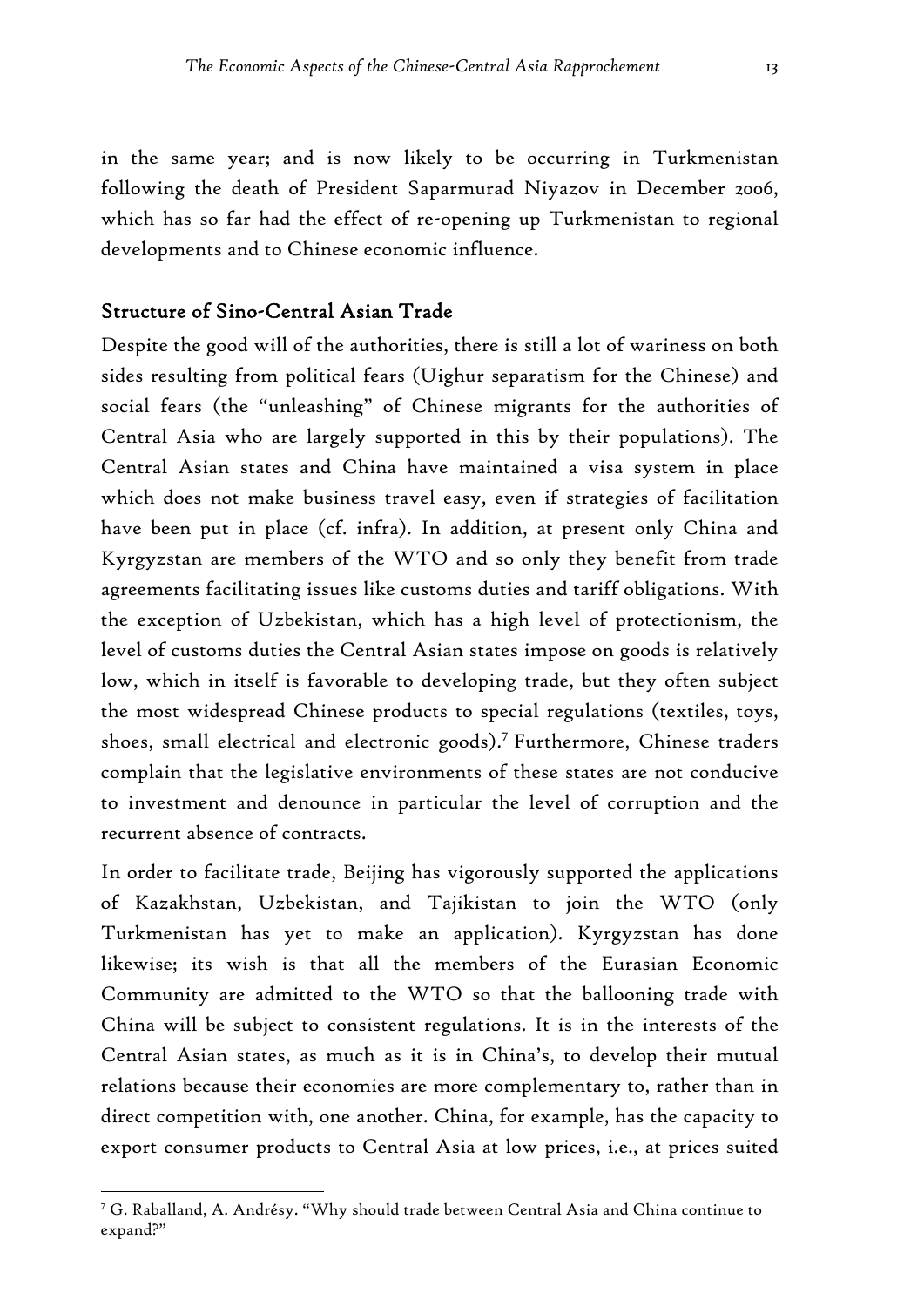to the low standard of living of the Central Asian populations, whereas Russian, Turkish, and Iranian, not to mention Western, products are too expensive. The result is that more than 85 percent of Chinese exports to Central Asia consist of finished goods. The reverse is true for the Central Asian states: more than 85 percent of their exports consist of raw materials, petrol, and ferrous and nonferrous metals.<sup>8</sup> As Hsiu-Ling Wu and Chien-Hsun Chen have shown, there is a particular lack of diversification in Central Asian exports: a quarter of Kazakhstan's exports to China consist of petrol, a quarter of nonferrous metals, and a quarter of iron, steel, and other metals. Metals constitute one third of Kyrgyzstan's exports to China, whereas chemical products and nonferrous metals comprise 20 percent and 25 percent, respectively. <sup>9</sup> By contrast, Chinese exports are much more diversified consisting of consumer products, machinery, processed foodstuffs, textiles, shoes, electronic goods, pharmaceutical products, automobile spare parts, etc.<sup>10</sup>

According to Gaël Raballand and Agnès Andrésy, trade between China and Central Asia can be divided into three categories: First, border trade which is dominated by shuttle trade. Bartering, for example the trading of skins for foodstuffs, appears to have retained its importance in China's trade with the border populations of Kyrgyzstan and Tajikistan, who live in partially demonetarized economies. The second category consists of trade organized by the Xinjiang Production and Constructions Corps or the XPCC (Xinjiang shengchan jianshe bingtuan), one of Beijing's political instruments. This trade is thought to account for more than a third of total trade between China and Central Asia. The third category, private entrepreneurs, is no longer made up of the Uighurs, who were ousted in the second half of the 1990s, but are rather ethnic Han from the maritime provinces. The majority of them originate from Zhejiang province, especially from the city of Wenzhou, considered to be one of the biggest centers of Chinese entrepreneurs. In fact, more than 80,000 traders from Wenzhou have established themselves in

<sup>&</sup>lt;sup>8</sup> V. Paramonov, A. Strokov. *Economic Involvment of Russia and China in Central Asia*, p. 6.<br><sup>9</sup> Heiu-Ling Wu, Chion-Heup Chon. "The Prespects for Pegional Economic Integration. Hsiu-Ling Wu, Chien-Hsun Chen. "The Prospects for Regional Economic Integration

Between China and the Five Central Asian Countries," *Europe-Asia Studies*, 56, 7 (2004), pp. 1059-1080.

<sup>&</sup>lt;sup>10</sup> For a break-down by product, Ibid., pp. 1069-1070.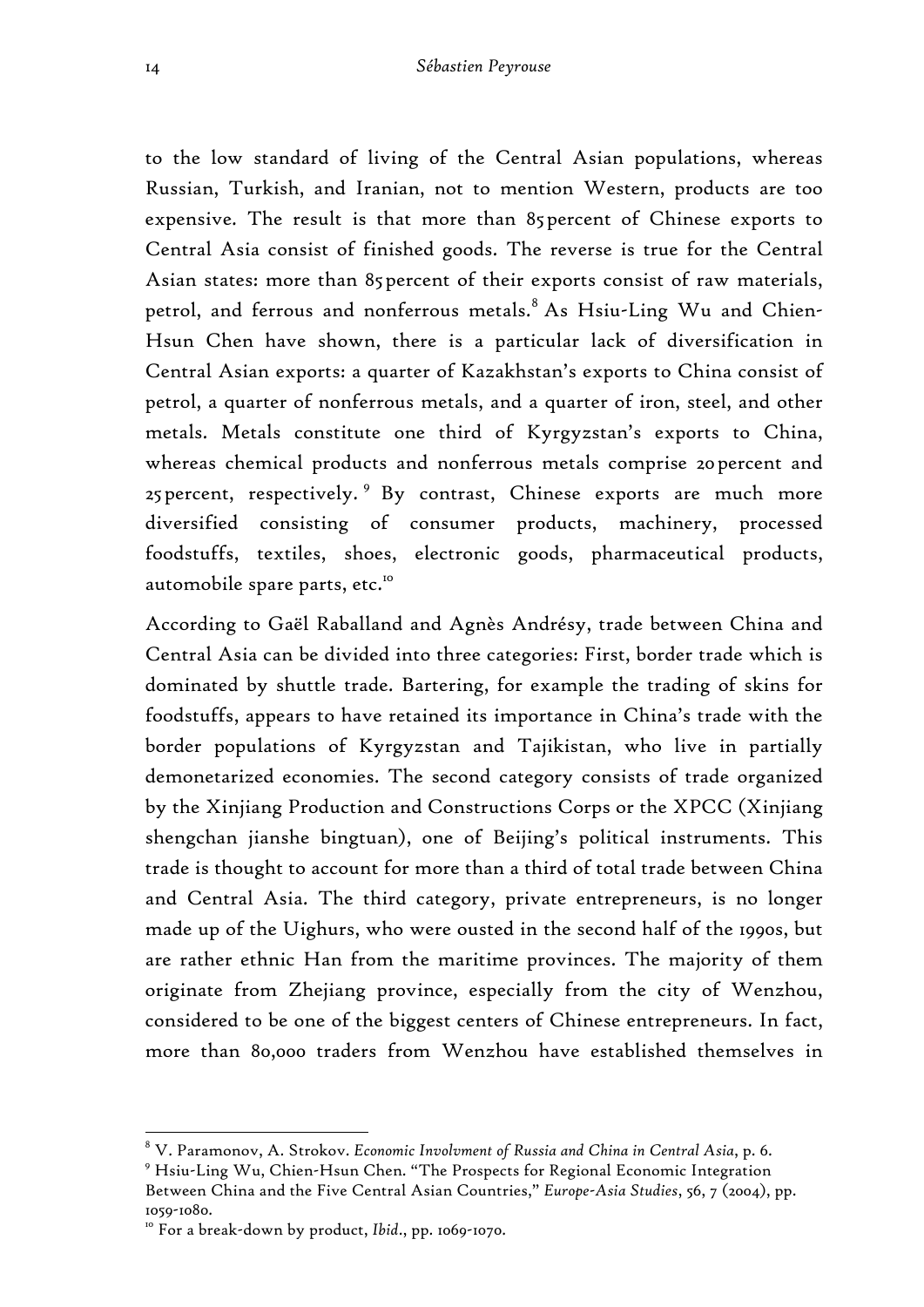Xinjiang, principally at Kashgar, and half of these engage in trade with Central Asia.<sup>11</sup>

It is, however, difficult to assess the trade figures between China and Central Asia, since these are official statistics that take little account of the realities of border trade, and even less of the contraband networks. In addition, the information provided by China, on the one hand, and the Central Asian states, on the other, are not often in agreement. It seems preferable, however, to go with the Chinese statistics, since Chinese exporters have very little incentive to undervalue their sales to Central Asia because the customs duties are practically non-existent. Thus, Chinese statistics include petty trade, which the Central Asian authorities do not count. Thus, for 2006, China announced trade figures of 13 billion dollars, that is, 23 percent more than the official figures given by the Central Asian republics. For the two countries with which China's border trade is the greatest, Kazakhstan and Kyrgyzstan, the figures are especially divergent. Thus, in 2005, Kazakhstan is, according to Astana, supposed to have imported goods worth 1.2 billion dollars from China, but Beijing puts the figure at close to 4 billion; Astana estimated exports to be worth 2,423 million dollars, while Chinese figures include an additional 500 million.<sup>12</sup> With Kyrgyzstan, the divergences are even greater: for 2005, Chinese figures are ten times higher than Kyrgyz figures (30 million in exports and 100 million in imports according to Bishkek; 300 million and 1 billion respectively according to Beijing).<sup>13</sup>

The divergences are smaller (around 10 percent) with the three other states, Tajikistan, Uzbekistan, and Turkmenistan. China and Tajikistan's figures are in relative agreement: 350 million dollars according to Beijing; 37 million less, i.e., 11 percent less, according to Dushanbe. For the two others, the relatively small divergences in calculations can be explained by the fact that most trade is organized at the level of the state and that there is a low level of small business, a result of them not sharing a border with China. Beijing has

1

<sup>&</sup>lt;sup>11</sup> G. Raballand, A. Andrésy. "Why should trade between Central Asia and China continue to expand?"

<sup>12</sup> V. Shevchenko. "Sindrom Khorgosa?," [The Khorgos syndrome?], *Kazakhstanskaia pravda*, May 27, 2005, <http://www.nomad.su/?a=13-200605290119> (April 19 2005).<br><sup>13</sup> "MinProm o razvitii ekonomicheskikh otnoshenii mezhdu Kyrgyzstanom i Kitaem,"

<sup>[</sup>Minister of Industry's statement on the development of the economic relations between Kyrgyzstan and China], *AKI-Press*, June 23, 2006, <http://www.akipress.org/news/29316> (March 14 2007).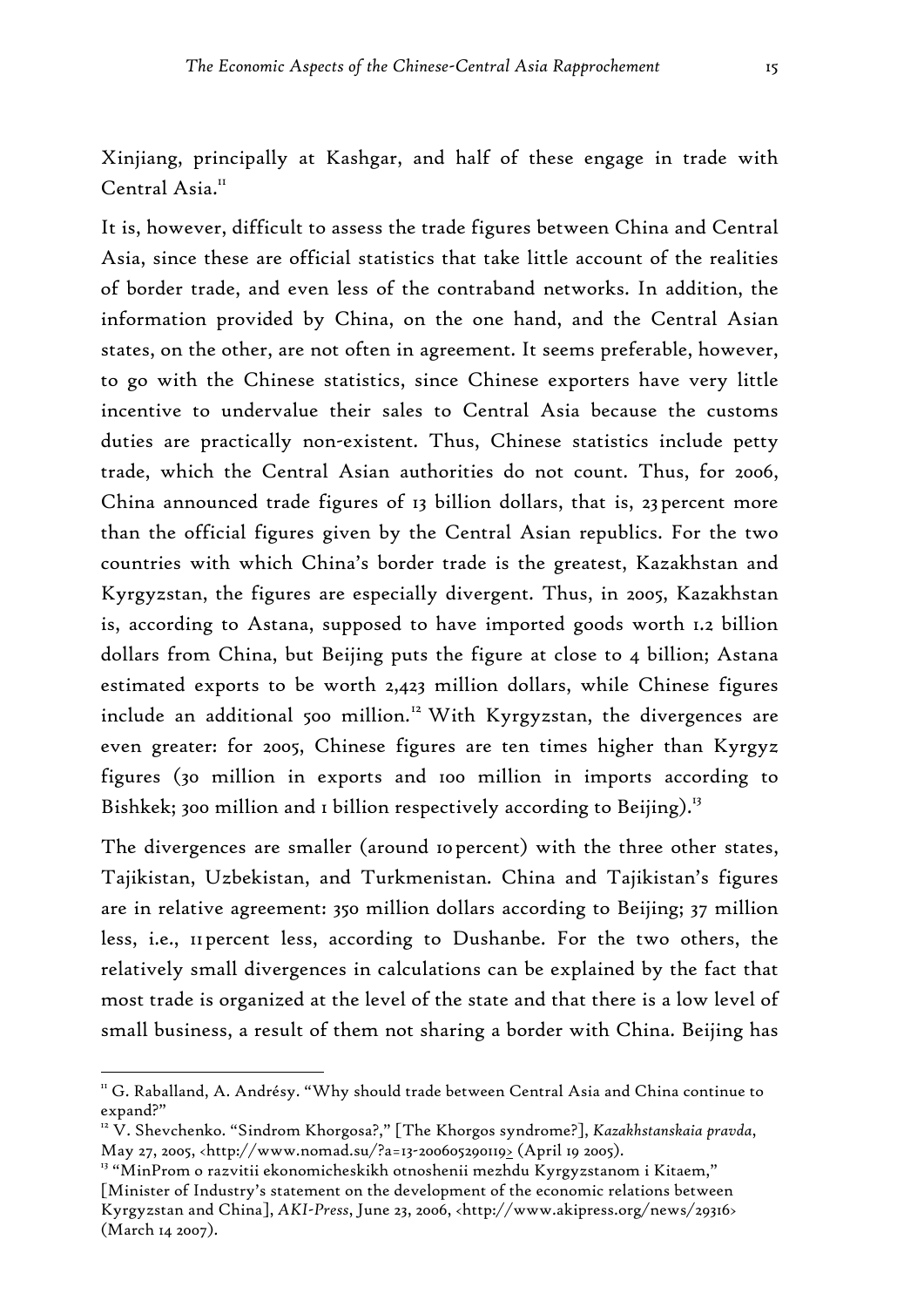declared trade figures of 900 million dollars with Tashkent and 133 million with Ashgabat. According to Vladimir Paramonov and Aleksei Strokov, trade not taken into account by official statistics would have reached somewhere between 4.5 and 6.5 billion dollars in 2006 for the five states, of which nearly two-thirds was with Kazakhstan, between 500 and 800 million dollars with Kyrgyzstan, approximately half a million with Uzbekistan, between 100 and 200 million for Tajikistan, and less for Turkmenistan.<sup>14</sup> Thus, the total value of trade between China and Central Asia for 2006 would have amounted to approximately 18 billion dollars and not 13 billion.

#### Massively Unequal Trade Relations

Trade between China and Central Asia mostly concerns trade between China and Kazakhstan (70 percent of the total), or more precisely, trade between Kazakhstan and the Xinjiang region, which amounted to 3 billion dollars in 2004. Astana quickly rose to become the second largest of China's trading partners in the CIS after Moscow and has for quite some time already held the mantle of being Xinjiang's largest foreign trading partner.<sup>15</sup> Between 1992 and 2002, the total of Chinese investments in Kazakhstan reached 800 million dollars. This amount is continuing to grow rapidly, placing China among the five largest foreign investors in the country.<sup>16</sup> In 2005, trade between the two countries reached close to 7 billion dollars, an increase of 50 percent over the previous year.<sup>17</sup> The volume of trade between China and Kazakhstan is much higher than for the rest of Central Asia. Of the total trade, Uzbekistan and Tajikistan each have 9 percent, Kyrgyzstan 7 percent, and Turkmenistan only 2 percent. However, trade with Turkmenistan is likely to become much greater in volume if the gas contracts signed between Ashgabat and Beijing are confirmed.

<sup>14</sup> V. Paramonov, A. Strokov. *Economic Involvment of Russia and China in Central Asia*, *op. cit*., p. 8.

<sup>15 &</sup>quot;Xianjiang's border trade to Kazakhstan on the fast track," *The Government of the Xinjiang*  Uygur Autonomous Region web site, January 2006,

<sup>&</sup>lt;http://www.xinjiang.gov.cn/1\$002/1\$002\$013/352.jsp?articleid=2006-1-3-0003> (March 12 2007).

<sup>&</sup>lt;sup>16</sup> Central Asia Human Development Report. Bringing Down Barriers: Regional Cooperation for Human Development And Human Security, UNDP, 2005, p. 189.<br><sup>17</sup> D. Satpaev. "Ten' 'kitaiskogo dragona' zhestkie storony miagkoi ekspansii," [The Shadow of

the "Chinese Dragon" or The Hard Realities of a Soft Expansion] Evraziiskii dom, January 18, 2007, <http://www.eurasianhome.org/xml/t/digest.xml?lang=ru&nic=digest&pid=1816> (March 12 2007).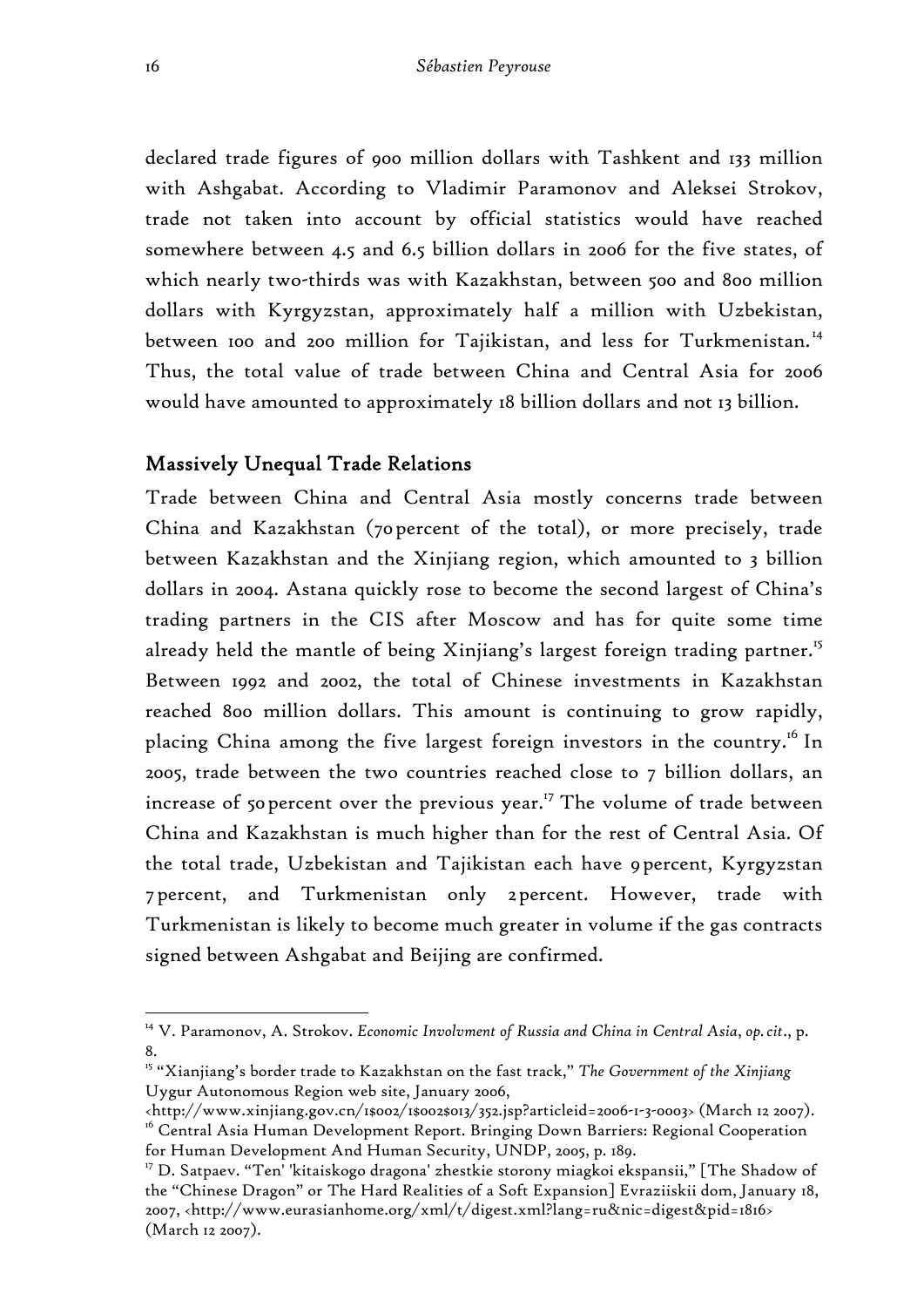The astonishingly low levels of trade between China and Kyrgyzstan, as a percentage of the total trade between China and Central Asia, can be explained by weaknesses intrinsic to the Kyrgyz economy. However, this situation is likely to be offset by the development of transit: Kyrgyzstan is earmarked to become one of the main transit centers for the re-exportation of Chinese products throughout the rest of Central Asia. The Dordoi Bazar in Bishkek, for example, is already a kind of crossroads for Chinese products that are being expedited to Kazakhstan and Uzbekistan. Similarly, the Karasuu Bazar in the Ferghana Valley directly feeds into the Uzbek market. Indeed, it is likely that in reality Sino-Uzbek trade is far greater than the official figures suggest, but this trade is difficult to measure precisely because it is transited through Kyrgyzstan. According to some economists, one can now estimate that 75 percent of Chinese imports to Kyrgyzstan are reexported to other Central Asian countries. The extent of this commercial growth is such that the re-exportation of Chinese goods has become one of the two largest economic activities of Kyrgyzstan.<sup>18</sup>

Xinjiang is set to become the main economic power of wider Central Asia (the five post-Soviet States, Afghanistan, and Xinjiang). Its GDP (220 million dollars in 2004) is already four times that of the combined total of the five Central Asian States.<sup>19</sup> Though Xinjiang is the least developed of the 13 provinces of the Great West, it nevertheless benefits from some special economic conditions (abolition of taxes and duties for Chinese and foreign companies setting up there) that are designed to enable it to become a regional economic power, specializing mostly in hydrocarbons, metals, electricity, and textiles. This dynamism is in large part the fruit of a project launched in 2000 to develop the Far West (*xibu dakaifa*): Beijing has injected more than 8 billion dollars into the road, railway, gas, petrol, and hydroelectric sectors of this autonomous region. In the coming years, a great deal of this financial "manna" will flow into the Central Asian states, such that Xinjiang will be the door not only to the rest of China but also to Pakistan, South Asia, and the Pacific edge. Since September 1995, Beijing has

<u>.</u>

<sup>&</sup>lt;sup>18</sup> G. Raballand, B. Kaminski. "La déferlante économique chinoise et ses conséquences en Asie centrale," *Monde chinois*, no. 4, 2007, to be published.<br><sup>19</sup> G. Raballand, A. Andrésy. "Why should trade between Central Asia and China continue to

expand?"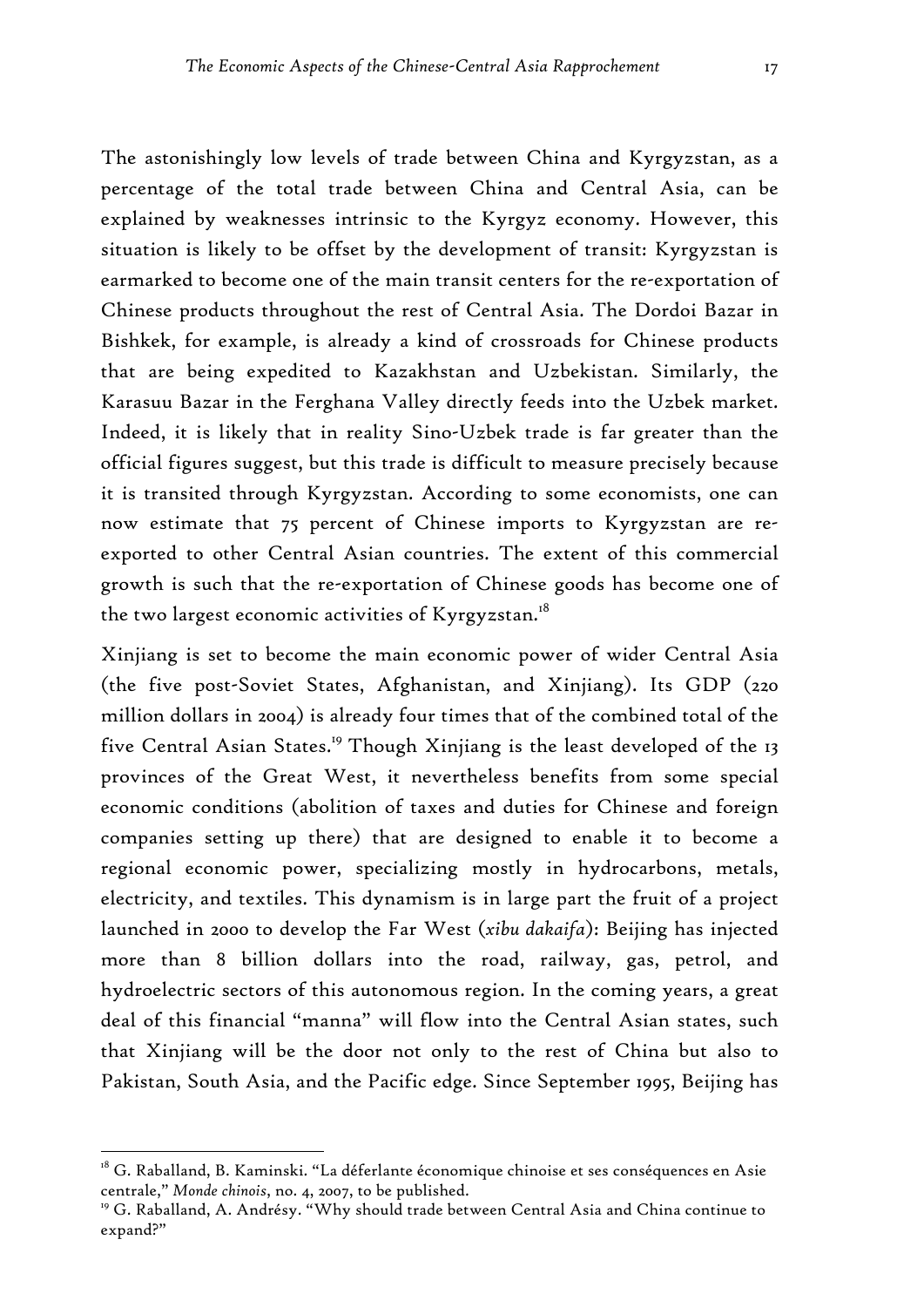allowed Kazakhstan the use of the Lianyungang port so it can transit commodities arriving from the Pacific.

Inequalities in political and geopolitical relations between China and Central Asia are thus also present in the economic sphere: while the Chinese state is investing in the strategic sectors of the five Central Asian states, and small and very dynamic Chinese enterprises are setting themselves up in the Central Asian market, the Central Asians themselves have very little presence in China.<sup>20</sup> In 2005, a census taken revealed that 744 Chinese enterprises have been established in Kazakhstan (40 large companies and close to 700 small ones), one hundred in Uzbekistan, a dozen in Kyrgyzstan, and a similar number in Tajikistan.<sup>21</sup> The role of the various Chambers of Commerce of each of the countries in facilitating meetings between traders has proven to be crucial. But even in the cases of states with significant economic development such as Kazakhstan, the inequality in Sino-Central Asian relations is not going to be easy to reduce. In 2006, Central Asia only represented 0.6 percent of the foreign trade of the People's Republic of China, far behind the United States and Russia. *A contrario*, the position of China in Central Asia is already major, as it accounts on average for 12 percent of Central Asian foreign trade. Differences between Central Asian countries are, however, still particularly glaring: China accounts for 34 percent of Kyrgyzstan's foreign trade, 15 percent of Kazakhstan's, 10 percent of Tajikistan's, 5 percent of Uzbekistan's, and only 1 percent of Turkmenistan's.<sup>22</sup>

<sup>20</sup> A. Umarov, D. Pashkhun. *Tensions in Sino-Central-Asian Relations and their Implications for Regional Security*, Central Asian Series, Conflict Studies Research Center, Defence Academy of the United Kingdom, 06/02 (2006).

<sup>21</sup> *Ibid.*

<sup>&</sup>lt;sup>22</sup> V. Paramonov, A. Strokov. *Economic Involvment of Russia and China in Central Asia*, p. 4.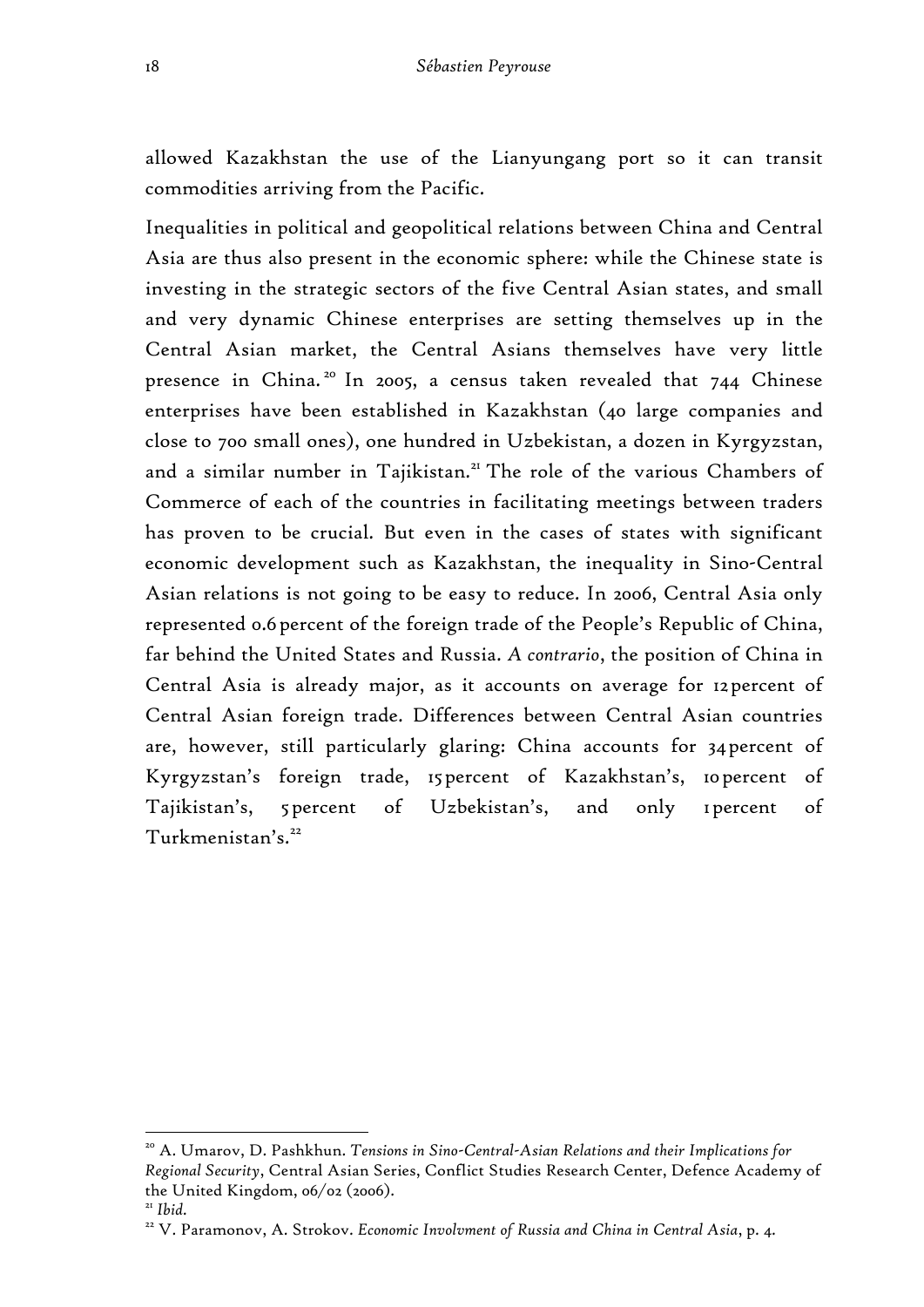# II. The Key Role of Border Posts

One of the main thoroughfares between Central Asia and China is the Urumqi airport, which offers a large number of flights to the capitals of Central Asia—Almaty, Astana, Bishkek, Tashkent, and Dushanbe are served, the first three by China Southern Airlines and Hainan Airlines, the latter two by Uzbekistan Airways and Tajikistan Airlines. Ashgabat does not currently enjoy any direct flights with Urumqi, but this may quickly change in the course of 2007. Despite Urumqi's superior position, Kashgar is also fast staking out a place as one of the main crossroads for trade between China and Central Asia. The capital of Uighur culture, the city has for this reason aroused the concern of the Chinese authorities who prefer the largely Hanized Urumqi. Yet Kashgar's proximity to the Torugart Pass and the Karakorum Highway may prove to be one of the driving forces of Sino-Central Asian trade, particularly after the revitalization of the Karakorum Highway in Sino-Pakistani relations. For Central Asian countries this remains the one and only point of access to Pakistan so long as the situation in Afghanistan prevents the establishment of more direct connections.

The Sino-Central Asian border posts that were opened during the 1990s are all situated in isolated and mountainous regions, and so are not as such conducive to the development of large-scale trade. Of the eight posts currently in operation, only four—Dostyk, Khorgos, Irkeshtam, and Torugart—have actually succeeded in making an impression on regional trade, while the others have mainly served only as points of passage for the local populations. River trade is still quite marginal, and the Premier Secretary of the CP of Xinjiang, Van Lentsiuan, has made no attempt to hide his skepticism concerning the possibility of establishing river trade in the cross-border rivers.23 So, in a bid to counter the geographical situation of the

<u>.</u>

<sup>23&</sup>quot;Sotrudnichestvo v oblasti sudokhodstva dlia Kitaia i Kazakhstana mozhet byt'

vzaimovygodnym," [Cooperation on river navigation could be advantageous for China and Kazakhstan], *Professional*, 97, November 2005,

<sup>&</sup>lt;http://www.inform.kz/showarticle.php?lang=rus&id=140231> (April 11 2007).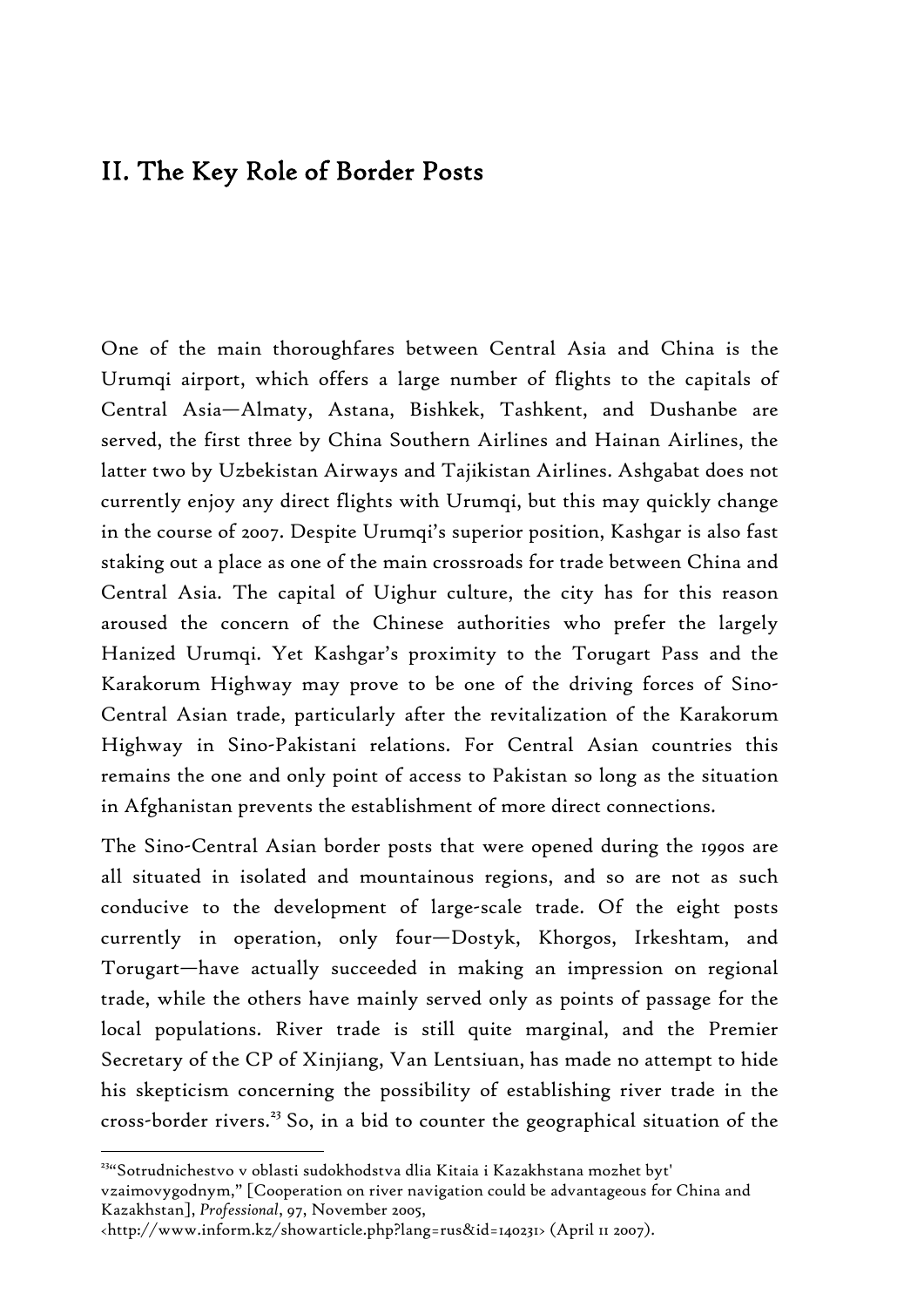border posts and their distance to large urban centers, China has opened many free trade zones. Xinjiang includes 17 special economic zones with a Republican statute. The regional government has also opened its own free trade zones, the main function of which is to be home to large industrial exhibition parks, such as is the case with, for example, the capital Urumqi  $(3,000 \text{ m}^2 \text{ of })$  exhibition space), the town of Yining, and the small railway town of Kuytun. The Chinese authorities have also granted the town of Shihezi a special status. Situated 150 km from Urumqi, Shihezi serves as a *carrefour* both on the road between Xinjiang and Central Asia and on the Urumqi-Almaty railway.

The development of cross border trade also depends in part on the existing visa system between China and the Central Asian states, which is slowly becoming more simplified. Kazakhstan and Kyrgyzstan, for example, have opened consulates in Urumqi to accelerate the visa process for Chinese businessmen who were otherwise obliged to get one in Beijing. Lastly, several measures have been implemented to make it easier for the border populations to obtain visas, and persons who travel to the free trade zones of the border posts on a day-trip can now do so without a visa. The simplification of these procedures would truly facilitate the flow of persons between the two borders and make China a destination as accessible as Russia is now. Yet for the present time, security issues are paramount for the Central Asian states and China, which hope above all to avoid destabilization caused by border traffic they cannot control, like drugs, arms, and terrorism.

# Sino-Kazakh Border Posts

 $\overline{a}$ 

The first border post, at Dostyk-Alatau (Alashankou), was opened in 1992. Located in the Almaty region close to the town of Zharkent and the regional capital of Taldy-Kurgan, it quickly became the main transit point between the two countries: in 2003, it was responsible for 50 percent of the total trade between Kazakhstan and Xinjiang and 90 percent of the border and petty trade. The commodities that pass through there are not only bound for the Kazakhstan market but also for the Russian, Azerbaijan, Uzbek, Kyrgyz, and even Afghan markets.<sup>24</sup> The exponential rise in economic growth Dostyk-

<sup>&</sup>lt;sup>24</sup> Precursor Control on Central Asia's Border with China, United Nations, Office on Drugs and Crime, Regional Office for Central Asia, p. 9.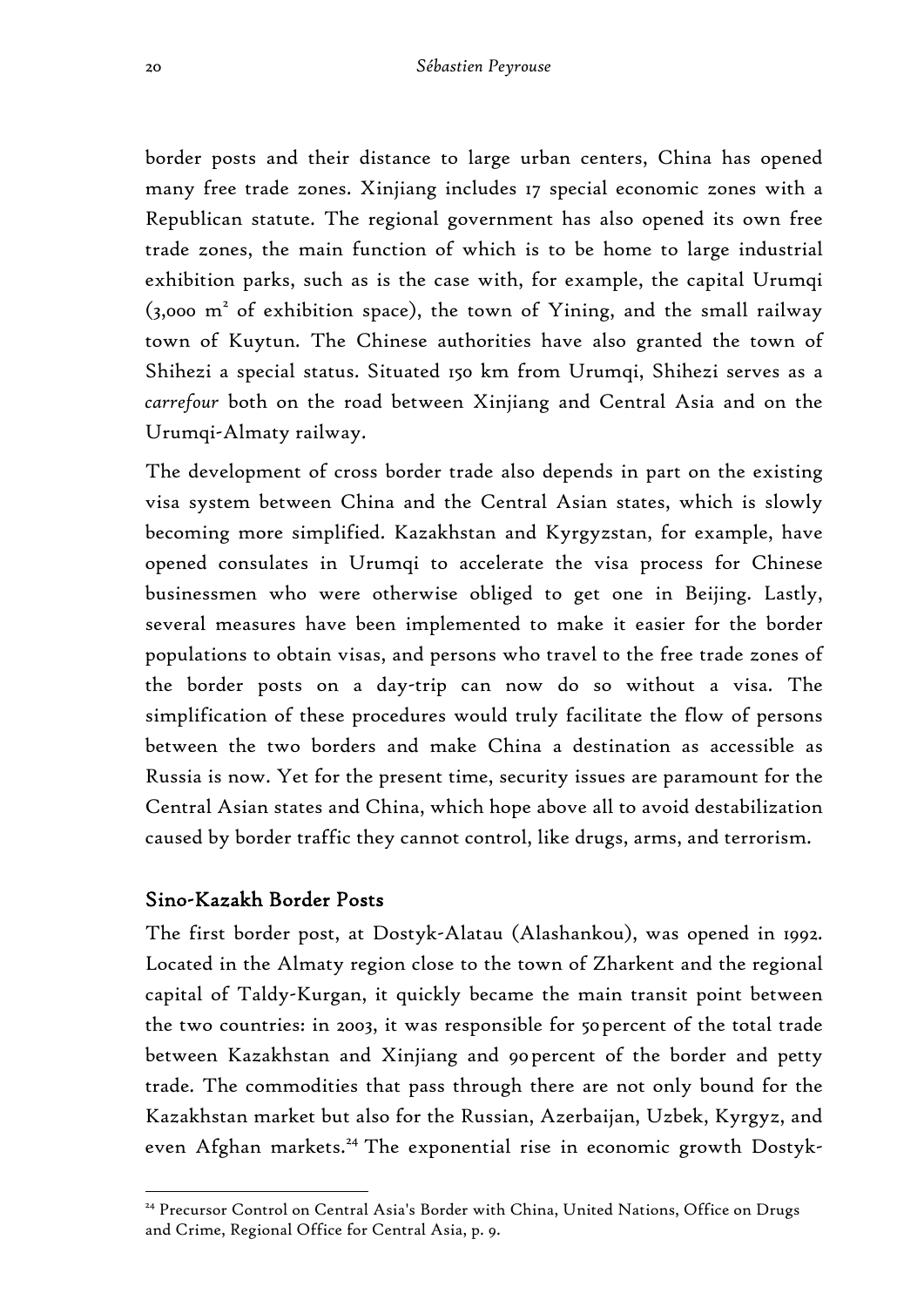Alatau has enjoyed in only fifteen years was made possible by the willingness of the Kazakh and Chinese authorities to increase the means of trade: the post in effect manages highway trade, rail trade, and, as of 2006, the Atasu-Alashankou pipeline, which has freed up railway freight to make room for other types of commodities. The small city of Dostyk is home to more and more small companies. The Kazakh Deputy Minister for the Economy, Berdibek Saparbaev, stated in 2006 that the authorities would like to create an economic free trade zone in order to accelerate development in the region.<sup>25</sup> In 1993, the first free trade zone was scheduled with the support of companies based in Hong Kong, but the city's retrocession to China in 1997 and fears of a "flood" of Chinese products onto the Kazakhstan market, which was very weak at the time, put an end to the project.<sup>26</sup>

China, as much as Kazakhstan, would like to transform the Dostyk-Alatau post into a veritable transit point of international proportions. In terms of road systems, several major works are in need of being undertaken because of the bad condition of the road leading from Dostyk to Zharkent. In the railway sector, the railway track linking Almaty to Urumqi also passes through Dostyk. The first railway line going to the border was constructed in the 1930s. The idea of linking up the Soviet and Chinese lines was toyed with in 1969 but quickly abandoned due to the deterioration in relations between the two communist countries. Opened in 1990, this link is at present the only railway line connecting Kazakhstan to China, and in fact the only one linking Central Asia and China. This railway carries 75 percent of all Sino-Central Asian trade. The journey between Almaty and Urumqi lasts forty hours, eight of which are spent at the border crossing, during which time customs formalities are undertaken and the train's wheels are changed because of the differences in Chinese and Soviet gauge-widths. For the

1

<sup>25 &</sup>quot;Prigranichnye ambitsii," [Borders Ambitions], *Ekspert Kazakhstan*, 18 (120), May 14, 2007, <http://www.expert.ru/printissues/kazakhstan/2007/18/news\_ekonomicheskaya\_zona\_dostyk  $/$ > (June 03 2007).

 $^{26}$  S. Bel'gibaev. "Otkrytie zonovoi dyry: SEZ na granitse s Kitaem mogut stat' 'vostochnym vorotami' dlia deshevoi rabochei sily," [Opening breaches: the free trade zones on the border with China may become the 'oriental doors' to a cheap labour force], *Gazeta.kz*, 42, March 14, 2006.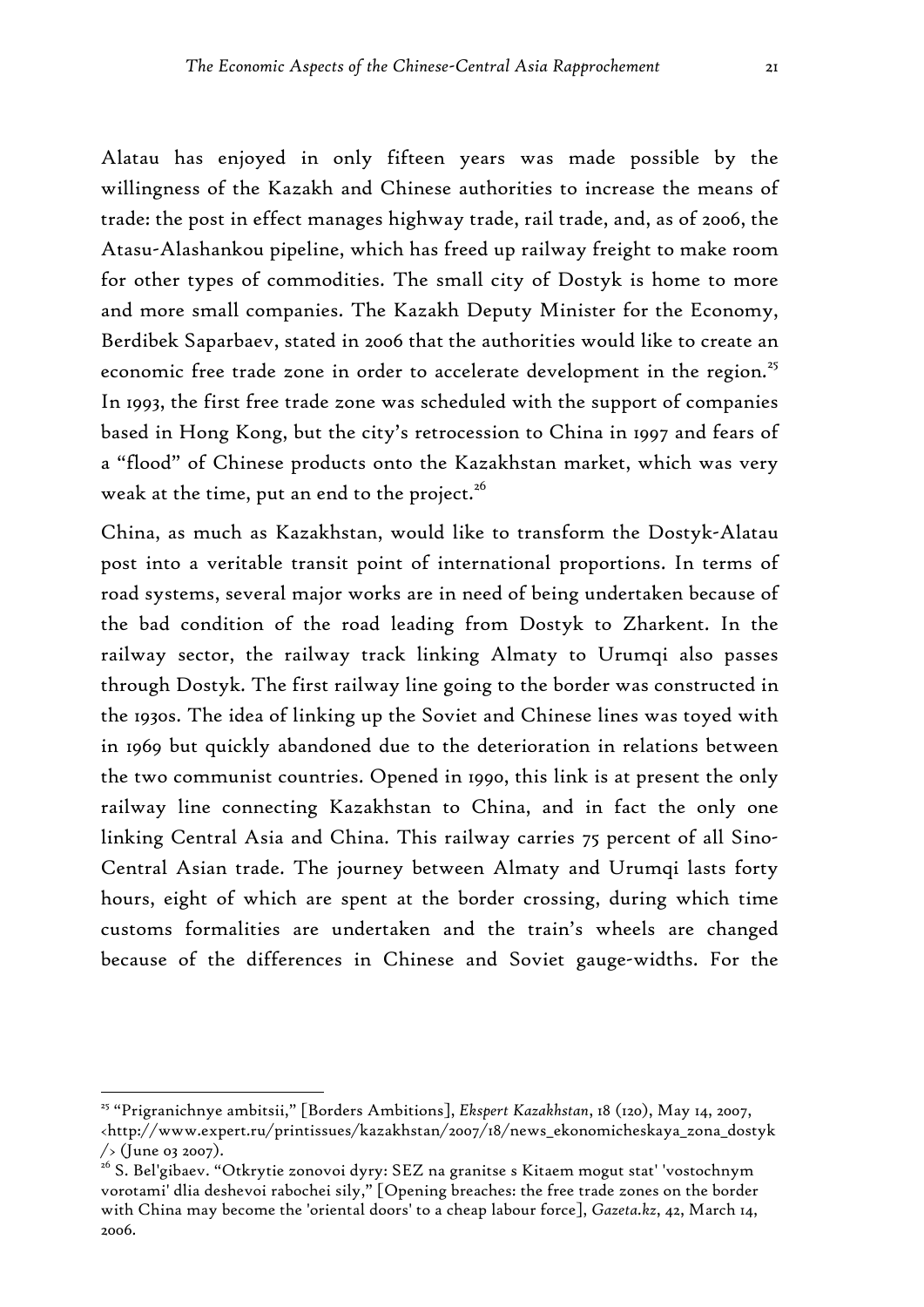merchandise, the wait at customs and manual off-loading takes several days.<sup>27</sup>

The rail trade going through Dostyk is increasing exponentially: it reached 7 million tonnes in 2004, around 13 in 2005 (about 10 million tonnes going from China to Kazakhstan and 3 million in the opposite direction) and will reach an estimated 16 million in 2007. The authorities hope to be able to handle as much as 25 million tonnes by 2010. 28 To achieve this, the Kazakh Prime Minister, Danial Akhmetov, announced in April 2006 that the line linking Dostyk to Aktogai—a major rail point for redistribution to the South, the North and the East of the country—would be reinforced by 2011. The aim is to increase the passenger and freight traffic and to implement simplified customs procedures to reduce transit time.<sup>29</sup> This rail development is part of Kazakhstan's strategy to become one of the transport links of the old continent, a wish that will be realized by the existence of a transcontinental line joining the Lianyungang port on the Pacific side to Lanzhou, Urumqi, Dostyk, Russia, and then Western Europe. This line would have a total transport capacity of 40 million tonnes per year and would cost Astana approximately 3 billion dollars, a sum that would in large part be financed by Hong Kong firms interested in having land and not only maritime links with Europe.<sup>30</sup>

The second Sino-Kazakh border post was opened at Khorgos in 2004. It is located further south on the Khorgos River (a tributary of the Ili), not far from the Chinese town of Yinin and around 90 km from Kuldja. By contrast to Dostyk, the road joining Khorgos to Zharkent (33 km) and then to Almaty (370 km) is in good condition. For this reason Khorgos has quickly become the foremost Sino-Kazakh road transit point, and far outstrips Dostyk. In

<sup>27</sup> N. Swanström, N. Norling, Zhang Li. "China," in F. Starr (ed.) *The New Silk Roads. Transport and Trade in Greater Central Asia*, Central Asia-Caucasus Institute & Silk Road Studies Program, Johns Hopkins University-SAIS, 2007, p. 406.

<sup>28</sup> Z. Bakhautdinova. "Dostyk-Alashan'kou, stantsiia budushchego," [Dostyk-Alashan'kou, the train station of the future], *Izvestia.kz*, July 9, 2006,

<sup>&</sup>lt;http://www.izvestia.kz/news.php?date=07-09-06&number=4> (April 15 2007). 29 "Prem'er Kazakhstana odobril programmu razvitiia pogranichnogo perekhoda Dostyk na granitse s Kitaem i zheleznodorozhnogo uchastka Aktogai-Dostyk na 2006-20011 g.," [The Kazakhstan Prime Minister validated the projects for the development of the Dostyk Border Post on the Border with China and of the Aktogai-Dostyk railway link for 2006-2011], *ITLS*  web site, April 18, 2004, <http://www.itls.kz/index.php?p=news\_more&id=11> (March 19 2007). <sup>30</sup> "New railway linking China, Europe to be built," *People's Daily*, March 18, 2004,

<sup>&</sup>lt;www.chinadaily.com.cn/english/doc/2004-03/18/content\_315973.htm> (April 15 2007).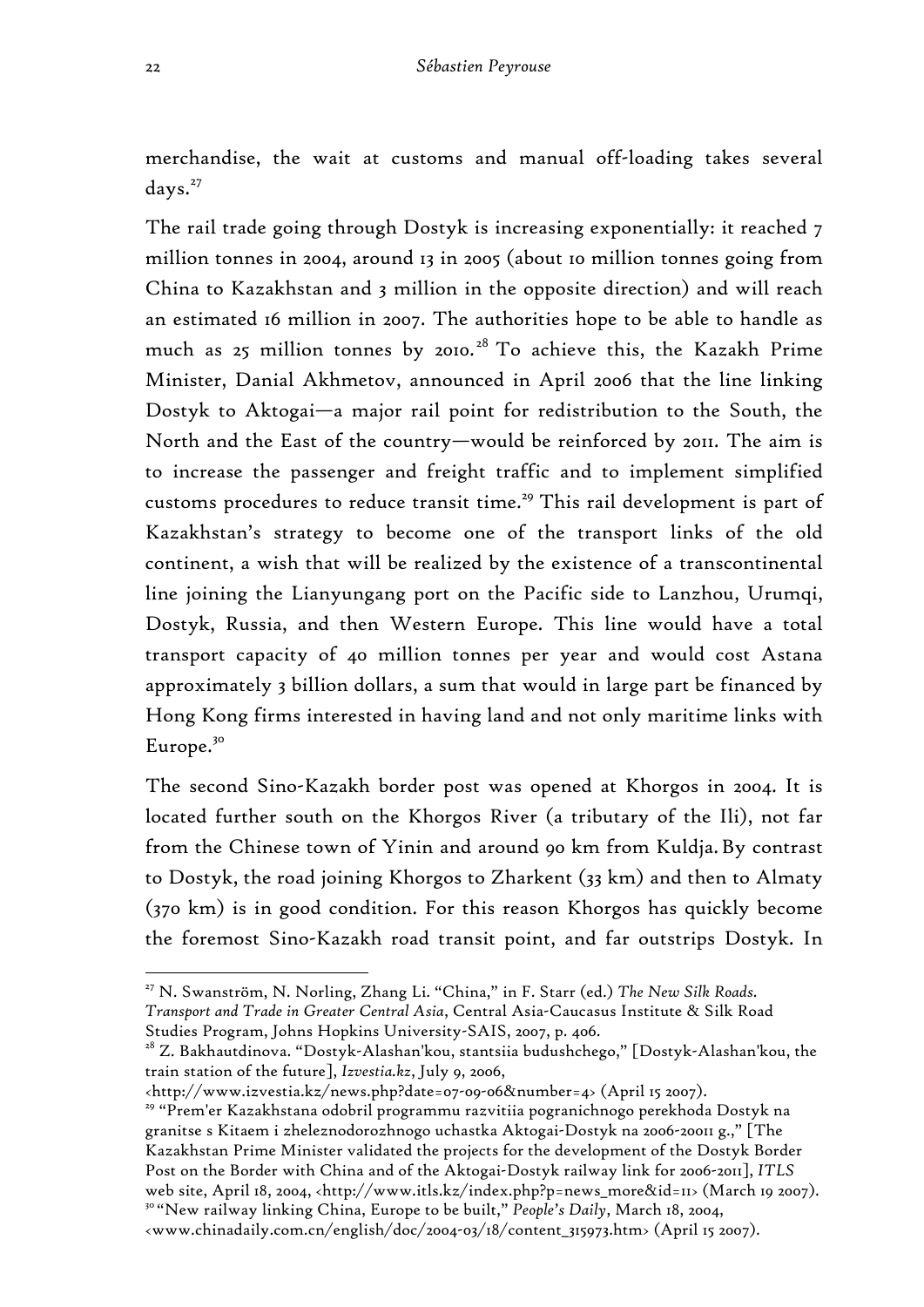2006, freight passing through Khorgos was worth an estimated billion dollars, an increase of 35 percent over the previous year.<sup>31</sup> Once the Shihezi-Yining-Khorgos route is rehabilitated, the distance between Urumqi and Almaty will be reduced by 200 km, which accentuates the profitability of the route. In 2003, the Kazakh and Chinese authorities announced the creation of a free trade zone in order to boost trade. Khorgos thus became the first free trade zone in Xinjiang and China's foremost cross-border free trade zone.<sup>32</sup> It includes a tax-free trading zone and an industrial zone whose area straddles both states—on the Kazakh side, it includes the Panfilov district, and on the Chinese side, the autonomous Kazakh region of Ili. An ethnographical park presenting the various cultures of Central Asia and of Russia is to be created on the Chinese side. And a system of one-day travel without visas has been set up. Again on the Chinese side, more than 200 companies, including China's largest leather company, are to be set up, and a number of them are specialized in new technologies and manufactured products.

In order to keep the momentum going, both countries raised the possibility, in 2004, of linking up their railway lines using Dostyk-Alatau as a model. An office representing the Chinese national company of railways opened in Almaty, and a branch of the Kazakhstan Temir Zholy is now in operation in Beijing.<sup>33</sup> In 2005, Chinese railways proposed extending the already existing Lyanyungan-Lanzhou-Urumqi line by adding a section between Urumqi-Kuldja-Khorgos-Sary-Ozek, this last town being situated half way between Almaty and Taldy-Kurgan.<sup>34</sup> Despite opposition from the executive director of Kazakh Railways, Erlan Atamkulov, who thinks the project too difficult to implement given the mountainous nature of the zones to be traversed, $35$  both

Sary-Ozek railway], *KazInform*, May 31, 2005, <www.apn-

1

<sup>31 &</sup>quot;Voprosy razvitiia tsentra Khorgos i zheleznodorozhnogo perekhoda Dostyk-Alashan'kou obsuzhdeny v pravitel'stve RK," [Kazakhstan Government studies questions concerning the development of the Khorgos center and the Dostyk-Alashan'kou railway link], *KazInform*, May 4, 2007, <http://www.nomad.su/?a=3-200705070234> (June 05 2007).

<sup>32 &</sup>quot;Work on free trade zone on the agenda," *People's Daily*, November 2, 2004,

<sup>&</sup>lt;http://english.peopledaily.com.cn/200411/02/eng20041102\_162447.html> (March 06 2007). 33 "China, Kazakhstan sign agreement to strengthen railway transport cooperation," *People's Daily*, May 18, 2004, <http://english.people.com.cn/200405/18/eng20040518\_143586.html> (April 05 2007).

<sup>&</sup>lt;sup>34</sup> "Zheleznye dorogi ozabotilis' tranzitom," [Railways are kept busy with Transit Issues], *Blotter*, March 14, 2006, <http://blotter.ru/news/article089A0/default.asp> (April 15 2007).<br><sup>35</sup> "Kazakhstan protiv dorogi Khorgos-Sary-Ozek," [Kazakhstan is opposed to the Khorgos-

kz.ru/?chapter\_name=events&data\_id=3399&do=view\_single> (April 11 2007).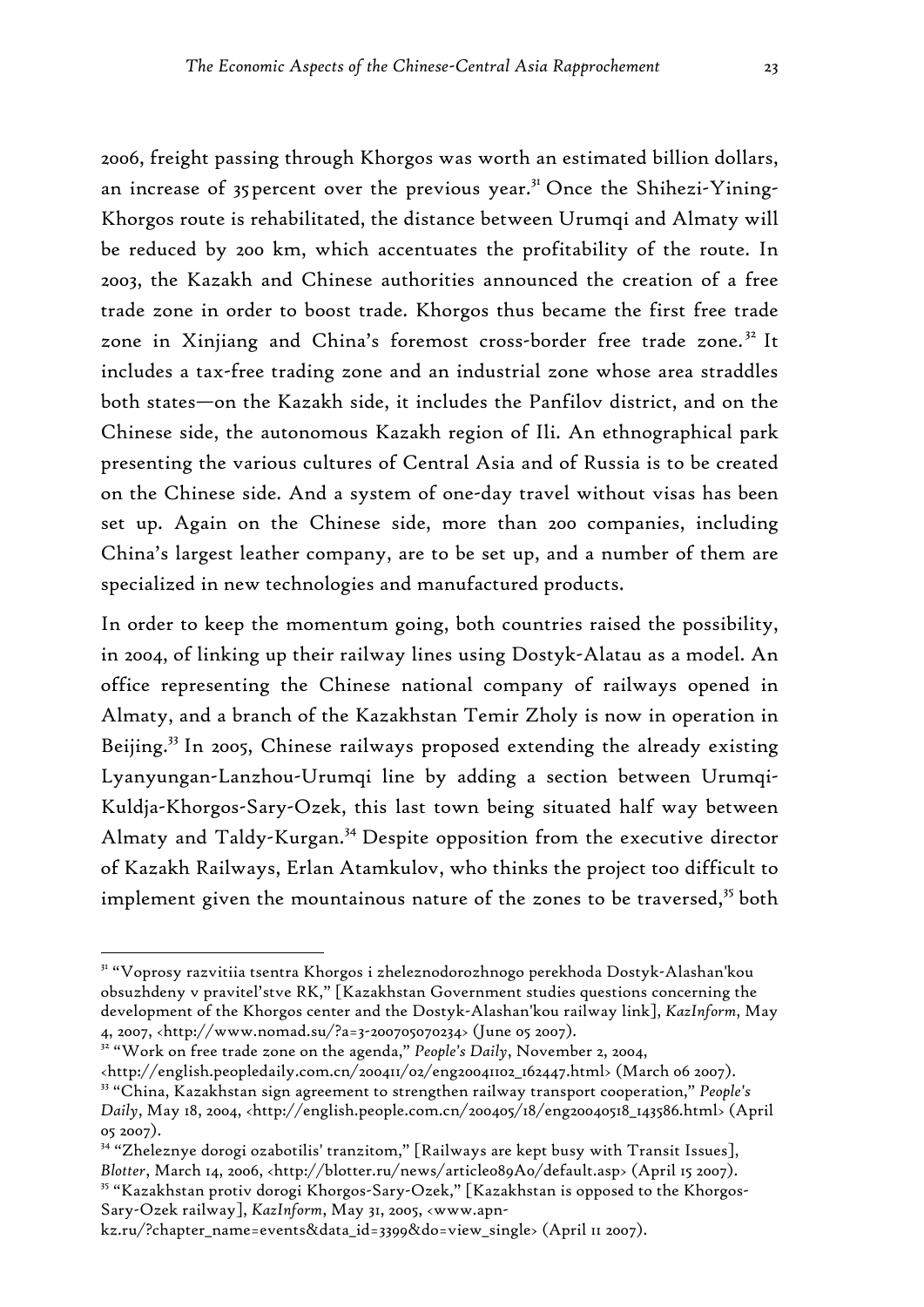countries signed an agreement in February 2006 making provision for the linking up of their respective railways at the Khorgos Pass by 2009. When finished, this electrified line of nearly 300 km in length on Kazakh territory will run parallel to the existing highway and will have a capacity of 25 million tonnes per year. It will permit the opening of a connection to the main network that passes through Almaty and will enable a second Sino-Central Asian railway line to be opened so that capacity can be freed up in Dostyk.<sup>36</sup>

As in Dostyk, this connecting section will be accompanied by the construction of a dry port which will be home to a logistical center for redistribution, significant storage facilities, communications services, enterprises for product certification, and insurance companies.<sup>37</sup> Before 2010, Kazakhstan thus wishes to provide itself with a capacity of 50 million tonnes for rail freight to be set aside for Chinese products, half of which will pass through Dostyk and half through Khorgos. This strategy is part of the CATIC project (Development of Uniform Transport and Logistical System of Central Asian Transport and Industrial Corridor), which the political authorities in Kazakhstan are backing so that three large border logistics centers can be developed, with one in Khorgos, one in Taskal (on the border with Russia), and one in the Aktau port on the Caspian sea.<sup>38</sup> Astana's desire to become an essential thoroughfare for trans-Eurasian highway trade was given confirmation in 2006, when China and Kazakhstan reached agreement on six new roads joining Urumqi to Ust-Kamenogorsk, Semipalatinsk, and Almaty to run variously through Dostyk and Khorgos. China has officially opened 22 roads linking it to Kazakhstan.<sup>39</sup>

In addition to the two main posts at Dostyk and Khorgos, which are open all year round, Kazakhstan and China have three other border posts, which are

<sup>36 &</sup>quot;Propusknaia sposobnost' zheleznodorozhnykh perekhodov mezhdu Kazakhstanom i Kitaem budet uvelichena vdvoe," [The transit capacity of railways between Kazakhstan and China will double], *KazInform*, December 13, 2005, <http://www.apk-

inform.com/showart.php?id=31764> (April 1 2007).

<sup>37 &</sup>quot;Kazakhstan, China Plan Additional Border Railroad-Link in 2009," *Almaty Region web site*, <http://www.almaty-reg.kz/almaty/investeng.phtml> (May 28 2007).

<sup>&</sup>lt;sup>38</sup> M. Junussova. *Global Market Needs New Cities or Development of Border Trade Ports of Kazakhstan*, REAL CORP 007 Proceedings, Vienna, May 20-23, 2007. 39 "China Opens New Transport Links to Kazakhstan," *RFE/RL*, September 1, 2006,

<sup>&</sup>lt;http://www.rferl.org/featuresarticle/2006/09/220f685e-15cc-4019-a042-87471f670071.html> (April 05 2007).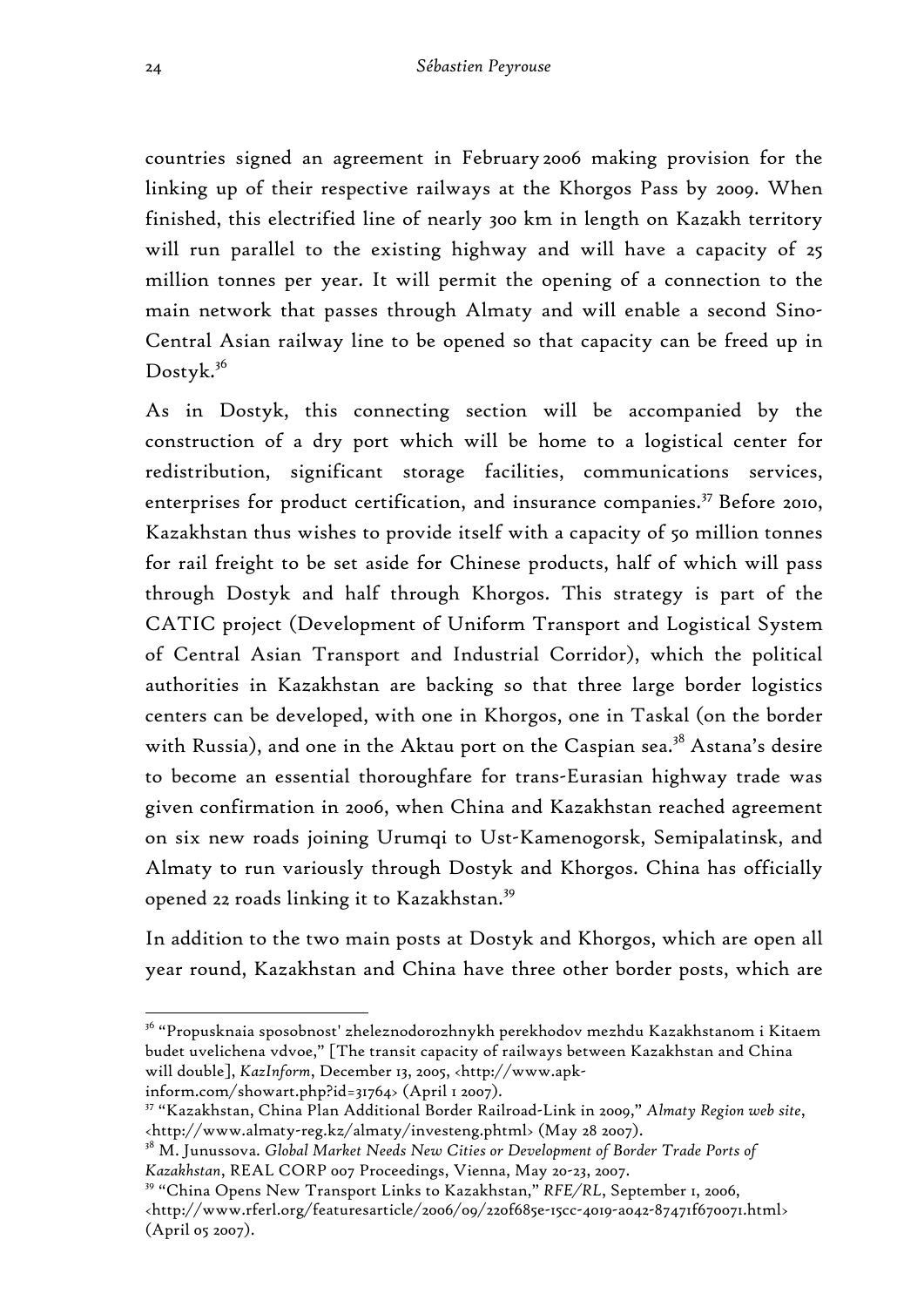presently limited to border trade and which are not always open to foreigners. The Kolzhat-Dulart border post, located further to the south between Narynkol and Khorgos, however, seems to have a bright future ahead of it: The section of road running through Aksai-Chundzha-Kolzhat presently being reconstructed passes through several small towns in the autonomous Uighur region that are all well-placed to benefit from this trade, and once completed the old capital of Almaty, 340 kilometers away, will be reachable in less than 5 hours.<sup>40</sup> On the Chinese side, Durlat has been regarded as an international port since 1994 and in 1999 a free trade zone was opened there. The passage of freight and people through it is nonetheless minimal: in 2002, a total of 6,000 persons, 3,000 vehicles, and 24,000 tonnes of freight transited through it.<sup>41</sup>

Further to the north, above Dostyk in the region of Eastern Kazakhstan, two other posts were opened, those of Bakhty-Tacheng and Maikapchagai-Jeminay, both close to Lake Zaisan. These two border posts have the capacity to service the whole of North-East Kazakhstan, and also Altai on the Russian side of the border. The Kazakh authorities are financing the reconstruction of the Taskensken-Bakhty highway (35 km) so its freight transport capacity can be augmented, while on the Chinese side, at the Tasheng post, a small airport was opened to enable it to handle commercial flights. The Maikapchagai-Jeminay post is likewise in full development. In March 2006, the Chinese authorities made it into a free trade zone. It is the second largest after Khorgos, and is capable of handling a maximum of 10,000 stands and 3,000 tonnes of freight.<sup>42</sup> A sixth post at Narynkol-Muzart, situated in the area surrounding the Kyrgyz border 320 km away from Almaty, was made official in 1992. Prior to 1953, it had only ever been partially opened for temporary trade between the two countries. It has a potential capacity of up to 50,000 tonnes of freight and 30,000 passengers annually but has been closed due to a lack of traffic, the existing traffic being redirected to other more efficient

1

<sup>40 &</sup>quot;Stroitel'stvo i rekonstruktsiia avtodorogi Aksai-Chundzha-Kolzhat nachalis' v Almatinskoi oblasti," [The building and reconstruction of the Aksai-Chundzha-Kolzhat road began in Almaty region], *Professional*, 121, April 24, 2006,

 $\langle \text{http://www.professional.kz/?mod=text (April 15 2007).<br><sup>41</sup> See the Xinjiang's Land Port and Border web site,$ 

<sup>&</sup>lt;http://www.china.org.cn/english/features/Xinjiang/114781.htm> (May 28 2007). 42 "China Boosts Trade Ties with Kazakhstan," *Washington Profile*, February 2, 2006,

<sup>&</sup>lt;http://www.washprofile.org/en/node/4593> (March 06 2007).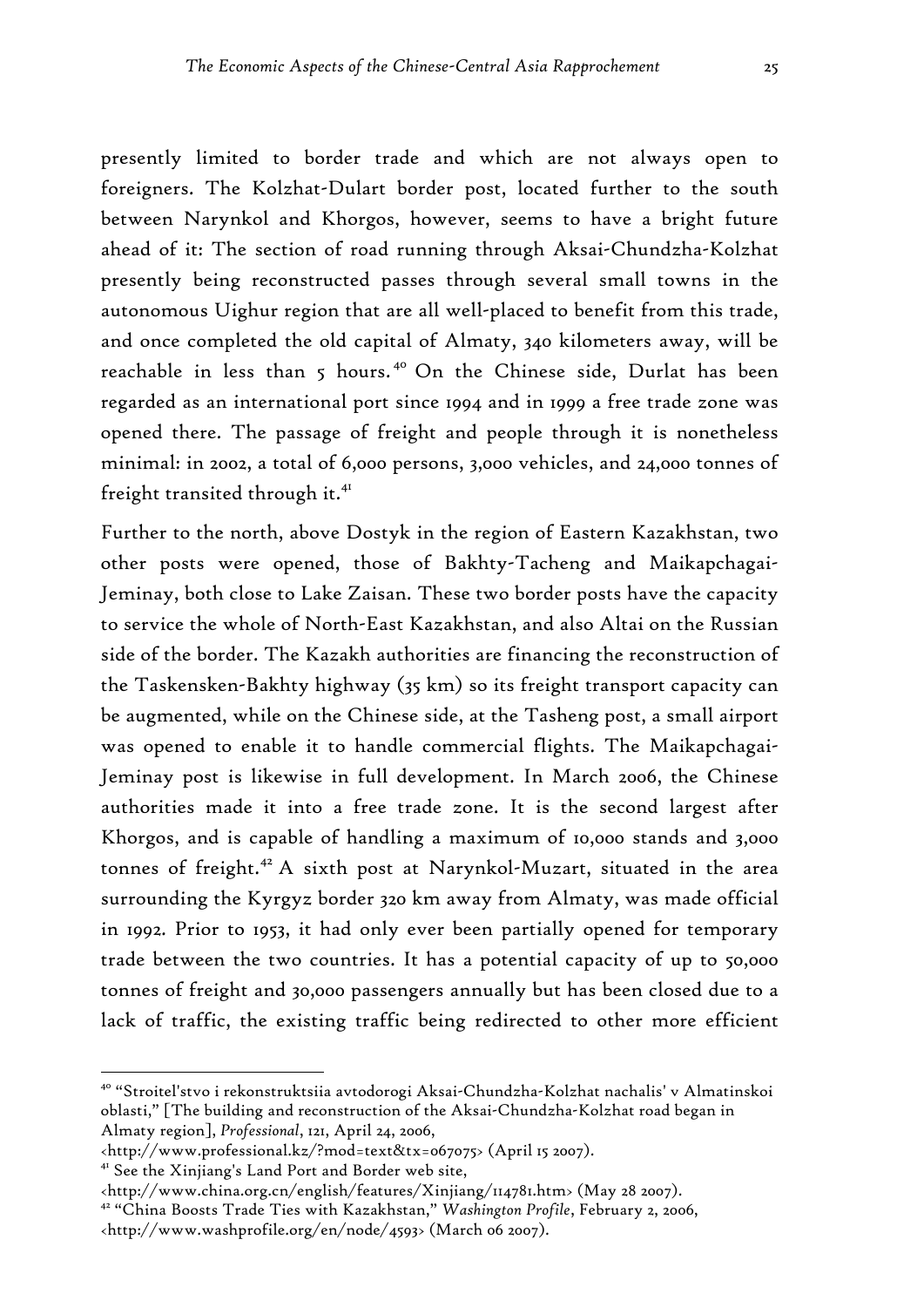posts. A seventh point of passage might be opened at Alekseevka-Aheytubiek, which is located more than 800 km away from Urumqi. Both countries officially agreed to open it in 1992, but it is still not yet operational. It has a potential capacity for 20,000 tonnes of products and 10,000 passengers annually.

# Sino-Kyrgyz Border Posts

The main Sino-Kyrgyz border post is that at the Torugart Pass, situated on the Bishkek-Naryn-Kashgar stretch of highway. At an altitude of 3,900 meters, the post is not easy to access and is often closed during the floods in spring. Indeed, between Torugart and Naryn the highway is not even asphalted: it takes trucks around 16 hours to complete a journey of only 190 km. And the pass is always only ever open in one direction at a time: during the morning, the traffic is authorized to flow from Kyrgyzstan to China, and in the afternoon from China to Kyrgyzstan. It is closed on weekends and on public holidays, and private automobiles are rarely given authorization to use it. Authorized companies on the Chinese side of the border must meet foreign tourists. Nor are Kyrgyz trucks allowed into China, which means that all commodities must be unloaded and then reloaded onto Chinese trucks. Neither the geographical nor the technical conditions at the Torugart Pass, then, are particularly optimal for the development of Sino-Kyrgyz trade.

A second post at Irkeshtam in the south of the country was opened only in 1997. China and Kyrgyzstan had wanted it to be operational much earlier but the Sino-Kyrgyz border was at the time run by Russian troops as part of CIS agreements and they were not favorable to the idea. From 1997 to 2002, Irkeshtam was opened uniquely to commodity transit and not to passengers, and even then only for a few months a year. In the summer of 2002, authorization was given to allow individuals to cross. Situated 240 km from Osh and 250 km from Kashgar, the Irkeshtam post is the most direct road between the Ferghana Valley and Xinjiang. It is not, however, the quickest, since the road is not always asphalted and it winds through a particularly mountainous region. So, it takes on average four hours to get to the town of Sary-Tash only 45 km away and a whole day to get to Osh. Irkeshtam's strategic position, however, has aroused the interest of the international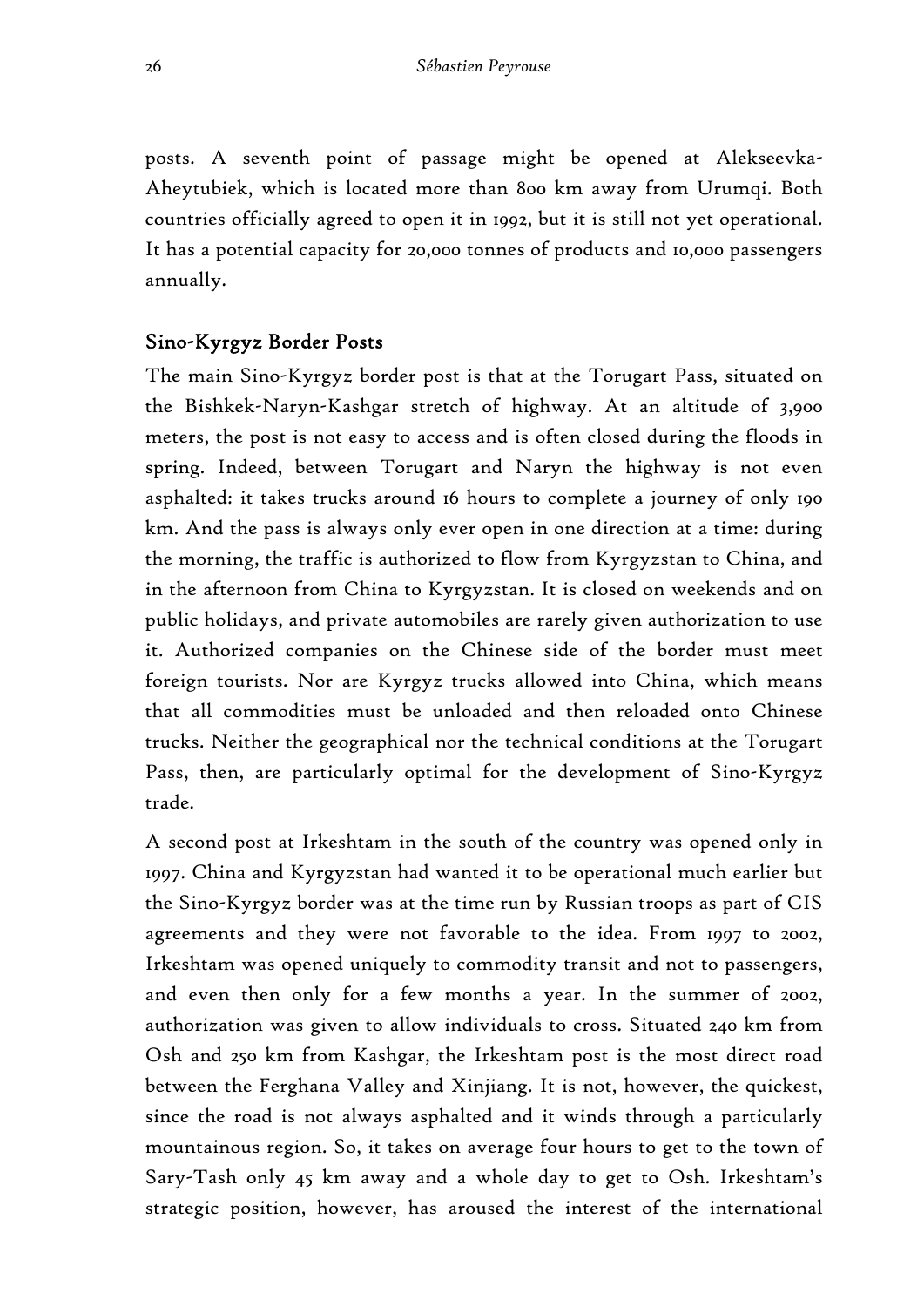community. Hence, the Chinese Development Bank has decided to provide 7 million dollars to finance the reconstruction of the first 18 km of the highway. The Asian Development Bank for its part has approved a loan of 32 million dollars for the reconstruction of the 80 km section from Osh to Irkeshtam, and the China Road & Bridge Corporation won a tender for it in March 2007. 43 The Islamic Development Bank is also contributing with financing for a  $44$  km stretch.<sup>44</sup>

Once the works are finished, sometime around 2010, travel time between the border post and the markets of Osh and Karasuu will be cut in half. Irkeshtam, in fact, seems destined to enjoy a really substantial economic boom: whereas the Torugart Pass supplies Bishkek and the northern regions of Kyrgyzstan, Irkeshtam provides Chinese products with access to the rich Ferghana Valley, to the Tajik provinces, and to a substantial Uzbek market (more than 25 million people). Indeed, more than 2,000 small Chinese companies are reported to be already registered in Osh. 45 The Uzbek authorities have had their sights on the Irkeshtam Pass since the end of the 1990s, since it is Uzbekistan's quickest route to China. The idea of a road linking Ferghana and Andijan to this border post has been backed by Tashkent because it would lower the costs of Chinese products entering its markets. The Uzbek authorities are also favorable to the construction of a section of railway connecting Andijan to Irkeshtam and Torugart, a particularly expensive project (three billion dollars).46

A feasibility study, undertaken at China's expense in 2001, has not as yet led to anything concrete, since deteriorating political relations have put a halt to the plans. In addition, Kazakhstan has made an effort to hold up the project because once it is finished Astana will lose part of its transit traffic, i.e., traffic bound for Uzbekistan. However, the 2006 rapprochement between the

<u>.</u>

<sup>43</sup> "Kitaiskaia kompaniia budet reabilitirovat' trassu Osh-Sarytash-Irkeshtam," [A Chinese Company will rehabilitate the Osh-Sarytash-Irkeshtam road], *Informatsionno-analiticheskii*  <sup>44</sup> T. Maekawa. "Silk Road Opens Up New Routes to Prosperity in Central Asia," Asian

*Development Bank*, November 2006, <http://www.adb.org/Media/Articles/2006/11091-Central-Asia-Silk-Road/default.asp> (March 06 2007).

<sup>45 &</sup>quot;Bumpy Road to the People's Republic of China,"*ADB Review*, October 2005, <http://www.adb.org/Documents/Periodicals/ADB\_Review/2005/vol37-5/bumpy-road.asp> (April 04 2007).

<sup>&</sup>lt;sup>46</sup> J. W. Garver. "Development of China's Overland Transportation Links with Central, South-West and South Asia," *The China Quaterly*, 185 (2006), p. 3.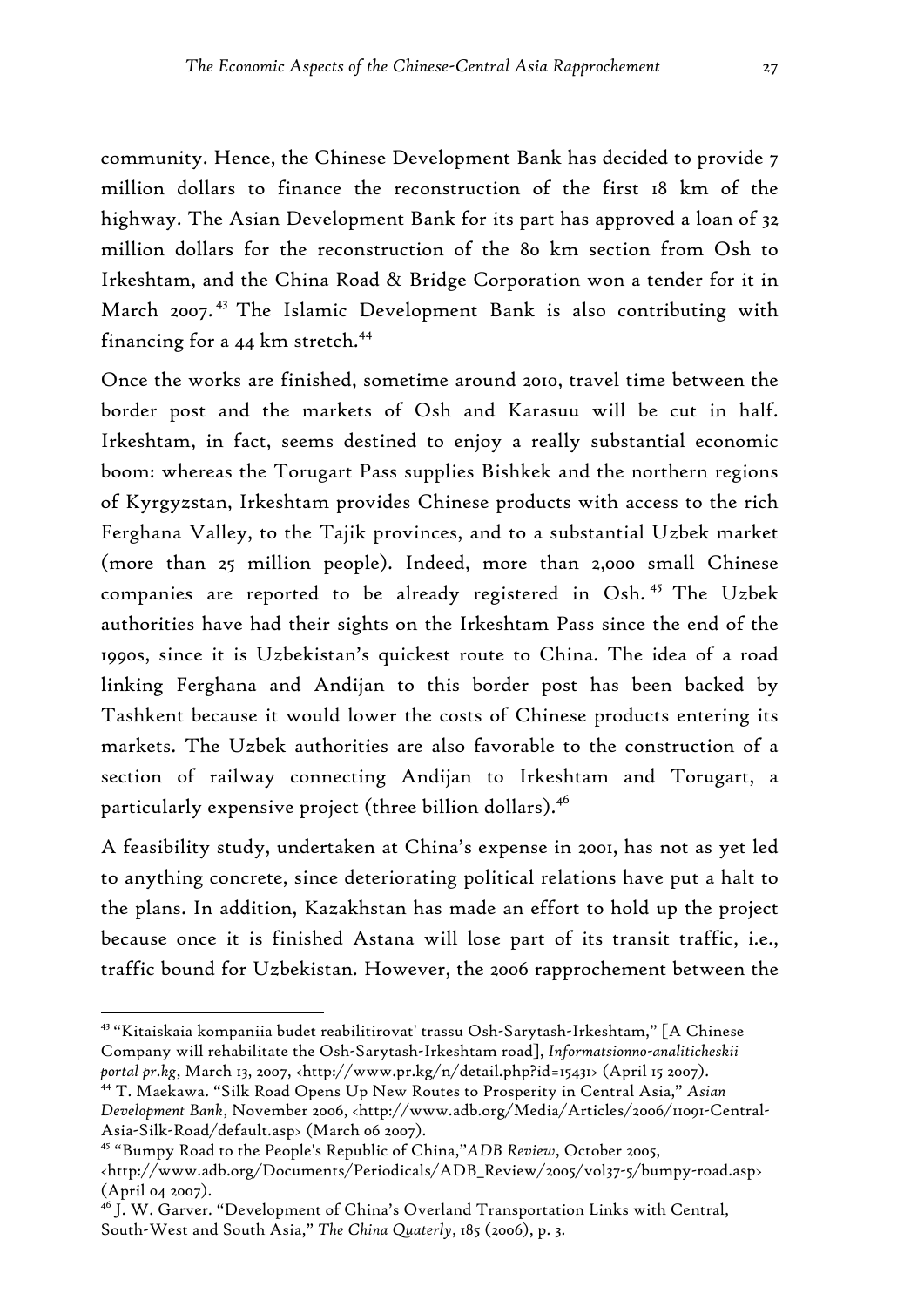Uzbek and Kyrgyz Presidents, respectively Islam Karimov and Kurmanbek Bakiev, has made the project more likely. In addition, Beijing has given financial backing to the project, allocating to it part of the 900 million dollars of credit offered to the Central Asian states under the auspices of the SCO. The rapid construction of a road from Irkeshtam to Osh is likewise vital for Tajikistan and will be a key element in a much larger project, namely the reconstruction of the Kyrgyzstan-Tajikistan corridor connecting Irkeshtam to Dushanbe (550 km). Financed to the tune of 25 million dollars by the Asian Development Bank,<sup>47</sup> this project would allow Tajikistan to "disenclave" itself and to strengthen its ties with Kyrgyzstan so it can by-pass its Uzbek neighbor.

#### Sino-Tajik Border Posts

At present there is a single Sino-Tajik border post, which was opened at Kulma-Kalasu in May 2004. Located in Far East Pamir on the Kulma Pass at an altitude of 4,300 meters, access to it is difficult and due to climatic conditions it is only open from May through November. In 2006, close to 10,000 tonnes of freight were transited through it: Tajikistan's exports totaled more than 200,000 dollars and its imports valued over 800,000.48 The volume was thus modest. In order to increase its trade potential, China would like to create a free trade zone based on those already in operation close to the Kazakh and Kyrgyz borders, one for which Tajikistanis would not need a visa. While the Tajik government is researching strategies that would allow it to disenclave the autonomous Republic of Gorno-Badakhshan, this border post will be called upon to play a major role if commerce with China along the border grows. The main town of the region, Murghab, mainly populated by Kyrgyz, is 140 km from the border and more than 85 percent of the products sustaining the population are from other regions.<sup>49</sup> The road is bad between Kulma and Toktamysh but the stretch to Murghab has already been

<sup>47 &</sup>quot;Azië: Regional Road Corridor Improvement Project (PRC/KGZ/TAJ),"

<sup>&</sup>lt;http://www.evd.nl/info/zoeken/ShowBouwsteen.asp?bstnum=186966&location=> (May 28 2007).

 $48$  V. Dubovitsky. "The Tajik-Chinese relations: the period of wariness over, the era of cooperation begins," *Ferghana.ru*, January 30, 2007,

<sup>&</sup>lt;http://enews.ferghana.ru/article.php?id=1810> (February 06 2007). 49 S. Aksakalov. "A New Silk Road? Tajikistan-China Border Crossing Opens," *Central Asia-Caucasus Analyst*, June 2, 2004, <http://www.cacianalyst.org/view\_article.php?articleid=2417> (April 15 2007).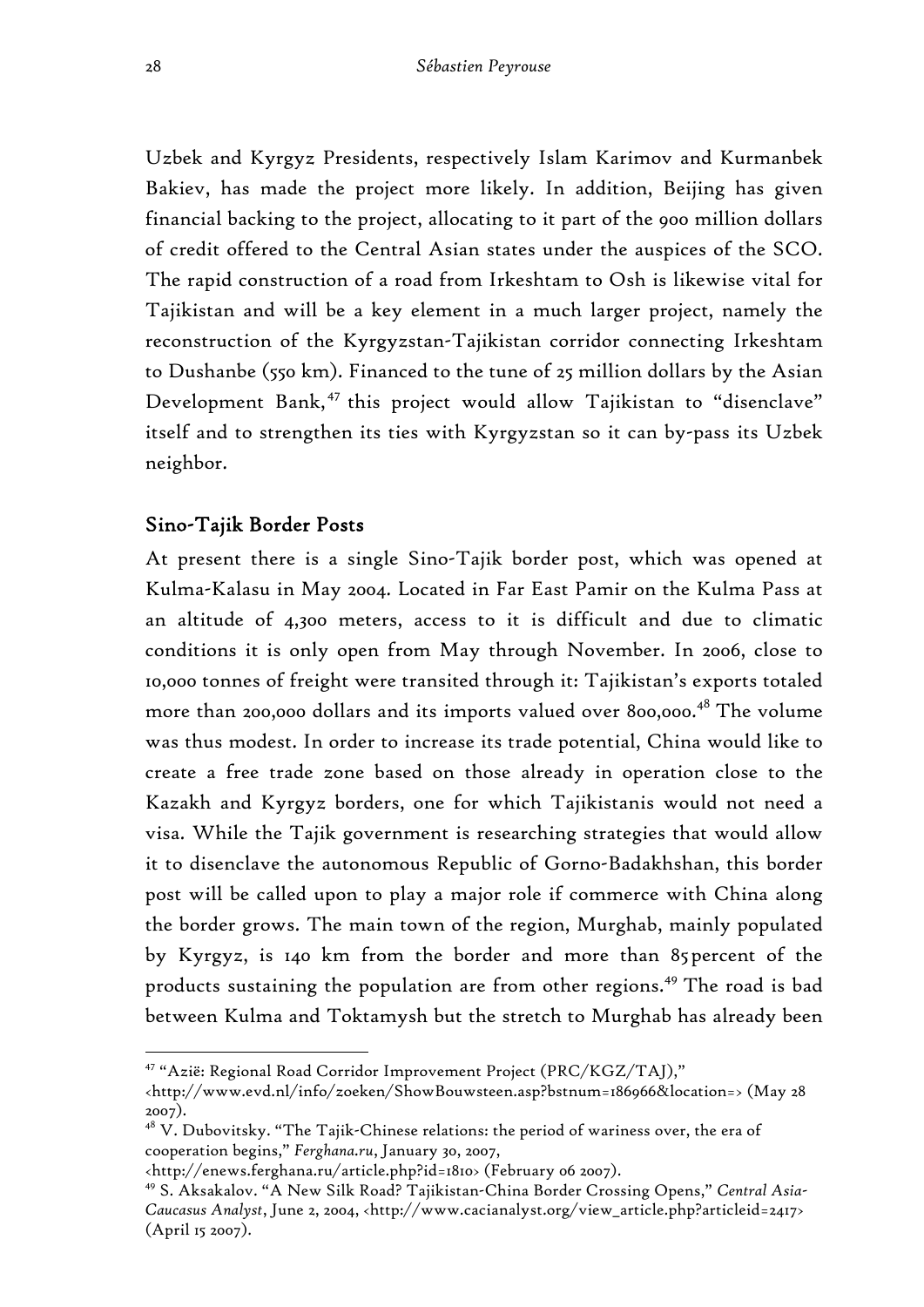reconstructed. In addition, Murghad itself is the main thoroughfare on the Pamir Highway on the way to Khorog, the capital of Gorno-Badakhshan: the potential market for Chinese products could in this way extend as far as the Tajik-Afghan border.<sup>50</sup> Despite geographical conditions that are on the face of it quite unfavorable, the development of Sino-Tajik trade relations along the Pamir Highway would enable the country to be at least partially disenclaved and allow it to access consumer products that are otherwise unobtainable via its neighbors, Uzbekistan and Afghanistan.

<u>.</u>

<sup>&</sup>lt;sup>50</sup> F. Starr. "Central Asia's Reemerging Transport Network: Promise and Perils for Mountainous Regions," Paper for the International Workshop Strategies for Development and Food Security in Mountainous Areas of Central Asia," Dushanbe, June 6-10, 2005.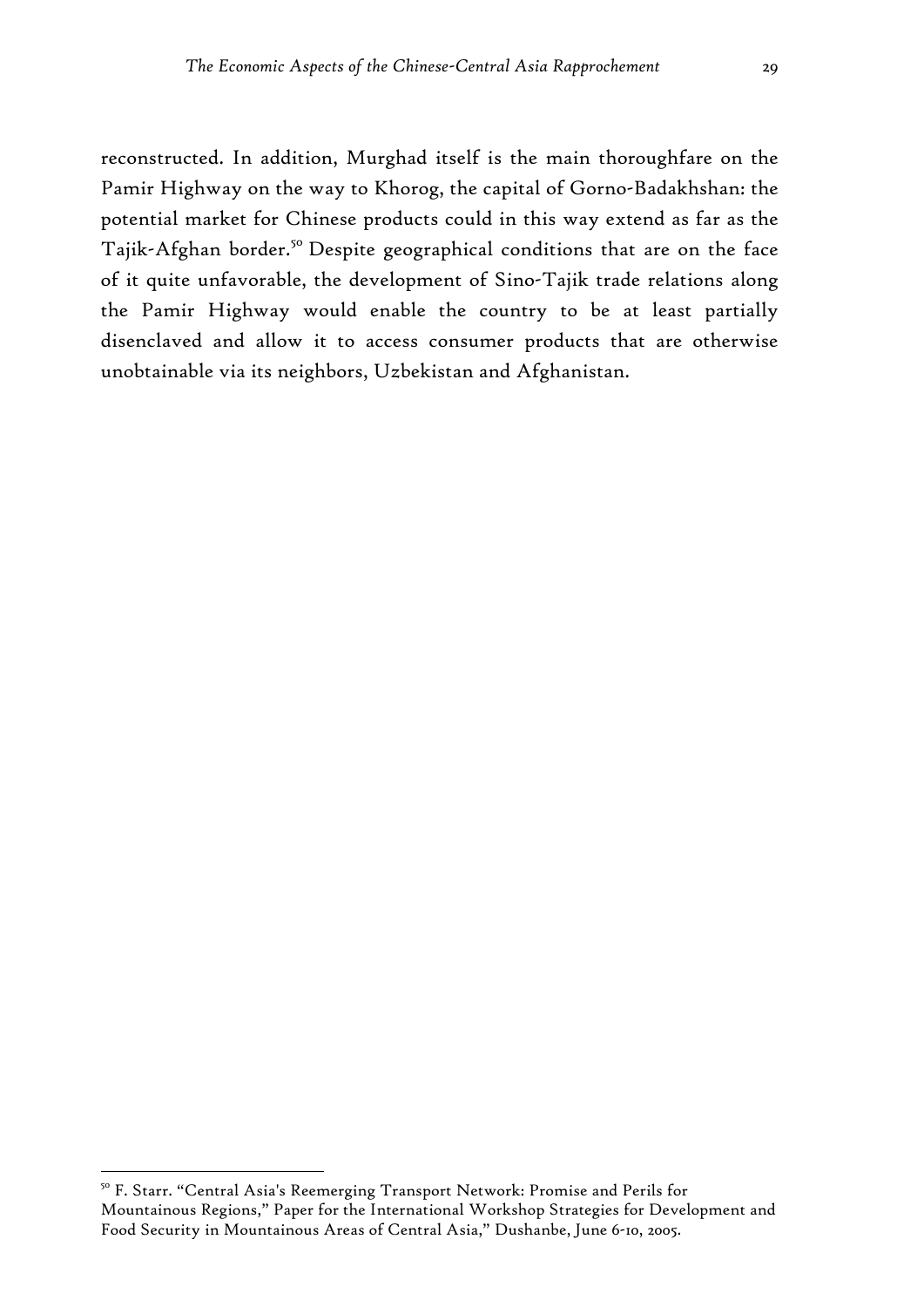# III. Chinese Investments in Central Asian Infrastructure

China's economic presence does not only bear on the trade sector: beyond the consumer products that are now supplying Central Asian markets, China is likewise setting itself up in the domain of infrastructure. Infrastructure has often been neglected by the Central Asian states, because since independence they have not had the means to invest the large sums of money required, and so have ended up relying on infrastructure inherited from Soviet times. It is precisely in this area that Beijing has many trump cards up its sleeve. Its companies, whether public or private, have cutting-edge expertise in numerous technology sectors and at the same time offer much more attractive prices than other international companies. Backed by political power, Chinese firms can also offer the Central Asian states particularly advantageous financial conditions: the Development Bank, the State Bank, and the Import-Export Bank of China manage these investments through low-interest loans, essential for Central Asian states which often have only little by way of banking resources. These foreign ventures may be undertaken by Chinese firms either as part of bilateral agreements or within the framework of the SCO. The proposal made by Beijing in June 2004 to grant 900 million dollars of credit to the five states in order to finance projects that involve Chinese companies, has already enabled several large projects to get up and running. China is in this way staking out an increasingly stronger position for itself within strategic sectors like ferrous and nonferrous minerals, hydroelectricity, railways and roads, and telecommunications. The geopolitical impact of this Chinese strategy should not be overlooked. These sectors are vital for the economies of Central Asia states and make up key elements for a commercial opening-up—again still in its infancy—toward southern countries.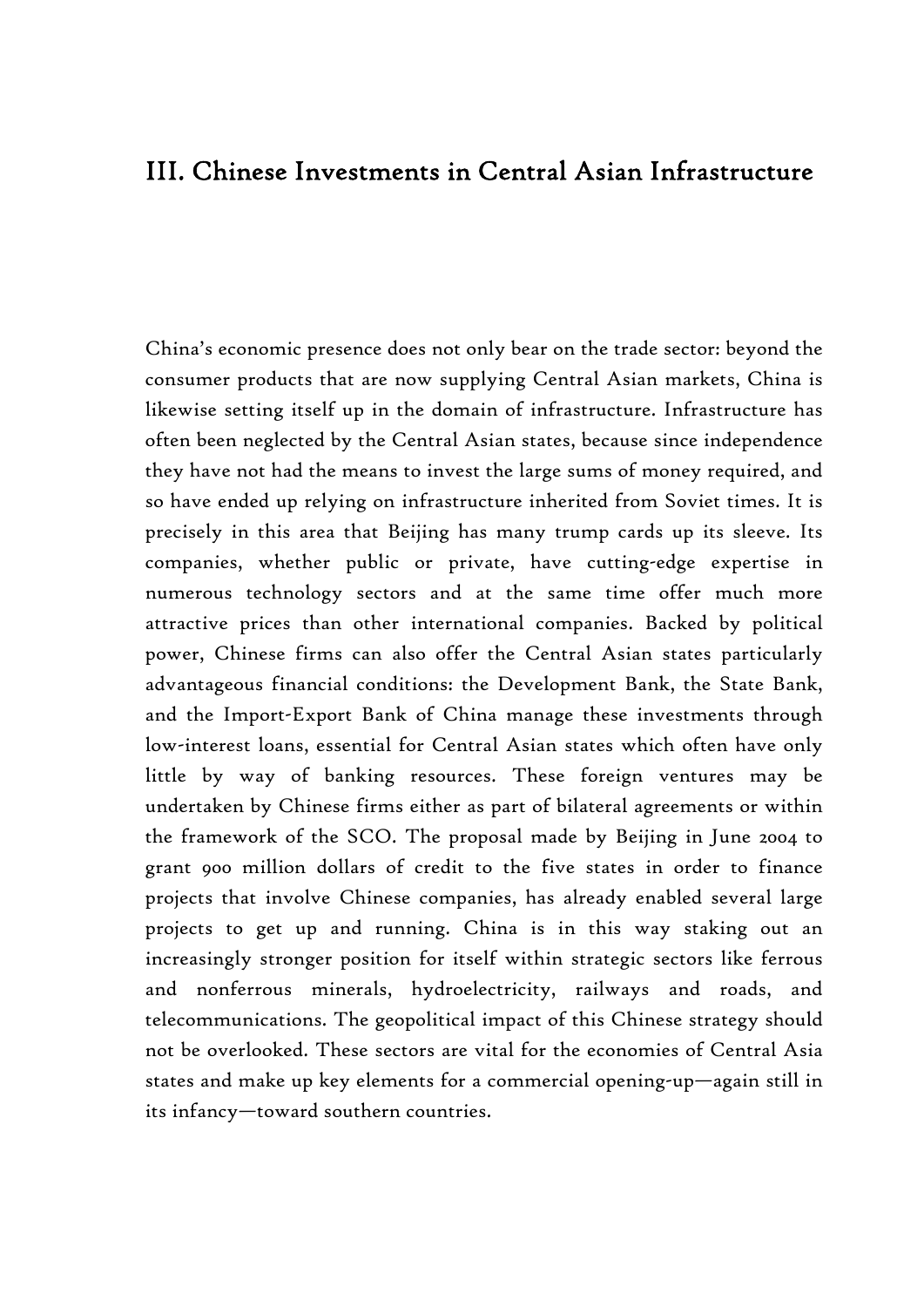#### Exports of Ferrous and Nonferrous Metals

Central Asia possesses considerable reserves of minerals: not only does it possess gold, uranium, and silver, but also aluminum, copper, zinc, and lead as well as rare minerals like tungsten and molybdenum—minerals necessary for the blossoming development of China's industries. China is especially interested in Kyrgyzstan's gold reserves. In January 2005, the Chinese government offered Bishkek an investment of several hundreds of millions of dollars as part of the "investments for natural resources" scheme. The terms of the offer were that Beijing would buy gold, tungsten, and tin in exchange for the construction of a section of railway linking Uzbekistan to Kyrgyzstan and China, investments in the hydroelectric stations of Eastern Tian-Shan, and the construction of two metallurgic complexes.<sup>51</sup> In June 2006, China made a new offer: to form a joint Sino-Kyrgyz venture that would be responsible for extracting Kyrgyz gold deposits, between 10 and 20 tonnes of which would be held at the Chinese Development Bank as a guarantee. Many Kyrgyz politicians and economists, including for example the director of the Entrepreneurs Union, Omurbek Abdrakhmanov, protested at the proposal citing the security risk that the country might run: according to them, in getting rid of its gold reserves too quickly and allowing other countries control over its strategic minerals, Kyrgyzstan would risk losing its political autonomy.52

Tajikistan is in a similar situation to Kyrgyzstan: it cannot do without foreign investment to exploit its reserves. In 2005, this led to an 11 percent drop in the exportation of precious minerals from 2004 levels, yielding the authorities the meager sum of 18 million dollars. To develop the sector, a meeting with businessmen from Xinjiang was organized in Dushanbe in November 2005, and several projects were raised, although for the moment none have been finalized.53 In Kazakhstan, cooperation in this sector has

<u>.</u>

<http://iwpr.net/?p=bkg&s=b&o=325357&apc\_state=henbbkgdate200611> (March 05 2007).  $53$  "Tadzhikistan i Kitai sozdaiut novye sovmestnye predpriiatiia po razrabotke mestorozhdenii

<sup>51</sup> "Kitai gotov investirovat' 900 millionov dollarov v Kyrgyzstane v obmen na resursy i stroitel'stvo zh.d.," [China wants to invest 900 million dollars in Kyrgyzstan in exchange for resources and the construction of a railway], *CentrAsia*, January 29, 2005,

<sup>&</sup>lt;http://www.centrasia.ru/newsA.php4?st=1106979480> (March 06 2007). 52 "China Offers Assets-for-Investment Deal," *IWPR web site*, November 13, 2006,

zolota," [Tajikistan and China create new joint-ventures for the extraction of gold desposits], *Mineral.ru*, December 2005, <http://www.mineral.ru/Chapters/News/20700.html> (March 24 2007).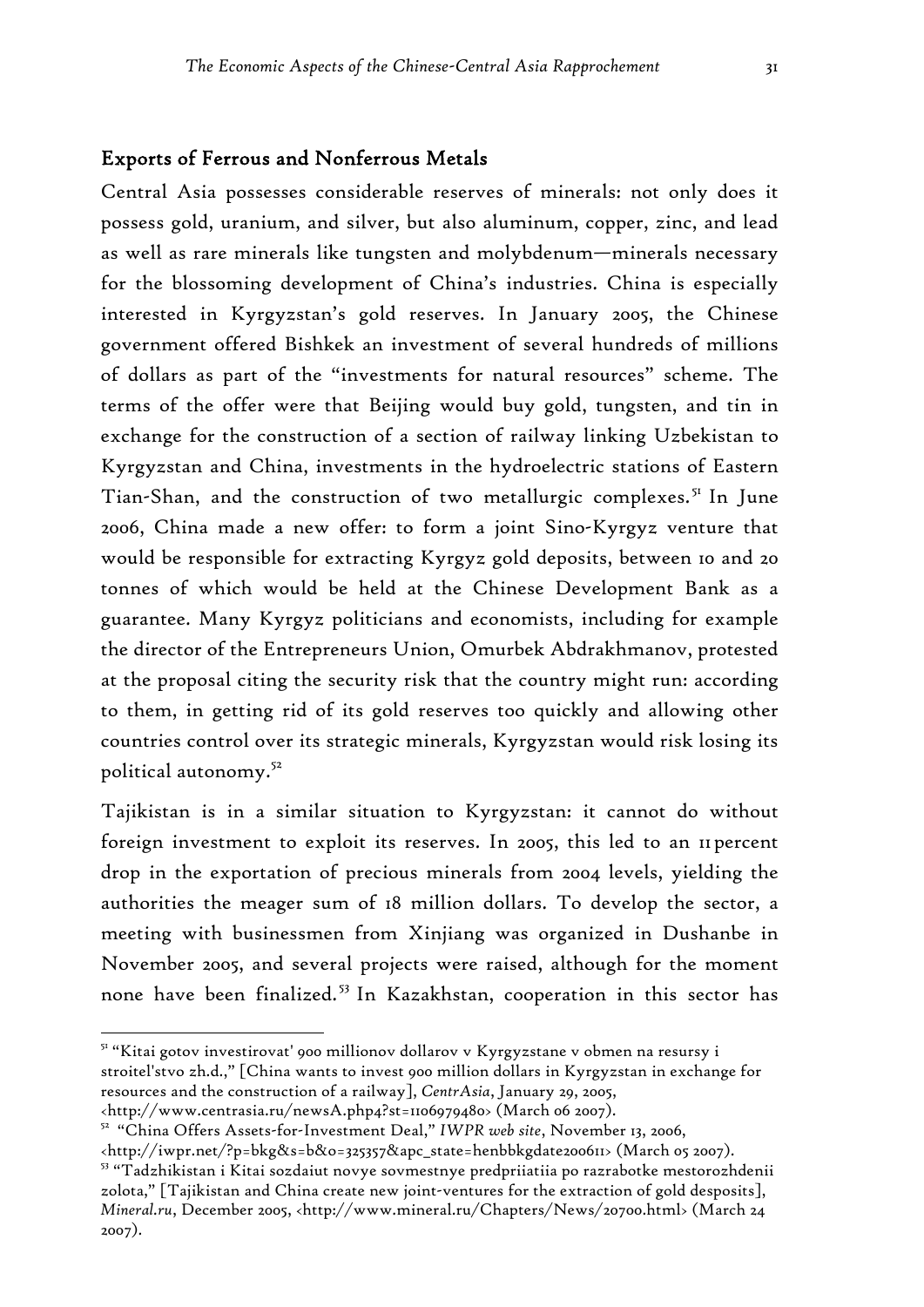turned out to be easier because the country has enough financial capacity to participate in the exploitation of its own reserves. Thus, in 2005, the China National Gold Group Association and the metallurgic complex Kazakhaltyn Mining signed a contract for a joint-venture to exploit Kazakhstan's gold deposits.54

China requires uranium to complete the construction of the many tens of nuclear power plants designed to respond to its growing energy needs. In 2020, it is projected that Chinese nuclear electrical stations will produce approximately 40 million kw/h, or four percent of global electrical production. Beijing therefore seeks to diversify its partners. It already buys uranium from the world's foremost producers, Australia and Canada, and is becoming increasingly interested in Kazakhstan's reserves. As of 2001, negotiations have been underway between Kazatomprom and the China National Nuclear Corp. (CNNC) concerning a joint-venture to extract and export uranium from the deposits in the south of Kazakhstan.<sup>55</sup> In the summer of 2004, the Ulbinsk metallurgy plant owned by Kazatomprom and based in Ust-Kamenogorsk opened a branch in Shanghai so it could sell its beryllium on the Chinese market.<sup>56</sup> The first contract—valid until 2020—for uranium extraction was signed between Kazatomprom and CNNC in November 2004, and was accompanied with a strategic cooperation treaty designed to strengthen Sino-Kazakh ties in matters of atomic energy.<sup>57</sup>

The two countries signed a new strategic cooperative agreement in December 2006. Within this framework, in June 2007, the China Guangdong Nuclear Power Holding (CGNPC) and Kazatomprom signed an agreement to supply nuclear fuel to Chinese stations. According to the terms of the contract, Kazakhstan will send natural uranium to China, which will enrich it, and

[Chinese and Kazakh companies create a joint-venture for the extraction of gold in

metallurgic complex opens an office in China], *Infogeo.ru*, August 30, 2004,

<sup>54</sup> "Kitaiskaia i kazakhstanskaia kompanii sozdali SP po dobyche zolota v Kazakhstane,"

Kazakhstan], *RosInvest*, September 7, 2005, <http://www.rosinvest.com/news/126039/> (April 15 2007).

<sup>55 &</sup>quot;Kazatomprom vedet peregovory o prodazhe Kitaiu urana," [Kazatomprom holds negotiations over the sale of uranium to China], *BusinessPress*, August 24, 2001,

<sup>&</sup>lt;http://www.businesspress.ru/newspaper/article\_mId\_21960\_aId\_80147.html> (March 24 2007). <sup>56</sup> "Ul'binskii metallurgicheskii zavod zaregistriroval predpriiatie v Kitae," [The Ulbinsk

<sup>&</sup>lt;http://www.infogeo.ru/metalls/news/?act=show&news=5432> (March 29 2007). 57 "Iadernomu Kitaiu nuzhen importnyi uran," [A Nuclear China needs to import uranium], *Iranatom.ru*, September 2005,

<sup>&</sup>lt;http://www.iranatom.ru/news/media/year05/september/chiur.htm> (April 19 2007).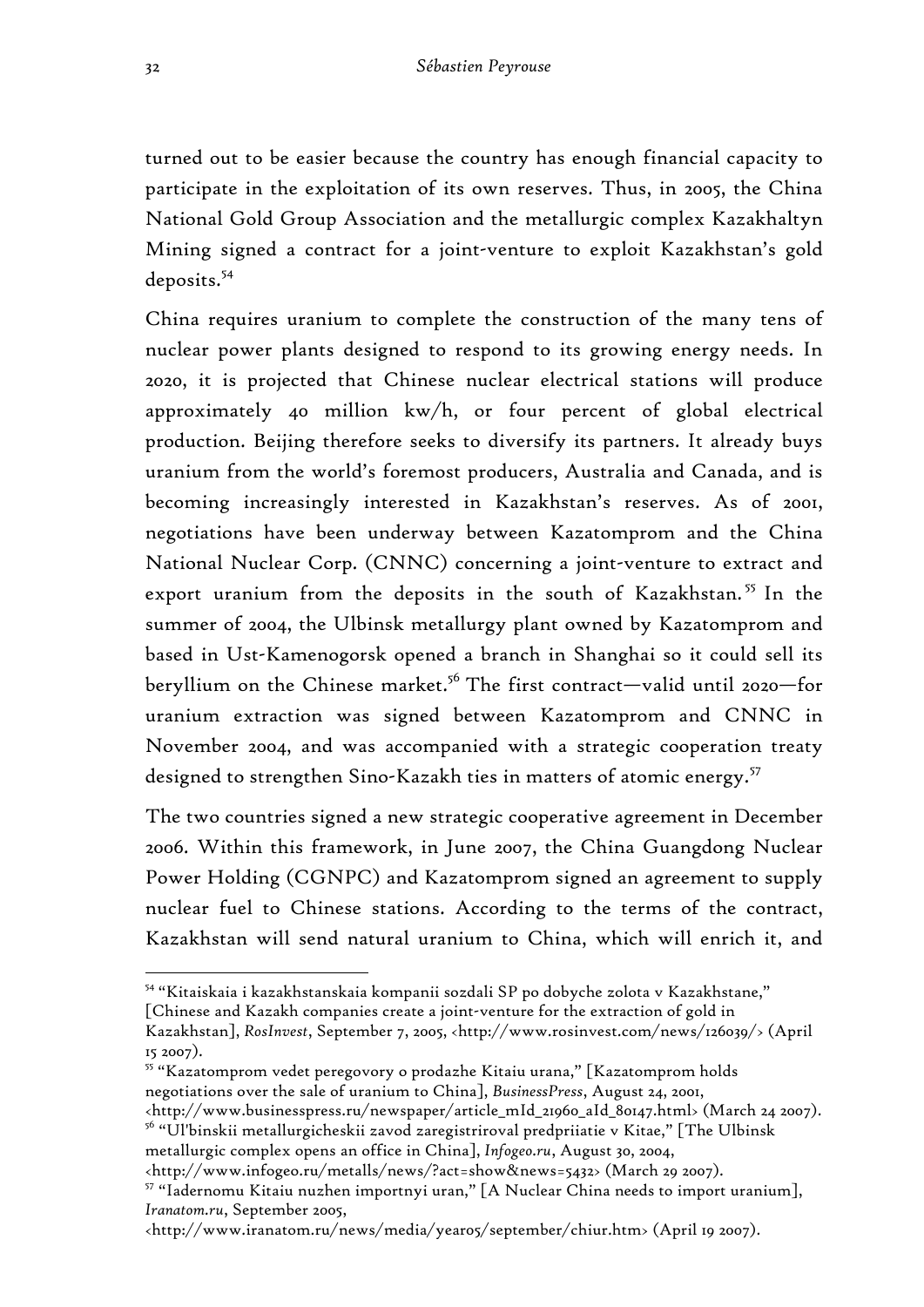then send it to Ulbinsk, where it will be converted into fuel. By this contract, Ulbinsk will become the first foreign firm to obtain rights to supply nuclear fuel to China National Nuclear Corp.<sup>58</sup> Kazatomprom will therefore be the sole foreign supplier to the Chinese nuclear market, a strategic recognition of which the authorities in Astana are especially proud.

China is also looking to shore up its supply of rare metals, particularly from Kyrgyzstan. Bishkek presently exports mercury to the PRC produced by the Khaidarkan factory, which resumed its activities in 2004 after a failed attempt at privatizing it. China is likewise seeking to import tungsten: its own reserves, as well as its molybdenum mines, were destroyed by the floods in Yangtze and Huang He. Nevertheless, a tender put out in October 2006 for the exploitation of the tungsten mine in Kensu was not won by a Chinese company. On the other hand, the Western Mining Co., China's second largest lead production company, made a proposal in June 2006 for the exploitation of the Kyrgyz tin mines for a cost of 24 million dollars and a predicted annual extraction of 330,000 tonnes.59 Beijing would also like to get involved in extracting the silver deposits in Zhetymskoe, which are situated in the Naryn region: presently underexploited, it has the advantage of being situated along the Sino-Kyrgyz-Uzbek railway line that Beijing would like to construct, thus facilitating the export of silver to China. Moreover, China is interested in the deposits of tin, tungsten, molybdenum, and gold to be found along the Enylchek and Sarydzhaz Rivers in Eastern Tian-Shan, which is precisely where some Beijing-financed hydroelectric plants are due to be constructed<sup>60</sup>

After Kyrgyzstan, Tajikistan has turned out to be the second most promising country for China in terms of precious minerals. Beijing's interest has been piqued by the country's deposits of tantalum and niobium in the Kuristik mine. Of the overall total of Chinese investments in Tajikistan, investments

<u>.</u>

 $58$  T. Tashimov. "Kazatomprom propishetsia na kitaiskom rynke," [Kazatomprom is registered on the Chinese market], *Ekspert Kazakhstan*, 21, 123 (2007)

<sup>&</sup>lt;http://www.expert.ru/printissues/kazakhstan/2007/21/atomnaya\_energetika/> (April 25 2007).

<sup>59 &</sup>quot;Kitai budet dobyvat' olovo v Kirgizii," [China will extract tin in Kyrgyzstan], *apn.kz*, June 30, 2005, <www.apn-kz.ru/?chapter\_name=events\_print&data\_id=3389&do=view\_single> (April 19 2007).

<sup>60 &</sup>quot;Almazek Atambaev izbran predsedatelem Soveta direktorov ZAO Sarydzhaz Energo," [Almazek Atambaev elected president of the ZAO Sarydzhaz Energy director's council], *Tatar.kg*, July 6, 2006, <http://www.tazar.kg/news.php?i=1230> (April 19 2007).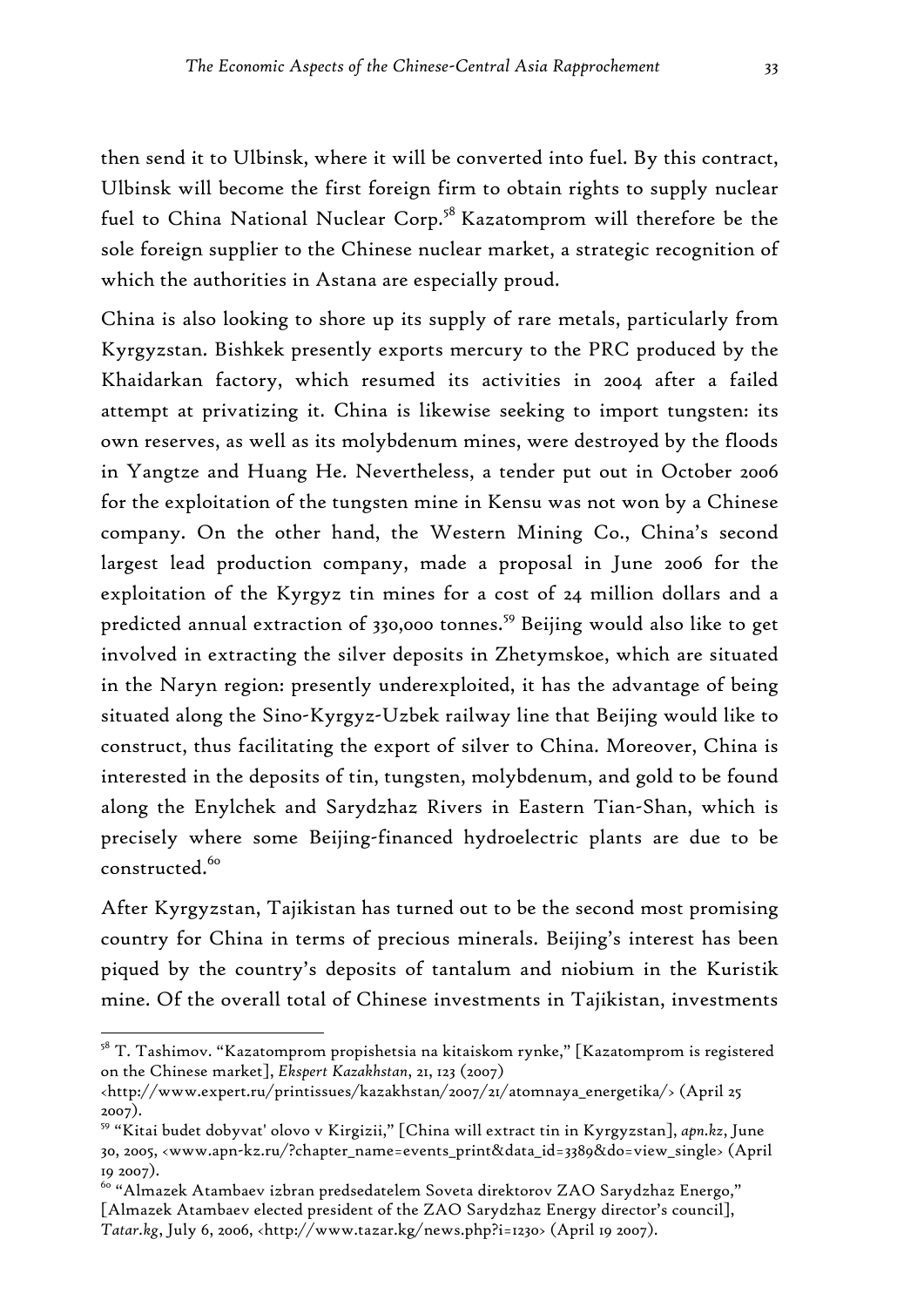in the mineral sector already stand at 29 percent.<sup>61</sup> China has also been asked, notably by the economist Hajimahmat Umarov, to participate in the construction of the Dushanbe cement factory. In the case of Turkmenistan, Chinese cooperation has so far not focused on the extraction of metals but on industrial cooperation in the chemical industry. In January 2007, for example, the companies Capital-Lonqji Sci-Tech Co. Ltd and SINOMASCH won a tender launched by the government for the turnkey construction of a glass factory which will be the largest in Central Asia; it is to be operational by 2009. The 67 million dollar cost of the project is to be financed by a lowinterest loan from the Import-Export Bank of China to the Turkmen authorities. Indeed, the total loan is close to 300 million dollars over a period of 20 years, and should also enable the modernization of the Maryazot chemical complex and the construction of a carbamide factory in the Mary  $rezion.<sup>62</sup>$ 

#### Hydroelectric System

 $\overline{a}$ 

Hydroelectric issues between Central Asia and China have not been extensively discussed.<sup>63</sup> However, the possibilities for cooperation between these two regions in this sphere are numerous. The Central Asian hydroelectricity sector, still relatively underdeveloped, appears promising. With demand for electricity expected to remain weak due to a industrial crisis coupled with high production potential, exports of electricity are destined to experience considerable growth. Beijing effectively views Central Asia as an area capable of supplying it with cheap electricity.<sup>64</sup> Contrary to its hydrocarbon policy, the aim of the Chinese here is not, at least not primarily, to have this hydroelectricity delivered to its large cities in the east (the electrical lines required would need to stretch over at least 6,000 km) but rather to make up for the energy shortfall in Xinjiang. China would also like

 $61$  V. Dubovitsky. "The Tajik-Chinese relations: the period of wariness over, the era of cooperation begins," *Ferghana.ru*, January 30, 2007,

<sup>&</sup>lt;http://enews.ferghana.ru/article.php?id=1810> (February 25 2007).

 $62$  "Kitai postroit v Turkmenii stekol'nyi kombinat – krupneishii v Tsentral'noi Azii," [China is constructing a glass factory in Turkmenistan, the largest in Central Asia], *Ferghana.ru*, January 31, 2007, <www.ferghana.ru/news.php?id=4948&mode=snews> (February 25 2007).<br><sup>63</sup> This section on hydroelectricity is taken from S. Peyrouse. "The Hydroelectric Sector in

Central Asia and the Growing Role of China," *The China and Eurasia Forum Quarterly*, 5, 2 (2007), pp. 131-148. For further details, consult the article.

<sup>64</sup> R. Dwivedi. "China's Central Asia Policy in Recent Times," *The China and Eurasia Forum Quarterly* 4, 4 (2006), p. 158.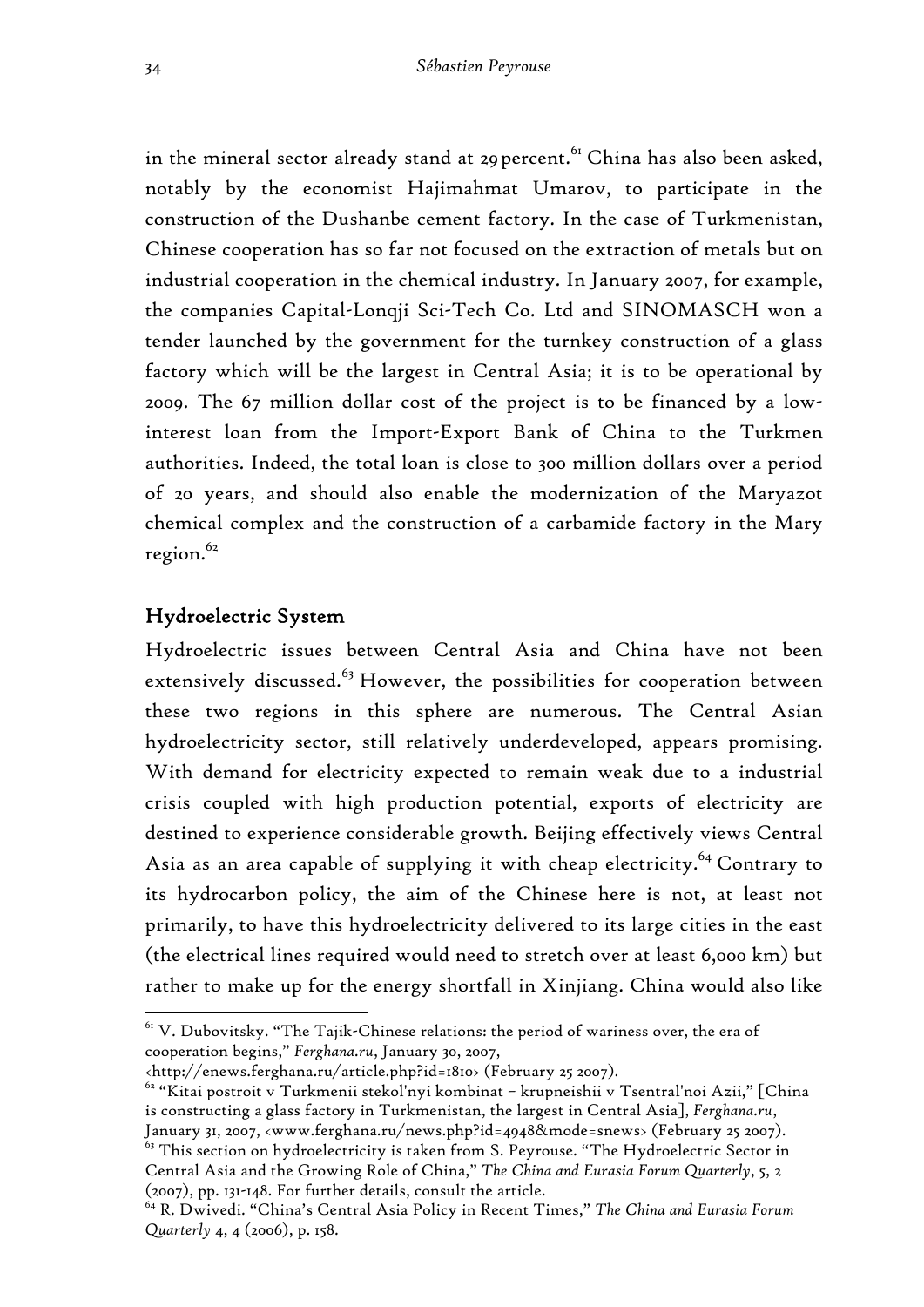to be able to sell Central Asian hydroelectricity to countries of the meridional corridor (Afghanistan, Pakistan, Iran, and India) because of the significant transit fees it would accrue. The establishment of Chinese companies in the region, like those it has set up in Russia and Mongolia, has thus been centered on two axes: First, the construction of new hydroelectric stations and second, the installation of new electricity lines, in particular high-voltage ones.

The majority of Kazakhstan's hydroelectric stations date back to the Soviet era and require costly repairs. Astana and Beijing are currently discussing the construction of an electrical power station (between 5,500 and 7,000 MW capacity) on the Irtysh near the city of Ekibastuz in the Pavlodar region. Its cost (estimated between four and seven billion dollars) will be totally covered by Beijing.<sup>65</sup> The production will be exclusively destined for China via a high-voltage line of 1500 kV, which will export the electricity produced as far as Xinjiang, 4,000 km away. The second project involves the Khorgos River at the Sino-Kazakh border. The construction of a Sino-Kazakh hydroelectric station called Dostyk ("friendship") was negotiated in 2005. The station will consist of a cascade of small stations with a combined capacity of 21 MW and will be situated near the village of Baskunchi 20 km from Khorgos.<sup>66</sup> An II km long canal will also provide irrigation for more than 40,000 hectares of land on both sides of the border.<sup>67</sup> The third common project concerns the hydroelectric station in Moinak, situated on the Charyn River approximately 200 km from the former capital, Almaty. During a summit of the Shanghai Cooperation Organisation in June 2006, the Kazakh President N. Nazarbayev signed the final contract to finance the Moinak station with the National Development Bank of China. The total cost of constructing this station is an estimated 310 million dollars.<sup>68</sup> The project is scheduled for

<u>.</u>

<sup>65 &</sup>quot;Kazakhstan, China to jointly build large-scale power plant," *People's Daily Online*, April 1, 2006 <http://english.people.com.cn/200604/01/eng20060401\_255104.html> (May 25 2007).

<sup>66 &</sup>quot;Kazakhstano-kitaiskuiu granitsu razmyvaet. Na Khorgose budut stroit' damby," [Eroding the Kazakhstan-Chinese frontier. Dams will be built on Khorgos] *CentrAsia*, August 11, 2003, <http://www.centrasia.ru/newsA.php4?st=1060553880> (March 05 2007).

<sup>67</sup> G. D. Bessarabov, A. D. Sobianin. "Vodnye problemy KNP: kazakhskii i rossiiskii aspekty," [PRC Hydraulic problems: Kazakh and Russian Aspects], *China databases web site*,

 $\frac{1}{68}$  (http://www.chinadata.ru/china\_water.htm> (May 03 2007).<br><sup>68</sup> G. Feller. "Central Asian Power Rapid Development of Coal And Hydroelectric Power For Export - Financed by Russia, Iran & China," *Eco World*, September 25, 2006,

<sup>&</sup>lt;http://www.ecoworld.com/home/articles2.cfm?tid=403> (May 03 2007).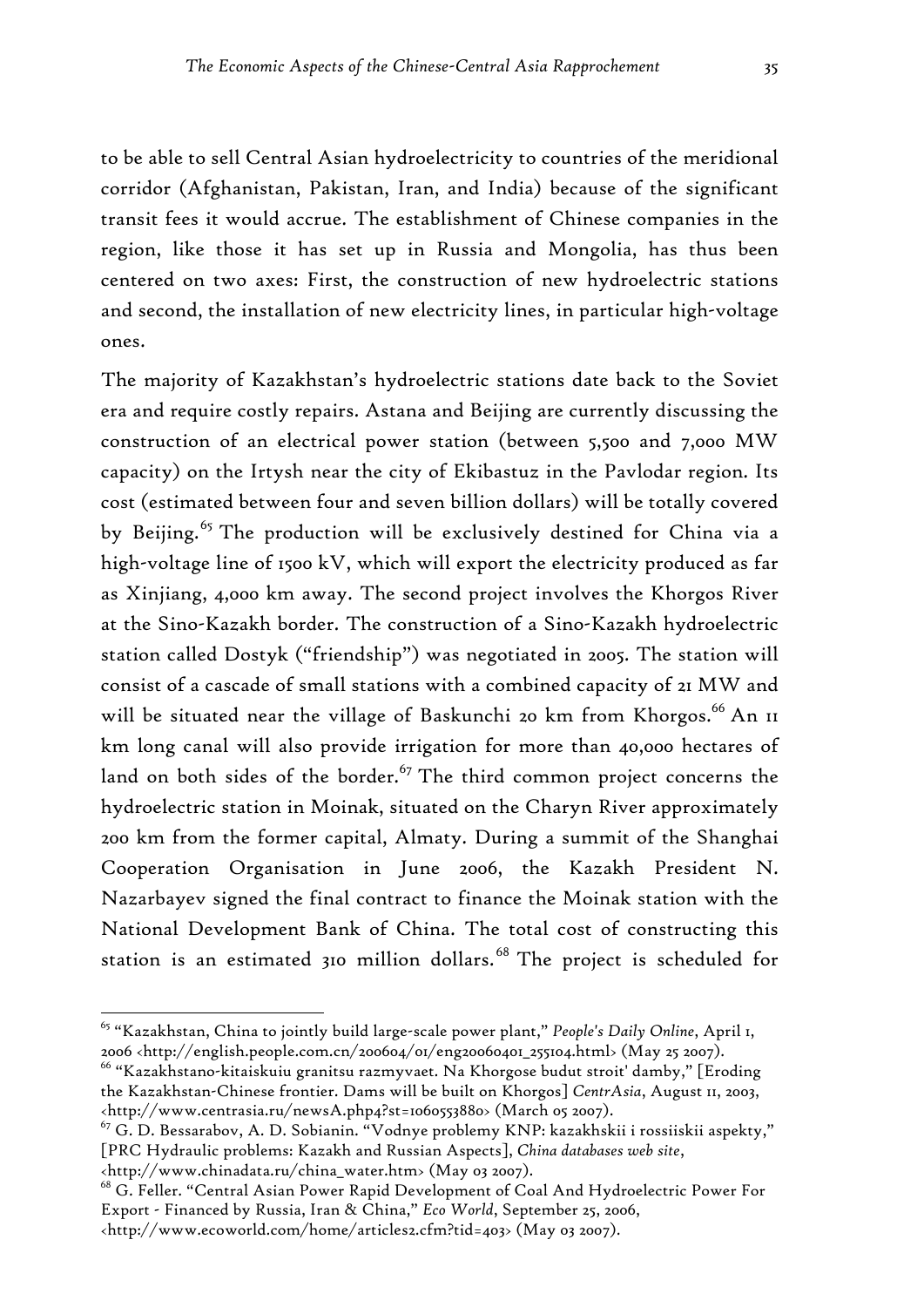completion in 2009 and the station will have a capacity of 300 MW, meaning it will partly be able to make up for the electricity deficit in the south of the country. 69 The Moinak hydroelectric station represents the first Chinese turnkey construction project for a new station since Kazakhstan's independence.

In Tajikistan, China has decided to invest mainly in the Zarafshan River, which is located in the Penjikent region in the north, while Russia is dominant in the meridional projects. In December 2005, Tajik Prime Minister Oqil Oqilov received a loan from the Chinese Development Bank for three investment projects involving hydroelectric stations on the Zarafshan.<sup>70</sup> Out of three proposals, only one has been signed.<sup>71</sup> The state-run Sinohydro Corporation will take on the construction of the Yavan power station, which is supposed to supply close to 600 million kWh per year.<sup>72</sup> Once operational, the Penjikent region, which currently imports its electricity from Kyrgyzstan and Uzbekistan, will be energy-independent. The project includes the construction of a 60 km long electric line of 220 kV from the station to the town of Penjikent. In September 2006, the Tajik Minister for Energy, Abdullo Yorov, and the Chinese Prime Minister, Wen Jiabao, formalized the signing of two contracts between Tajikistan's state-run company Barki Tojik and the Chinese Theban Electric Apparatus Stock Company (CTEAS) to construct electric lines.<sup>73</sup> The first contract is for the construction of an electrical line (Lolazor-Obi Mazor) in the Khatlon region in the country's south. With a length of 93 km and a capacity of 220 kV, it will be capable of transporting four billion kWh per year for a cost estimated at 59 million dollars. The second contract is for a 350 km long, 500 kV high-

2007, <http://tajikistan.neweurasia.net/?p=155> (April 04 2007). 71 "Chinese to Build Tajik Hydroelectric Plant," *RFE/RL*, January 18, 2007,

696875AC873E.html> (April 25 2007).

<sup>69 &</sup>quot;Po itogam peregovorov liderov Kazakhstana i Kitaia v Shankhae podpisan riad dvukhstoronnikh soglashenii," [Several bilateral agreements signed following Kazakhstan and Chinese leaders talks in Shanghai], *KazKommertsbank news*, June 14, 2006,

<sup>&</sup>lt;http://news.kkb.kz/news/show.asp?no=447469> (March 15 2007)*.* 70 "China, Tajikistan Set to Strengthen Economic Cooperation," *News Eurasia*, January 19,

<sup>&</sup>lt;http://www.rferl.org/featuresarticle/2007/01/C7ECA5D9-67F9-4659-88F9-

<sup>72 &</sup>quot;K Rossii i Iranu, stroiashchim krupnye GES v Tadzhikistane, prisoedinilsia novyi investor," [A new investor joined Russia and Iran to build the large hydroelectric stations in Tajikistan], *Varorud*, August 20, 2007, <http://www.tajinfo.ru/news/1153973007/pindex.shtml> (April 25 2007).

<sup>73 &</sup>quot;'South-North' Electric Main to be Key Link in Tajikistan's Electric System, Says President Rahmonov," *The Times of Central Asia*, September 18, 2006.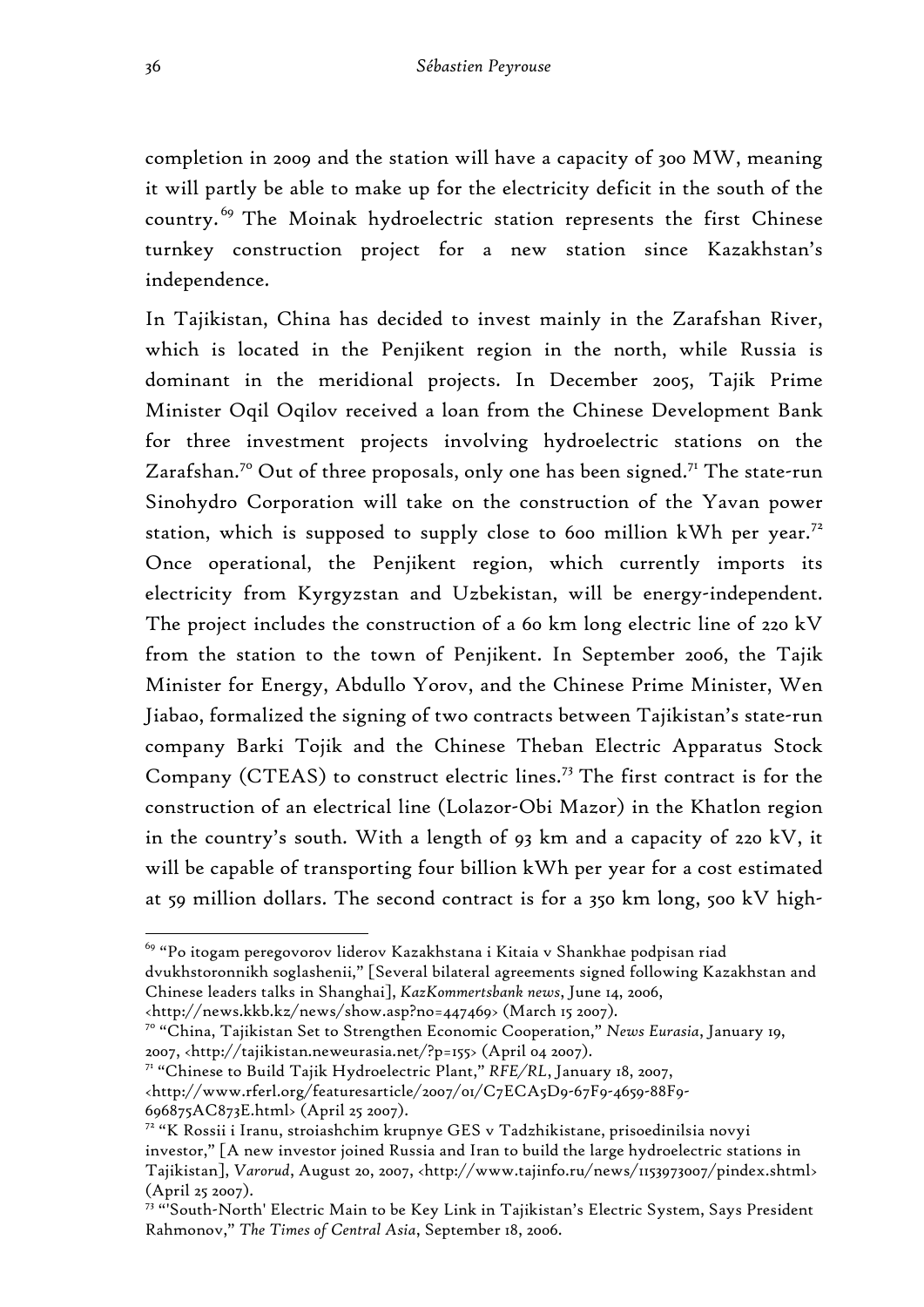voltage line that will connect the north and the south of the country. Estimated to cost 281 million dollars, it will have the capacity to transfer eight billion kWh to Afghanistan, Iran, and Pakistan. Out of a total cost of 340 million dollars, the Exim Bank of China has put forward 300 million. The Tajikistan state budget will pay for the remaining 40 million.<sup>74</sup>

A primary agreement to supply electricity in exchange for oil was signed between Beijing and Bishkek in 1995.<sup>75</sup> In June 2006, the two countries reached a new principle agreement for the export of 50 MW to Xinjiang, but so far they have been unable to agree on the price per kWh. The Kyrgyz authorities would like a consortium to be created that would include Kazakhstan, Russia, and China for the joint financing and exploitation of the new stations Kambarata I and II. It is therefore possible that Chinese companies will become involved in one way or another in the Kambarata I and II projects, but that this will happen without undermining the supremacy of Russian companies. The second zone after the Naryn for the Chinese-Kyrgyz hydroelectric cooperation is in Oriental Tian-Shan, in the region of Lake Issyk-Kul on the border with China.<sup>76</sup> The privately owned company Sarydzhaz-Energo plans to begin the construction of a cascade of five stations with a capacity of 750 MW (thirteen million kWh). Negotiations are currently underway for the Chinese financing of the construction of three stations for three cross-border rivers—the Sarydzhaz, the Enilchek, and the Akshiirak—which run down from Kyrgyz glaciers toward China.77 The Chinese would like also to construct high-voltage lines, starting at these stations and heading toward Xinjiang. In July 2006, Chinese

1

<sup>74 &</sup>quot;Pravitel'stvo Kitaia vydelit Tadzhikistanu v seredine iunia bolee 603 millionov dollarov," [The Chinese government will give Tajikistan, in mid-June, more than 603 million dollars], *SNG News*, June 5, 2006, <http://www.cawater-info.net/news/06-2006/05.htm> (April 25 2007).

<sup>75</sup> T. Kellner. *La République populaire de Chine et l'Asie centrale post-soviétique : étude de politique étrangère* (Ph.D., Institut Universitaire de Hautes Études Internationales, Genève, 2004), p. 462.

 $7^6$  "Kirgiziia predlagaet Kitaiu sovmestno dostroit' kaskad Narynskikh GES," [Kyrgyzstan proposes to China joint construction of Naryn Hydroelectric Cascad]

*CentrAsia*, September 22, 2004, <http://www.centrasia.ru/newsA.php4?st=1095883140> (April 11 2007).

<sup>77 &</sup>quot;Almazek Atambaev izbran predsedatelem Soveta direktorov ZAO Sarydzhaz Energo," [Almazek Atambaev elected president of the ZAO Sarydzhaz Energo director's council], *tatar.kg*, July 6, 2006, <http://www.tazar.kg/news.php?i=1230> (March 20 2007).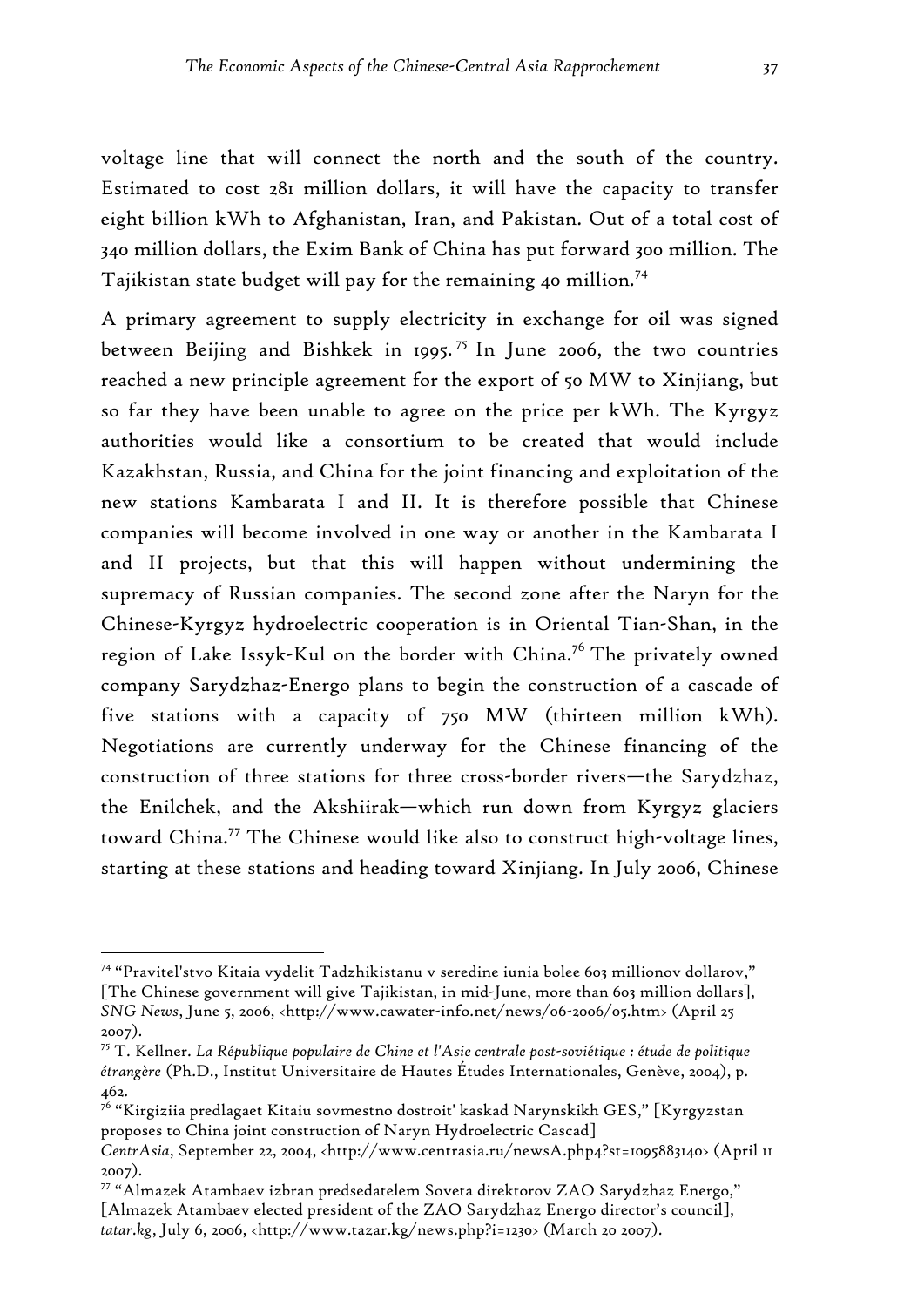experts visited the Kyrgyz sites, and at present the most promising seems to be that of Sarydzhaz.78

As is the case in the hydrocarbon sector, China has arrived somewhat late on the Central Asian hydroelectricity market. The largest projects for hydroelectric stations were already launched during Soviet times and are today in the hands of Russian companies, in particular RAO-UES. Beijing is thus mostly concentrating on projects of small to medium size. Though they may not meet expectations for large-scale export, these projects nevertheless play a very important role in local economic development. China does not pretend, in any case, to be able to take possession of the Central Asian market in exclusivity. The financial weakness of Kyrgyzstan and Tajikistan quite often requires the alliance of several foreign investors to guarantee the feasibility of these costly projects.

## Transportation: Roads, Tunnels, and Railways

Chinese presence in the railway sector is particularly important, so much so that China appears to be on the verge of dethroning the traditional predominance of Russia in the sector. Turkmenistan is turning out to be China's main client: in 2005, the first contract was signed between Ashgabat and a Chinese company, Capital-Lonqji Sci-Tech Co, Ltd., for the purchase of 48 diesel locomotives diesel and 50 carriages adapted to local climatic conditions (air conditioned). They are intended mainly for the new Ashgabat-Dashoguz line, and on some other sections. So that they could afford the purchase, the Chinese firm granted the Turkmen authorities an eight-year loan. The first carriages and locomotives were delivered in 2006. In the same year, another contract was signed with the CITIC Company. The terms of the contract will see Turkmenistan purchase more than 200 carriages, 160 of which are passenger carriages, for a total of around 80

<sup>78 &</sup>quot;MinProm o razvitii ekonomicheskikh otnoshenii mezhdu Kyrgyzstanom i Kitaem," [Minister of Industry's statement on the development of the economic relations between Kyrgyzstan and China], *AKI-Press*, June 23, 2006, <http://www.akipress.org/news/29316> (April 15 2007).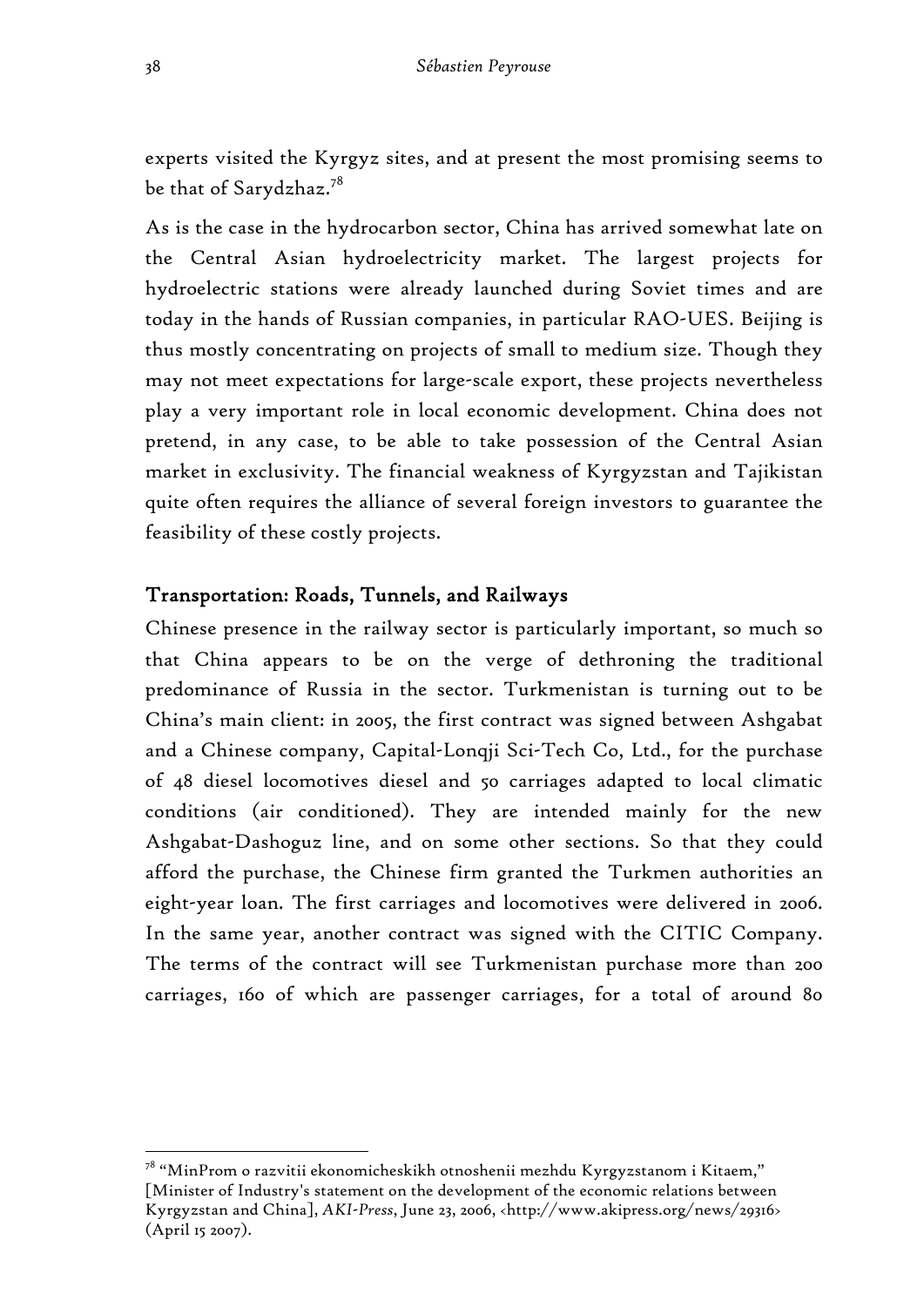million dollars.79 Uzbekistan also seems interested in Chinese expertise in the rail sector and has ordered a dozen locomotives.

Kazakhstan for its part began by buying only three electric locomotives, saying that it wanted to wait to test their compatibility with its network.<sup>80</sup> The authorities in Astana had in fact yielded to pressure from Moscow, which until then had enjoyed a quasi-monopoly over Central Asian railway infrastructure. Indeed, Russia today refuses to allow Kazakhstan trains that include Chinese carriages into its territory, arguing that they are incompatible with the security standards in place in the post-Soviet space. $81$ All the same, in 2006, the national company Kazakhstan Temir Zholy, concerned by the increasing shortage of carriages in operation in the country, decided the step needed to be taken. Astana had not bought any new foreign carriages for more than 10 years, and if this had continued by 2010, it would have had a shortage of more than 1,200 units.<sup>82</sup> The Kazakh State company has therefore ordered 152 passenger carriages from the Chinese factory Tian-Shan for a total cost of 60 million dollars, financed thanks to a loan from the Kazakhstan Development Bank and the Import-Export Bank of China.<sup>83</sup> Astana is also studying a proposal to buy carriages from China Railway New Express Transportation Equipment Co., as well as some carriages intended for agricultural products.<sup>84</sup>

1

<sup>79</sup> "Kitai osnachshaet Turkmeniiu novymi passazhirskimi vagonami i teplovozami," [China supplies Turkmenistan with new carriages and locomotives], *CentrAsia*, August 11, 2006, <http://www.centrasia.ru/newsA.php4?st=1155278340> (April 15 2007). 80 "Rukovoditeli KNP i RK podpisali soglasheniia o rasshirenii investitsii KNP v

neftegazovuiu otrasl'," [The Leaders of the PRC and of Kazakhstan have signed agreements to increase Chinese investments in the hydrocarbon sector], *Kazakhstan Today*, June 3, 2003, <http://www.gazeta.kz/art.asp?aid=29631> (March 24 2007).

<sup>81</sup> "Peregovory o priobretenii kitaiskikh passazhirskikh vagonov vedet Kazakhstan," [Kazakhstan holding discussions about the purchase of Chinese passenger carriages], *Professional*, 93, October 9, 2005, <http://www.pr.kg/n/detail.php?id=15431> (April 15 2007).

 $82$  A. Ismagulova. "Defitsit passazhirskikh vagonov v Kazakhstane v 2010 g. sostavit bolee 1200 edinits," [The shortage of passenger carriages in Kazakhstan will exceed 1,200 units by 2010], *RDZ-Partner*, April 20, 2007, <http://www.rzd-partner.ru/news/2007/04/20/303219.html> (May 28 2007).

<sup>83 &</sup>quot;Po itogam peregovorov liderov Kazakhstana i Kitaia v Shankhae podpisan riad dvukhstoronnykh soglashenii," [Several bilateral agreements signed following Kazakh and Chinese leaders' talks in Shanghai], *KazKommertsbank news*, June 14, 2006,

<sup>&</sup>lt;http://news.kkb.kz/news/show.asp?no=447469> (March 06 2007).

<sup>84</sup> "Kazakhstan rassmatrivaet vozmozhnost' priobreteniia 38 passazhirskikh vagonov u kitaiskoi kompanii," [Kazakhstan studies the possibility of purchasing 38 passenger carriages from a Chinese firm], *Kazakhstan Today*, January 14, 2006, <http://www.gazeta.kz/art.asp?aid=69950> (March 06 2007).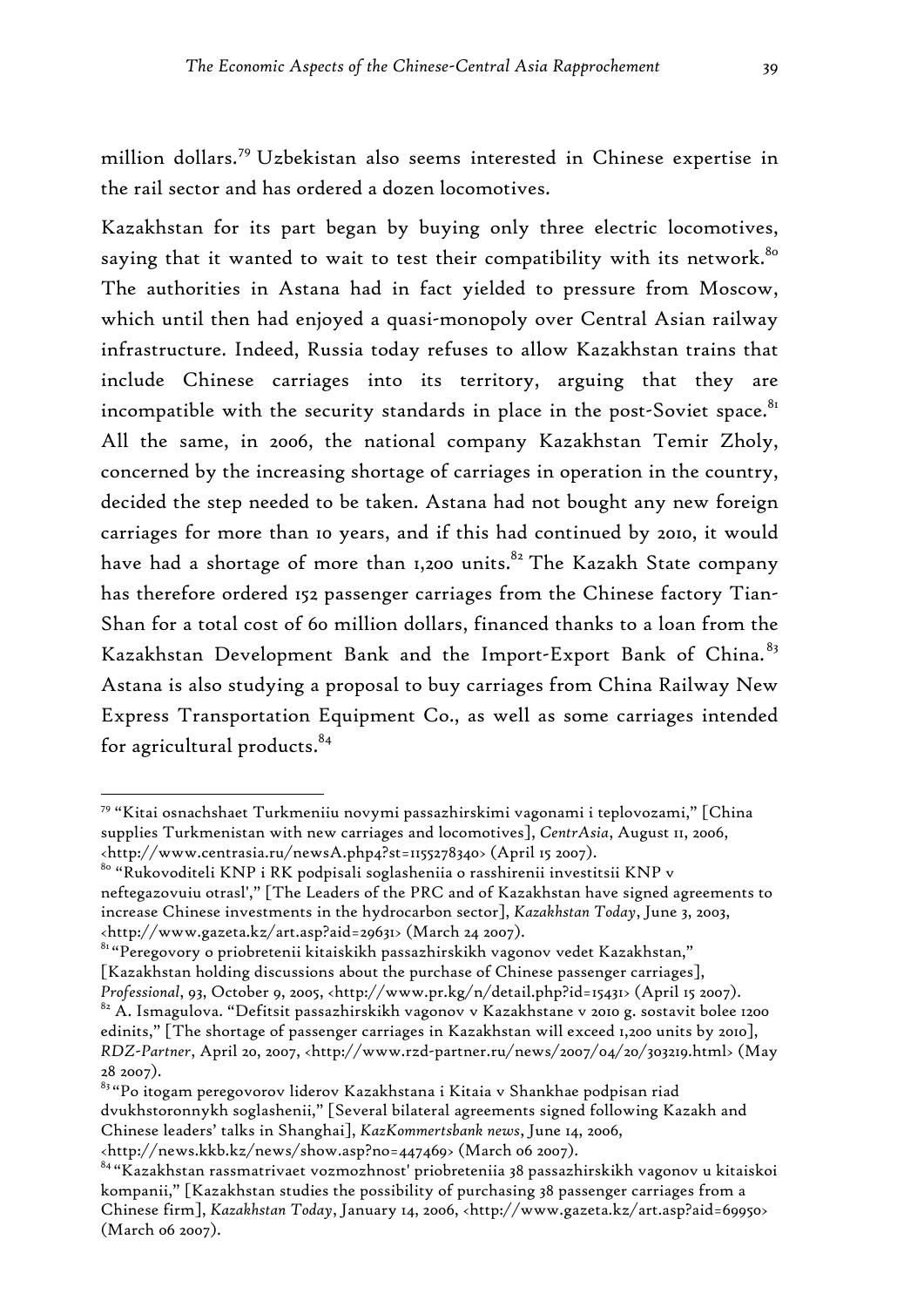China has also invested in the Central Asian road system. It has a twofold strategy: it is seeking to improve the roads heading toward border posts in order to increase the rhythm of trade and to disenclave the most isolated regions so as to facilitate internal communications. In Kyrgyzstan, as previously stated, Beijing has partly financed the reconstruction of the Irkeshtam-Osh highway, and the company China-Road & Bridge Corp. won the tender to construct a section of nearly 80 km on the Osh-Dushanbe highway for a cost of 15 million dollars.  $85$  Beijing has also financed two strategic tunnels for Tajikistan. In March 2006, the Chinese railway company, in collaboration with some Tajik firms, began construction on the Shar-Shar tunnel located 80 km from Dushanbe. With a length of 2 km, it will allow half an hour to be saved on the road connecting the capital to Kuliab. Its cost is estimated at 40 million dollars and is to be completely financed with a loan to the Tajik government from China. The China Road Company is, for its part, involved in a different tunnel construction project at Shakhristan, situated 180 km from the capital on the road leading to Khujand. The reconstruction of the Duschanbe-Khujand-Chanak highway on the Uzbekistan border has also been financed with a Chinese loan of 280 million dollars, 70 million of which is for the tunnel.<sup>86</sup> These two projects are being carried out as part of the 900 million dollars in credit that China has offered to the countries of Central Asia. $87$  In both cases, Chinese aid will help communication between the capital and the remote regions of Tajikistan— Khujand in the north and Kuliab in the south—which will reinforce the country's stability. Finally, the Chinese company ECI has declared its interest in reconstructing a section of the 56 km-long railway linking Dushanbe, Kurgan-Tiube, and Nizhnii Piandzh, a project that has yet to be realized.<sup>88</sup>

construct two strategically important tunnels in Tajikistan], *SNG News*, <http://www.sngnews.ru/frame\_article/5/66196.html> (April 05 2007).

*<sup>85</sup>* "Kitaiskaia kompaniia vyigrala tender po stroitel'stvu avtotrassy Dushanbe-Osh," [A Chinese company wins the tender for the construction of the Dushanbe-Osh road], *SNG News*, November 26, 2006, <http://sngnews.ru/articles/5/55549.html> (April 05 2007). 86 "Kitaitsy postroiat v Tadzhikistane dva strategicheski vazhnykh tonnelia," [China to

 $87$  "Kitai vydelil tri kreditnye linii dlia Tadzhikistana," [China extends three lines of credit to Tajikistan], *Regnum*, April 10, 2006, <http://www.regnum.ru/news/620951.html> (April 05 2007).

 $88$  "Kitaiskaia kompaniia ECI namerena uchastvovat' v rekonstruktsii TadAza," [Chinese company ECI has decided to participate in reconstructing TadAz], *SNG News*, May 11, 2006, <www.sngnews.ru/archive/2006/05/11/63362.html> (April 05 2007).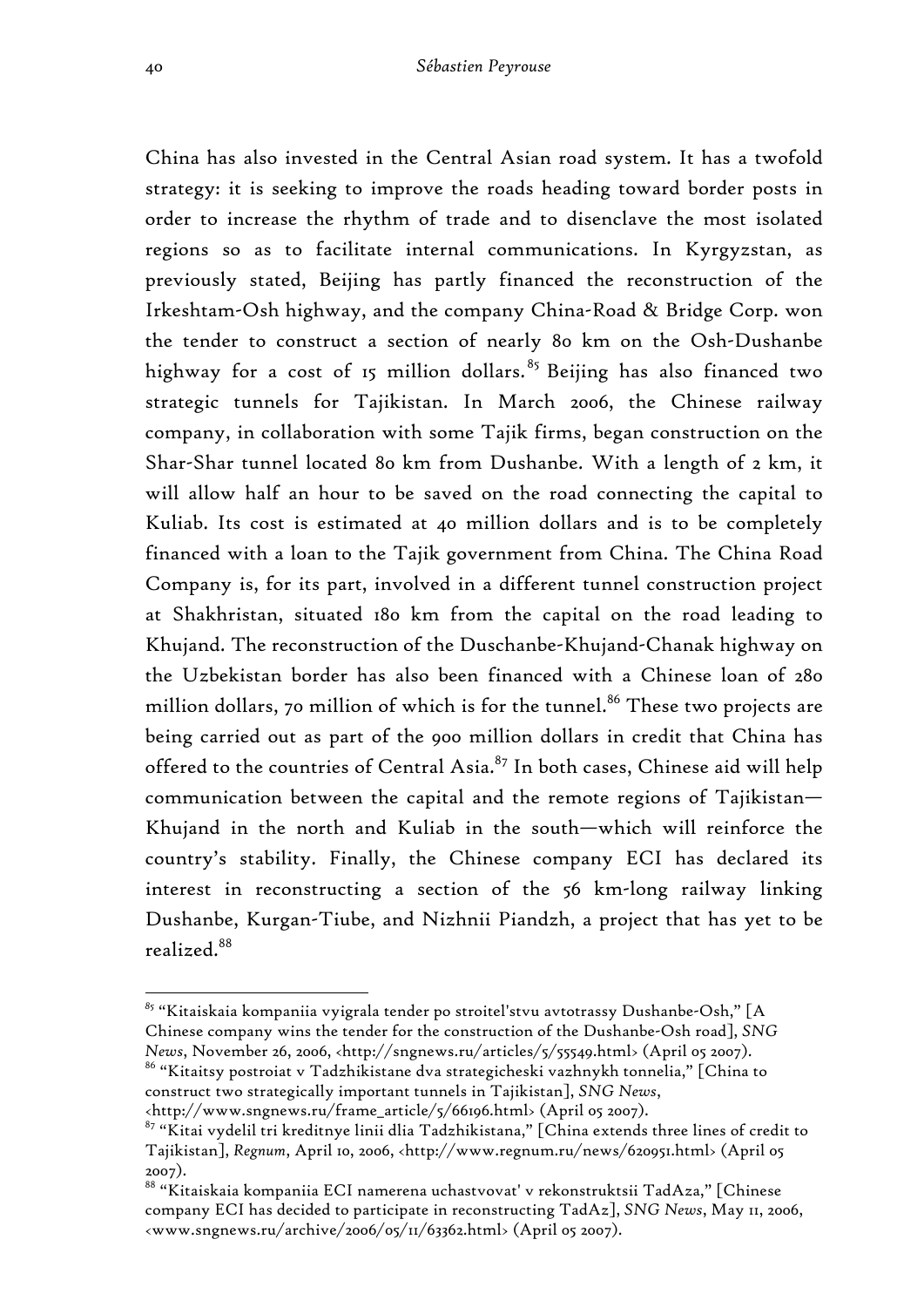#### Telecommunications

<u>.</u>

The telecommunications market is experiencing rapid expansion in Central Asia. The Central Asian states have not only to modernize their inherited Soviet-era telephone systems but also to respond to growing demands for the internet as well as to the explosion in the market for mobile telephones. In October 1998, China Telecom, a participating member of the Transit Asia Europe (TAE) Fiber Cable System, a link connecting Shanghai to Frankfurtam-Main, is developing a telephone network for four of the Central Asian states (Turkmenistan only came on board the project in 2004). The negotiations are today being undertaken principally within the SCO, which has decided to implement an Information Highway enabling better connections between the networks of member states so that they can buy and sell telephone services from each other. Thus, in 2005, all the national telecommunications operators, Rostelecom, Kazaktelecom, Tojiktelecom, Kyrgyztelecom, Uzbektelecom, and China Telecom held the first work meeting about coordinating their activities. <sup>89</sup> The Sino-Central Asian rapprochement in this sector can be partly explained by Chinese expertise but also by the political situations in the two zones. That is, the Central Asian authorities are keen to buy technology limiting access to the Internet; so more and more Central Asian internet providers are functioning with Chinese software capable of blocking dissident sites. That is why, in February 2007, when the new Turkmen President Gurbanguly Berdymukhammedov reopened internet cafes, this act was accompanied by the signing of contracts with Chinese companies for software designed to control access to sites.

The principal Chinese firms in the market are, for the service sector, China Telecom and Shanghai Bell-Alcatel, and, in the technology domain, ZTE (Shenzhen Zhongxing Telecom Equipment Corporation) and Huawei Technologies. Thanks to its strong economic development, the Kazakhstan market has turned out to be the most substantial. In 2001, Kazaktelecom decided it should take advantage of the Transit Asia Europe Fiber Cable System to access the Internet via Chinese channels and not via European

 $89$  "Rostelekom prinial uchastie vo vstreche operatorov stran ChOS Regional Carrier Meeting," [Rostelecom participated to the Regional Carrier Meeting of the SCO members operators], *Rostelecom web site*, August 25, 2005, <http://www.rt.ru/press/news/detail.php?ID=35207> (March 24 2007).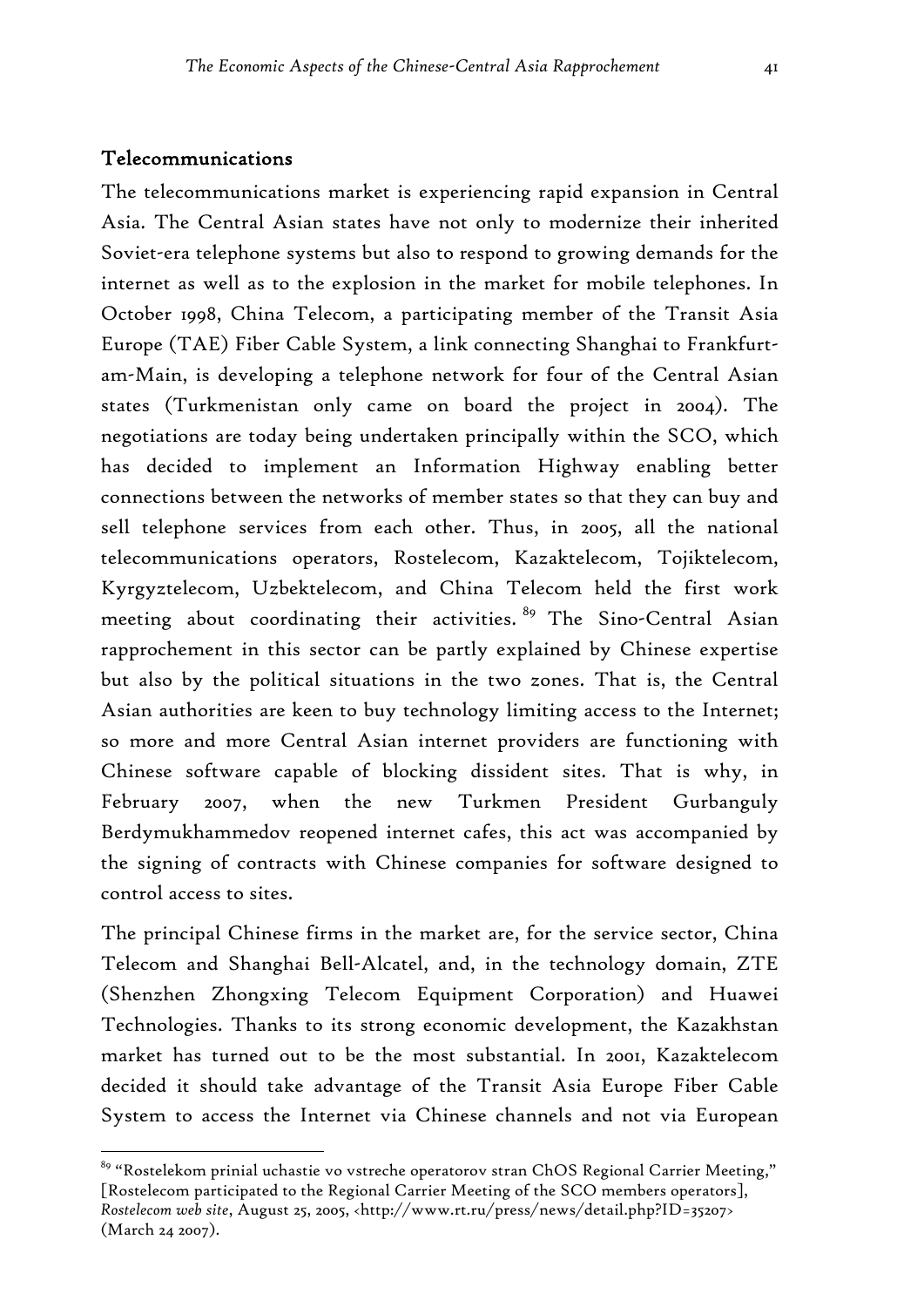ones, which it considered too costly.<sup>90</sup> In 2002, ZTE signed a contract with Kazaktelecom for the development of wireless telephone networks in the republic and for the installation of a more effective system of message switching (commutation system). In 2004, it invested more than 200 million dollars in setting up the CDMA-450 (Code Division Multiple Access) network in Kazakhstan as part of a joint Sino-Kazakh venture, Kazakhstan Engineering, 51 percent of which is owned by Astana.<sup>91</sup> In June 2006, as part of the "Go beyond China" strategy, the national company China Telecom opened an office in Almaty. Its aim here is not simply to establish itself in the Central Asian market but, above all, to be able to provide the necessary services to Chinese companies setting up in Kazakhstan.<sup>92</sup>

The second largest market is the Uzbek one: even if the standard of living in Uzbekistan is well below that of Kazakhstan, the population is larger and the demand for mobile communications is considerable. In June 2005, the Chinese Information Industry Minister, Si Gohua, went on an official visit to Tashkent accompanied by representatives from several large Chinese firms to discuss a range of agreements. During the visit, Shanghai Bell-Alcatel signed a contract with Uzbektelecom to modernize the Uzbek capital's telecommunications system. The Information Technologies University of Tashkent also plans the creation of a training center for 600 specialists from CIS countries to be partly financed by China.<sup>93</sup> China Mobile Communications Corp. has expressed its desire to become a shareholder in Uzbekistan Telecom, which the authorities are in the process of privatizing. 94 Several meetings between representatives from both companies took place in the summer of 2005, but appear not to have resulted

<sup>90 &</sup>quot;Kazakhstan zakupaet deshevyi Internet v Kitae," [Kazakhstan buys cheap Internet from China], *Netoscope*, January 8, 2001, <http://www.netoscope.ru/news/2001/08/01/3052.html> (March 06 2007).

<sup>91 &</sup>quot;ZTE budet vypuskat' apparaturu CDMA-450 v Kazakhstane," [ZTE will set up CDMA-450 system in Kazakhstan], *Onliner*, June 21, 2004,

 $\frac{\text{http://www.online.r.u/news/21.05.2004/20.25n/}}{$  (March 06 2007).

<sup>&</sup>lt;sup>92</sup> "A Grand Opening of Middle Asia Representative Office of China Telecom (HK) International Ltd.," *China Telecom web site*, June 2006,

<sup>&</sup>lt;http://www.chinatelecom.com.hk/en/newshow.jsp?id=43> (April 15 2007).

<sup>93 &</sup>quot;V TUIT otkroetsia uchebnyi tsentr Huawei Technologies," [A Huawei Technologies formation center to open at TUIT], *Security.uz*, June 15, 2005,

<sup>&</sup>lt;http://www.security.uz/news/default.asp?id=10667&do=print> (April 15 2007).

<sup>94 &</sup>quot;China Mobile eyes expansion to Uzbekistan," *People's Daily*, August 2005,

<sup>&</sup>lt;http://english.people.com.cn/200508/10/eng20050810\_201431.html> (April 24 2007).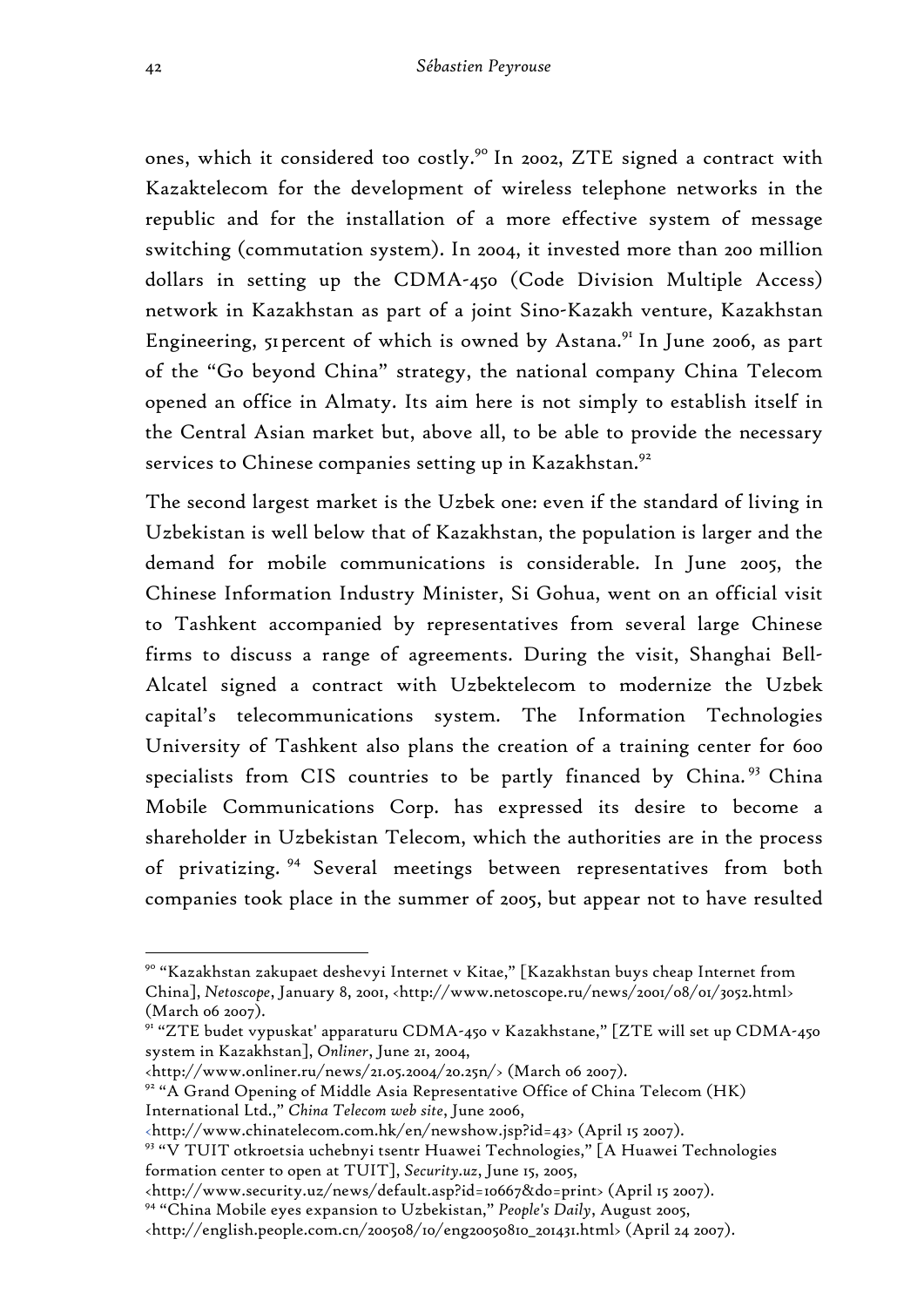in anything concrete. At the end of the same year, the Uzbek company Perfectum Mobile, one of the principal operators of the CDMA link in Uzbekistan, signed a contract with Huawei Technologies, the terms of which engage the latter to supply the necessary material to permit the whole of the country's CDMA network to be modernized.<sup>95</sup>

In Kyrgyzstan, the privatization of the state-run Kyrgyztelecom, a process begun in 2001, has experienced many twists and turns, with many potential buyers later retracting offers or demanding conditions unacceptable to the authorities. In June 2006, the Kyrgyz Parliament authorized the sale of part of Kyrgyztelecom's state-held shares in order to modernize the company without privatizing it *in toto*. According to its director K. Zhumaliev, since the Russian firm Rostelecom is no longer interested, the principal bidders for this new tender ought to be Chinese companies.<sup>96</sup> Indeed, during a visit by the Kyrgyz President Kurmanbek Bakiev to China in June 2006, ZTE Corp. expressed its wish to buy parts of Kyrgyztelecom. The government intends to make a final decision on the matter in the second half of 2007. In addition, Huawei Technologies has been working in the country since 1998 in partnership with Kyrgyztelecom and supplies materials to all of the republic's mobile communications companies.97

In Tajikistan, ZTE's installation attracted major attention. In 2002, it received an order from Tojiktelecom for a commutation station between Dushanbe and Kurgan-Tiube. Then, in 2003, it won the bid for codification of the Tajik national network (CDMA), a project made possible by a loan from the EBRD and special financing from the Chinese government. And, in 2004, it became the sole shareholder of TK Mobile, which is the fifth largest mobile communications company in Tajikistan, while the third largest in

Uzbekistan], *HTCom.ru*, June 27, 2006,

1

<sup>95 &</sup>quot;Huawei Technologies i Perfectum Mobile uspeshno zapustili set' CDMA v Uzbekistane," [Huawei Technologies and Perfectum Mobile successfully established CDMA system in

<sup>&</sup>lt;http://www.htcom.ru/news-pc/newsd-19193/> (April 15 2007).

<sup>96 &</sup>quot;Privatizatsiia nedoprivatizirovannogo. Kirgizskii parlament odobril prodazhu Kyrgyztelecom," [A privatisation not followed through on. The Kyrgyz Parliament enables the sale of Kyrgyztelecom], *ComNews.ru*, June 6, 2006,

<sup>&</sup>lt;www.comnews.ru/index.cfm?id=22902&caid=print> (April 17 2007). 97 "V Pekine Prezident Kurmanbek Bakiyev oznakomilsia s rabotoi krupnoi kompanii Huawei Technologies," [In Beijing, President Kurmanbek Bakiyev gets familiarized with the work of Huawei Technologies], *Kyrgyz Presidential Administration web site*, June 10, 2006, <www.president.kg/press/news/1222/> (April 17 2007).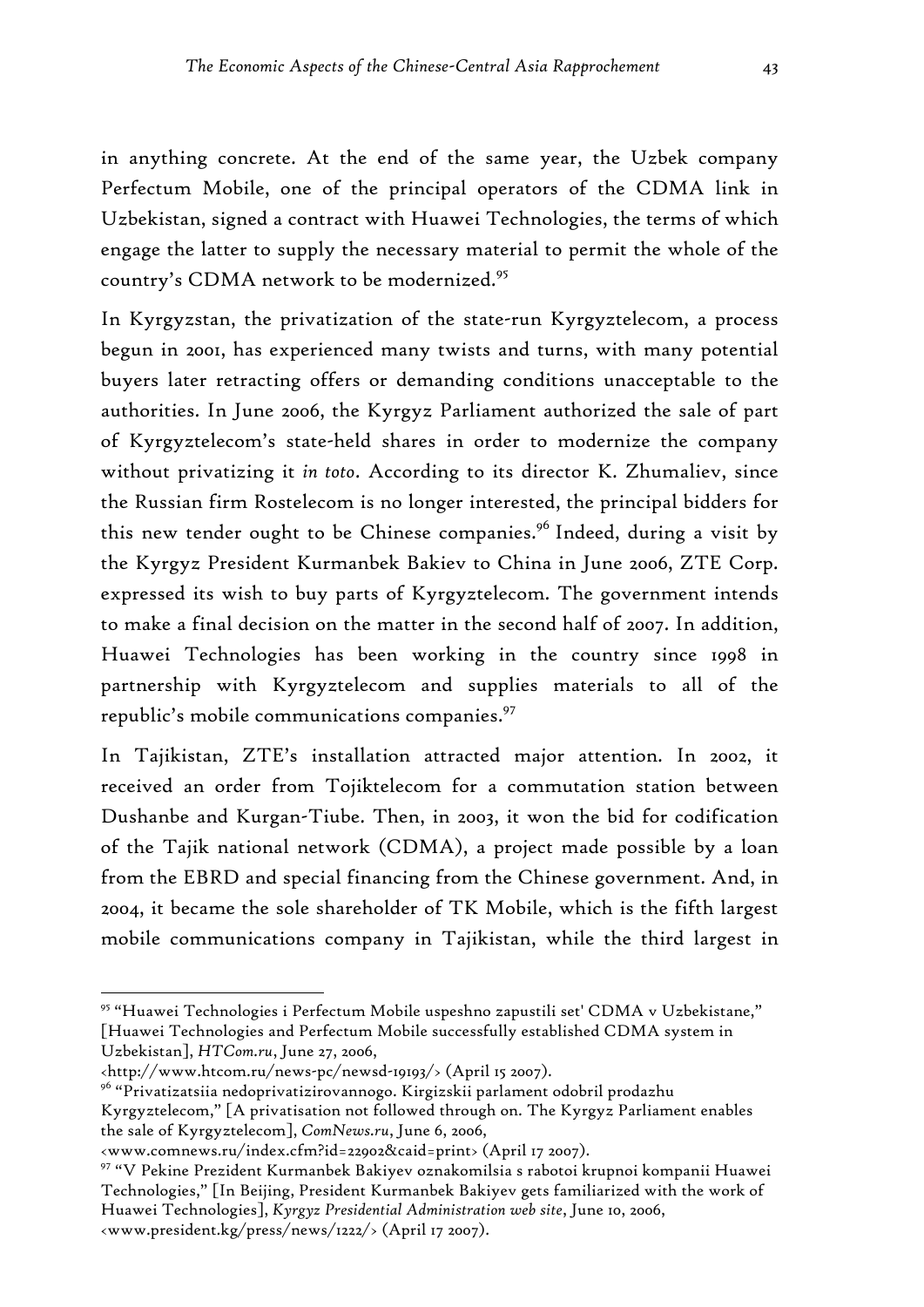terms of the number of subscribers, Babilon-Mobile, made a decision to buy its supplies exclusively from Huawei Technologies.<sup>98</sup> In May 2006, Huawei Technologies and the Vympelkom firm, which is active in many countries within the CIS, came to an agreement about installing GSM BTS networks in Tajikistan.99 In June of the same year, during a visit by Tajik President Emomali Rakhmonov to Shanghai, ZTE announced its intention to invest 70 million dollars in three large telecommunications projects, the details of which have not yet been released.<sup>100</sup>

The situation is very similar in Turkmenistan. Mobile communications in the country still being very limited, Chinese companies have been able to invest primarily in the domain of modernizing standard telephone networks. At the beginning of 2000, for example, ZTE won the tender for the codification of Turkmenistan's national network. 101 In 2004, Huawei Technologies supplied Ashgabat with modern equipment for a total of nearly 5 million dollars. This Chinese company has committed itself to establishing new telephone cable networks for the capital and the main cities in the country. It has also agreed to modernize the commutation systems and to link Turkmenistan to the Transit Asia Europe Fiber Cable System. These projects are being carried out as part of an agreement signed between both countries in December 2002, which makes provision for interest-free loans from China to Turkmenistan in order to facilitate cooperation in the telecommunications sector.<sup>102</sup> In April 2006, both countries signed a new cooperation agreement which provides Ashgabat with a credit of 200 million

*<sup>98</sup>* "Dochka ZTE stala piatym operatorom mobil'noi sviazi v Tadzhikistane," [A TZE branch is now the fifth largest operator of mobile communications in Tajikistan], *3Gnews.ru*, June 7, 2004, <http://www.3gnews.ru/news/200406/07/1518/index.html?r=calendar\_day> (April 15 2007).

<sup>99 &</sup>quot;Vympelkom i Huawei zapustili set' HSDPA v Tadzhikistane," [Vympelkom and Huawei set up HSDPA system in Tajikistan], *ITNews*, April 2, 2007,

<sup>&</sup>lt;http://itnews.com.ua/31585.html> (June 05 2007). 100 "Kompaniia ZTE namerena vlozhit' v kommunikatsii Tadzhikistana eshche 70 millionov dollarov," [ZTE intends to invest \$70 million in the communication system in Tajikistan], *SNG News*, June 20, 2006, <http://www.sngnews.ru/archive/2006/06/20/64820.html> (April 15 2007).

<sup>&</sup>lt;sup>101</sup> "ZTE nadvigaetsia," [ZTE approachs], ComNews.ru, December 21, 2003, <www.comnews.ru/index.cfm?id=9119&caid=print> (March 24 2007).

<sup>&</sup>lt;sup>102</sup> "Kompanii iz Germanii i Kitaia pomogut Turkmenistanu modernizirovat' sistemy sviazi," [German and Chinese companies help Turkmenistan to modernize its communication system], *Turkmenistan.ru*, July 6, 2004,

<sup>&</sup>lt;www.turkmenistan.ru/?page\_id=3&lang\_id=ru&elem\_id=2993&type=event&layout=pri> (March 05 2007).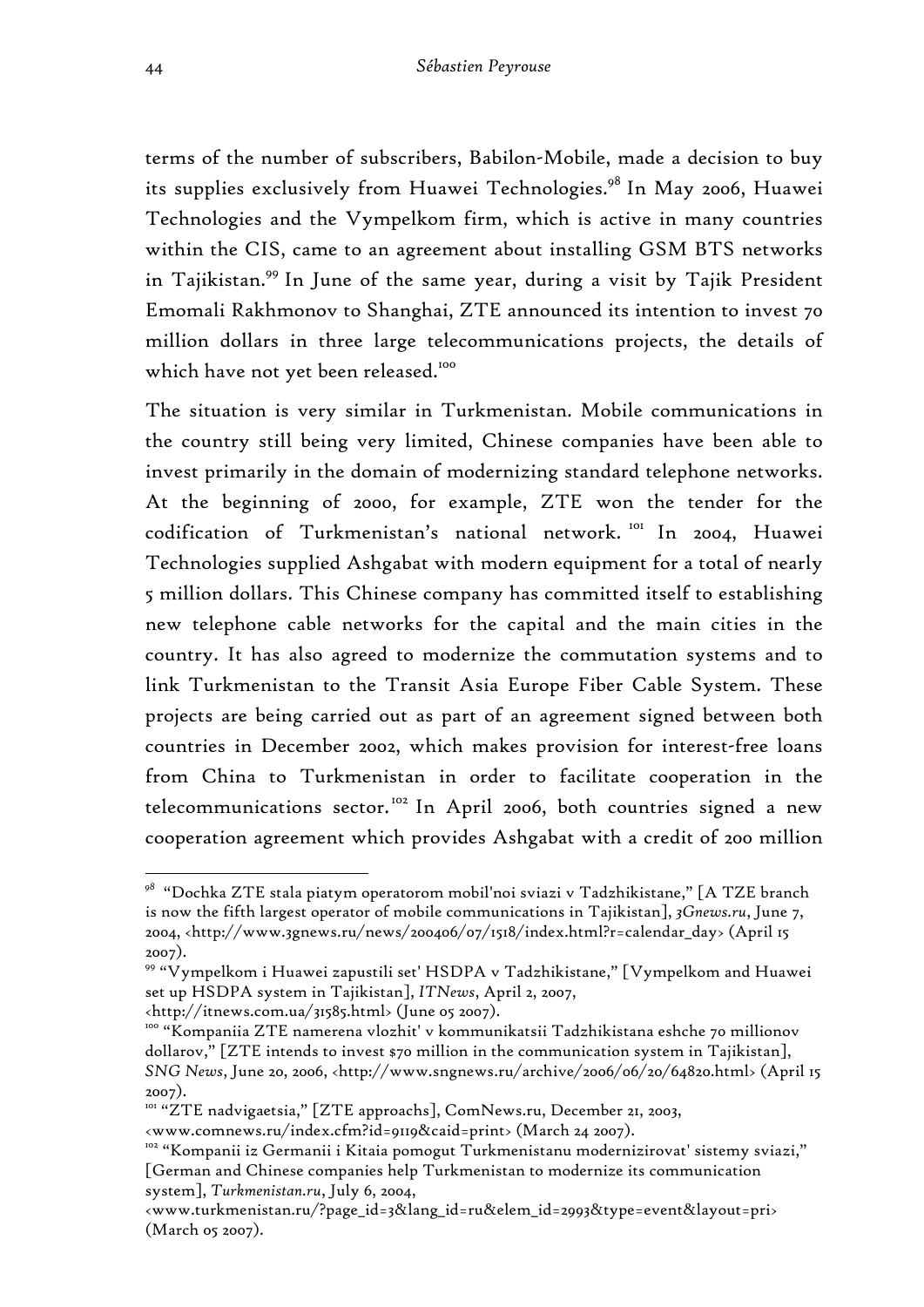yuans from the State Bank of Foreign Trade and Import-Export Bank of China so that it can buy Chinese supplies for fixed telephony, mobile communications, and radio networks.<sup>103</sup>

<u>.</u>

<sup>&</sup>lt;sup>103</sup> "Kitai predostavil Turkmenistanu l'gotnyi kredit v razmere 200 millionov iuanei na razvitie sviazi i telekommunikatsii," [China offers Turkmenistan a low-interest loan of 200 million yuans to develop its connections and telecommunications], *Market.ru*, December 17, 2006, <http://www.finmarket.ru/z/nws/news.asp?id=555517&rid=1> (April 11 2007).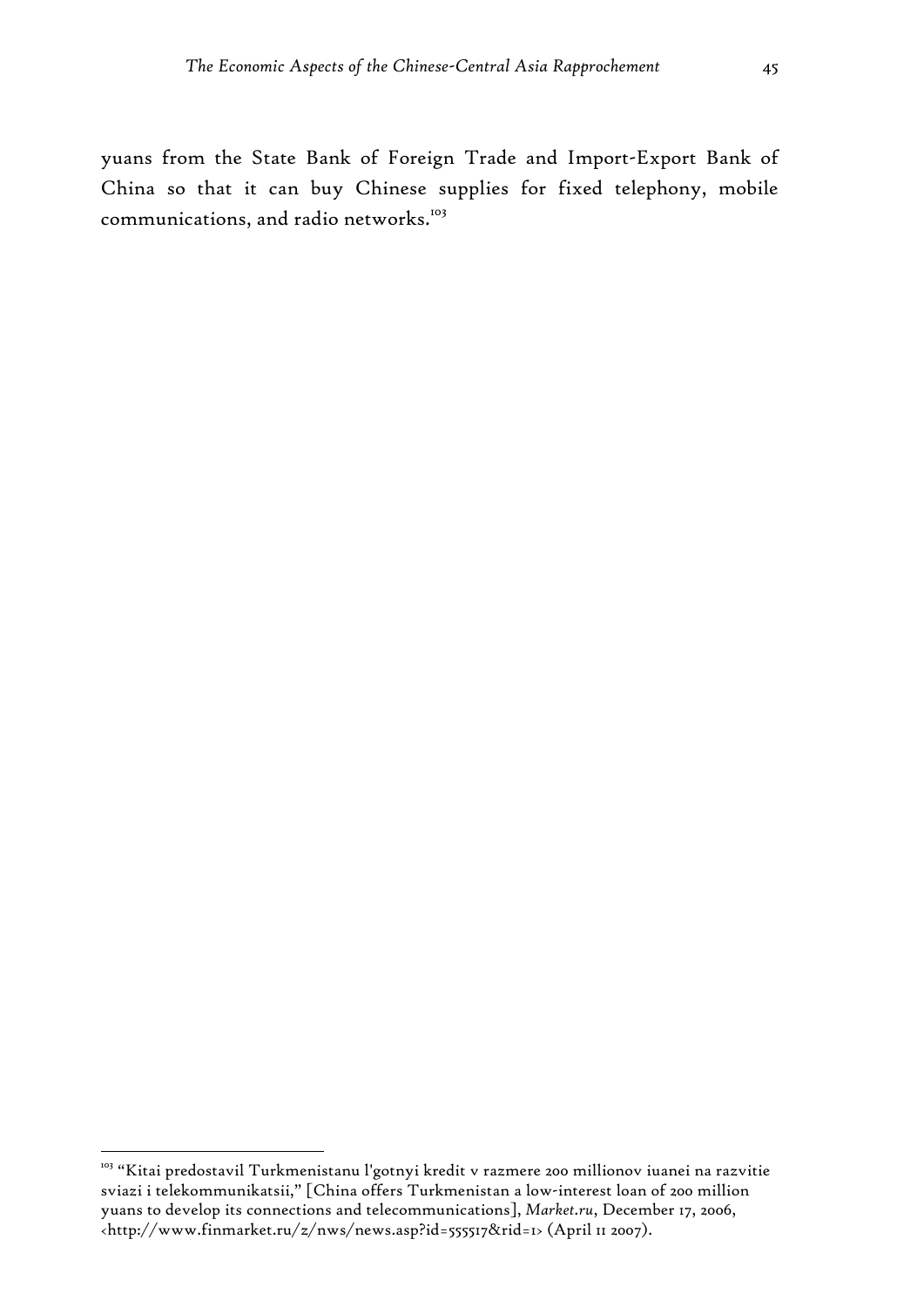# IV. The Hydrocarbon Question

The Chinese appetite for energy contributes to the strengthening of relations with the Central Asian regimes, which are all in search of new export markets for their hydrocarbons in order to loosen their reliance on Russia.<sup>104</sup> Even if production costs for Central Asian hydrocarbons prove higher than those in the Middle East, they hold two advantages: Beijing considers them reliable long-term investments and insists on political alliances and solid coordination of interests between the involved states.<sup>105</sup> However, the construction of gas and oil pipelines connecting Central Asian fields to Chinese markets is a technically and financially complex affair. The distances involved range from 3,000 to 10,000 km, and the costs run up to several billion dollars. In addition, China arrived several years after the main international companies, which established themselves on the most promising sites. Beijing failed to take part in the exploitation of the Kashagan field, one of the five largest in the world with an estimated production of 1.5 Mbbls/d in 2015, and of Tengiz, the production of which should reach 700  $kbbls/d$  in 2015.<sup>106</sup> China can certainly continue to be an actor in the Central Asian and Caspian petroleum sectors without these fields, but one with only secondary importance. Chinese firms tend to acquire second-rate fields and seek to establish themselves in countries like Uzbekistan, which are somewhat overlooked in petroleum and gas matters. However, China's breakthrough, accomplished in just a few short years, is still very visible. With various pipeline start-up projects, it is also considered quite significant. This Chinese presence, increasingly visible on those markets more marginal

<sup>&</sup>lt;sup>104</sup> M. B. Olcott. "Is China A Reliable Stakeholder in Central Asia?," Testimony before the U.S.-China Economic and Security Review Commission, August 4, 2006,

<sup>&</sup>lt;http://www.carnegieendowment.org/publications/index.cfm?fa=view&id=18606&prog=zr> (April 15, 2007).

<sup>&</sup>lt;sup>105</sup> N. Swanstrom. "China and Central Asia: a new Great Game or traditional vassal relations?," *Journal of Contemporary China*, 14 (2005), pp. 569-584.<br><sup>106</sup> G. Raballand, R. Gente. "Oil in the Caspian Basin: Facts and Figures," in B. Najman, R.

Pomfret, G. Raballand. (ed.), *The Economics and Politics of Oil in the Caspian Basin*. *The Redistribution of Oil Revenues in Azerbaijan and Central Asia*, London, Routledge, 2007.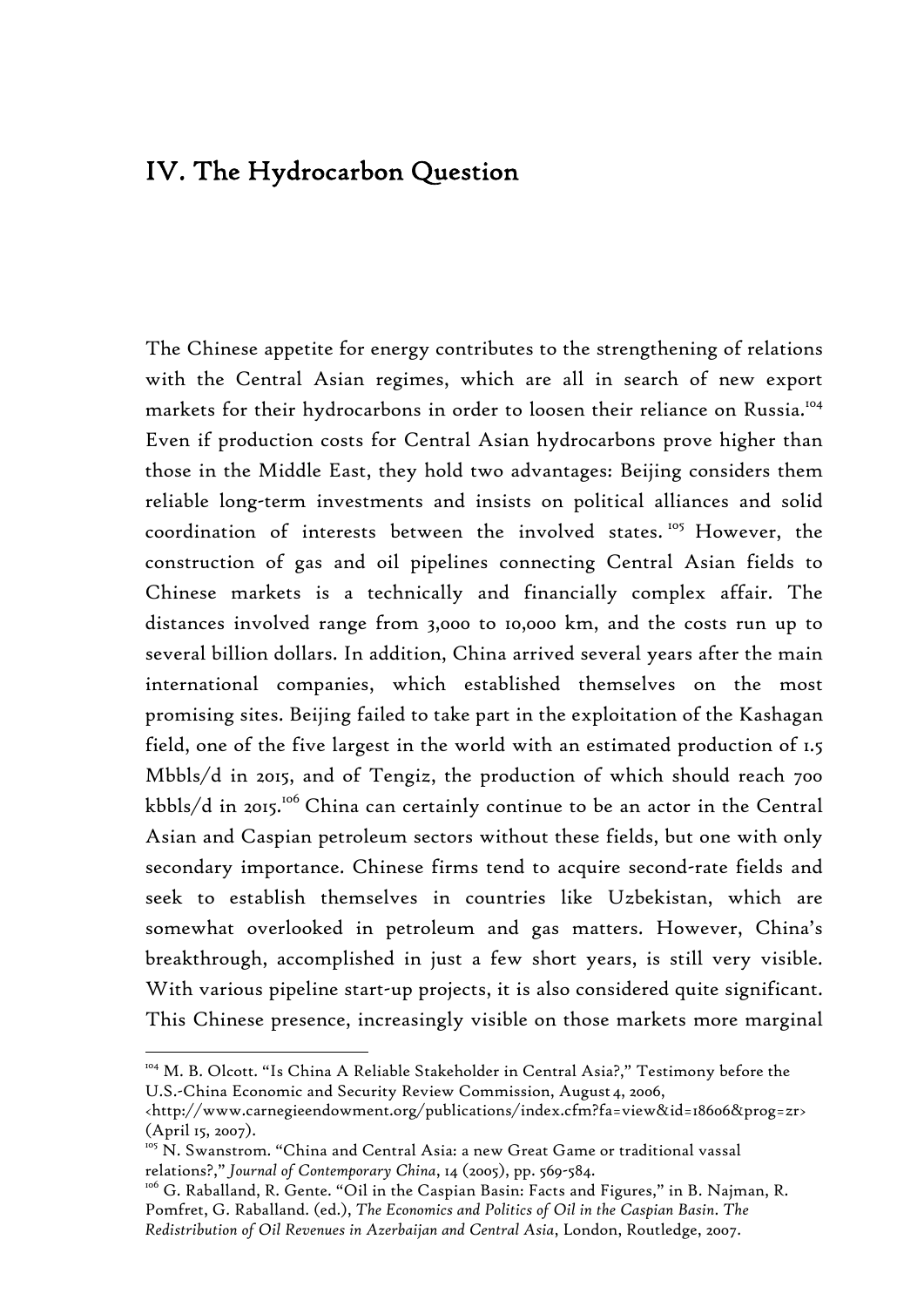than Kazakhstan, like Uzbekistan, could profoundly modify the geopolitics of the entire region, reorienting it, and its hydrocarbons, to the south and to the east.

# A. The Continued Expansion of Chinese Demand

Until 1993, the People's Republic of China was petroleum self-sufficient, even becoming a net exporter of oil in the 1980s. But its exponential economic development, with growth rates nearing ten percent per year, suddenly highlighted China's dependence on foreign suppliers. Today the country imports more than 40 percent of its energy consumption, a figure that could rise to 85 percent by 2030. In a few years, China became the second-largest consumer of energy in the world after the United States. It also passed Japan as the world's No. 2 importer of energy, after the United States, buying more than 140 Mt of oil in 2004. According to the U.S. Department of State, Chinese demand for petroleum will more than double by 2020, reaching 11 million  $b/d$ , while that of natural gas will triple to 3.6 bcm per year.<sup>107</sup> Though the country still consumes massive amounts of coal, petroleum represents a quarter of current energy consumption.<sup>108</sup> Natural gas remains scarcely utilized, around three percent, but the Chinese authorities hope to expand its use to ten percent of national energy consumption.<sup>109</sup>

To address this increasing demand for energy, in 1997, Chinese authorities decided to put offensive strategies into place, of which their principle, unifying element is the purchase of oil fields abroad. The main state actors included the China National Petroleum Corporation (CNPC) and its affiliates, such as the China National Offshore Oil Corporation (CNOOC) specializing in foreign investment, the National Oil and Gas Exploration and Development Corporation (CNODC), and the firm Sinopec (China National Petrochemical Corporation), which invests in refineries. They benefited from the new resources allotted to them and the support from authorities to secure provisions for the country. Reinforcing Beijing's energy

1

<sup>107</sup> Sh. Shuja. "China's Energy Needs and Central Asia," *National Observer*, Council for the National Interest, Melbourne, 67 (2006), pp. 56-65.

<sup>&</sup>lt;sup>108</sup> T. Kellner. "La politique pétrolière de la RPC : stratégies et conséquences internationales," *Puissance Chine ? Outre-terre. Revue de géopolitique*, 15 (2006), pp. 425-469. 109 P. Andrews-Speed, S. Vinogradov. "China's Involvement in Central Asian Petroleum:

Convergent or Divergent Interests?," *Asian Survey*, 40, 2 (2000), pp. 377-397.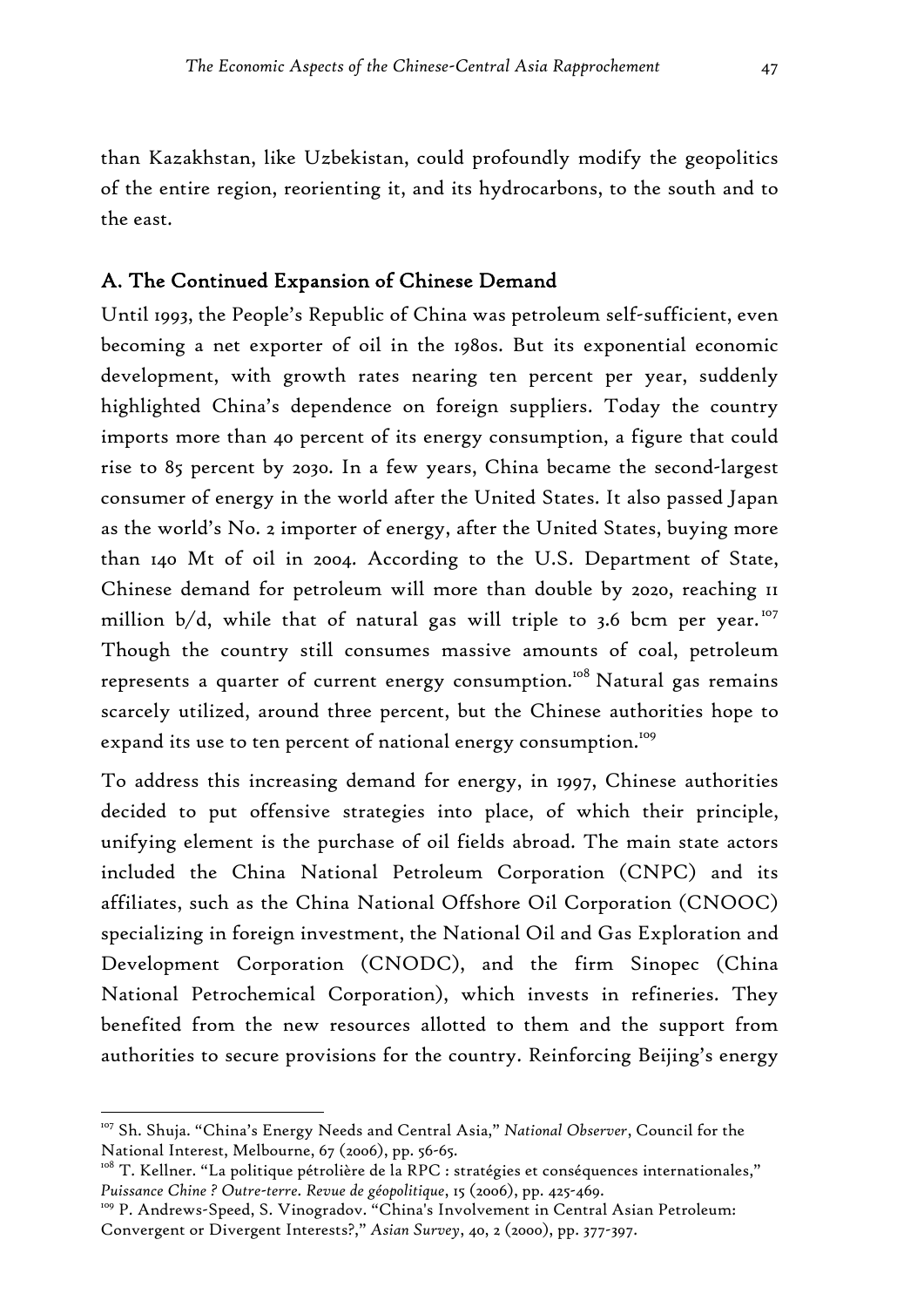choices was the war in Iraq, which was perceived as a threat to energy security. The priorities of China are thus clearly defined:

1. The authorities want to continue to develop the domestic production of oil and gas, a policy pursued since the 1980s. Indeed, China has its own crude oil reserves, estimated in 2005 by BP at 2.3 billion tonnes, or 1.4 percent of world reserves. They are located mainly in the north and west of the country, far from the centers of consumption in the east and south. The fields exploited since the 1960s and 1970s, mainly Daqing and Shengli, started to become exhausted or increasingly expensive to operate. Beijing thus decided to develop new fields in Tibet and especially in Xinjiang, which could contain up to one-third of the country's oil and gas reserves. The Tarim Basin, considered the most promising, opened for investment in 1993. Numerous multinational companies speculated, but the actual reserves there proved somewhat disappointing.<sup>110</sup> However, Xinjiang quickly became the third-largest oil-producing province, at 35 million tonnes per year, and Beijing hopes to make it the energy center of the country by 2010. The authorities also expanded offshore oil exploration, in particular in the South China Sea, but these sites are both difficult to exploit and the object of territorial disputes with Vietnam, the Philippines, and Japan.

2. China wants not only to diversify its imports, but also to secure them by directly acquiring foreign oil fields. In less than one year, between 1997 and 1998, China spent more than eight billion dollars in purchasing oil fields in the Sudan, Venezuela, and Kazakhstan.<sup>111</sup> This strategy aims to decrease dependence on the states of the Persian Gulf (Saudi Arabia, Iran, Oman, Yemen, Kuwait, and Iraq), which currently supply more than half of China's petroleum imports. The authorities worry about the volatility of the Middle Eastern market and the risks of political destabilization. For this reason, Chinese firms seek to establish themselves in areas such as the former Soviet Union, sub-Saharan Africa (especially the Sudan), and Latin

<sup>110</sup> Xiaojie Xu. "The Oil and Gas links between Central Asia and China: a Geopolitical Perspective," *OPEC Review*, March (1999), pp. 33-54.<br>"' M. Kielmas. "China's Foreign Energy Asset Acquisitions: From Shopping Spree to Fire

Sale?," *The China and Eurasian Forum Quarterly*, 3, 3, (2005), pp. 27-30.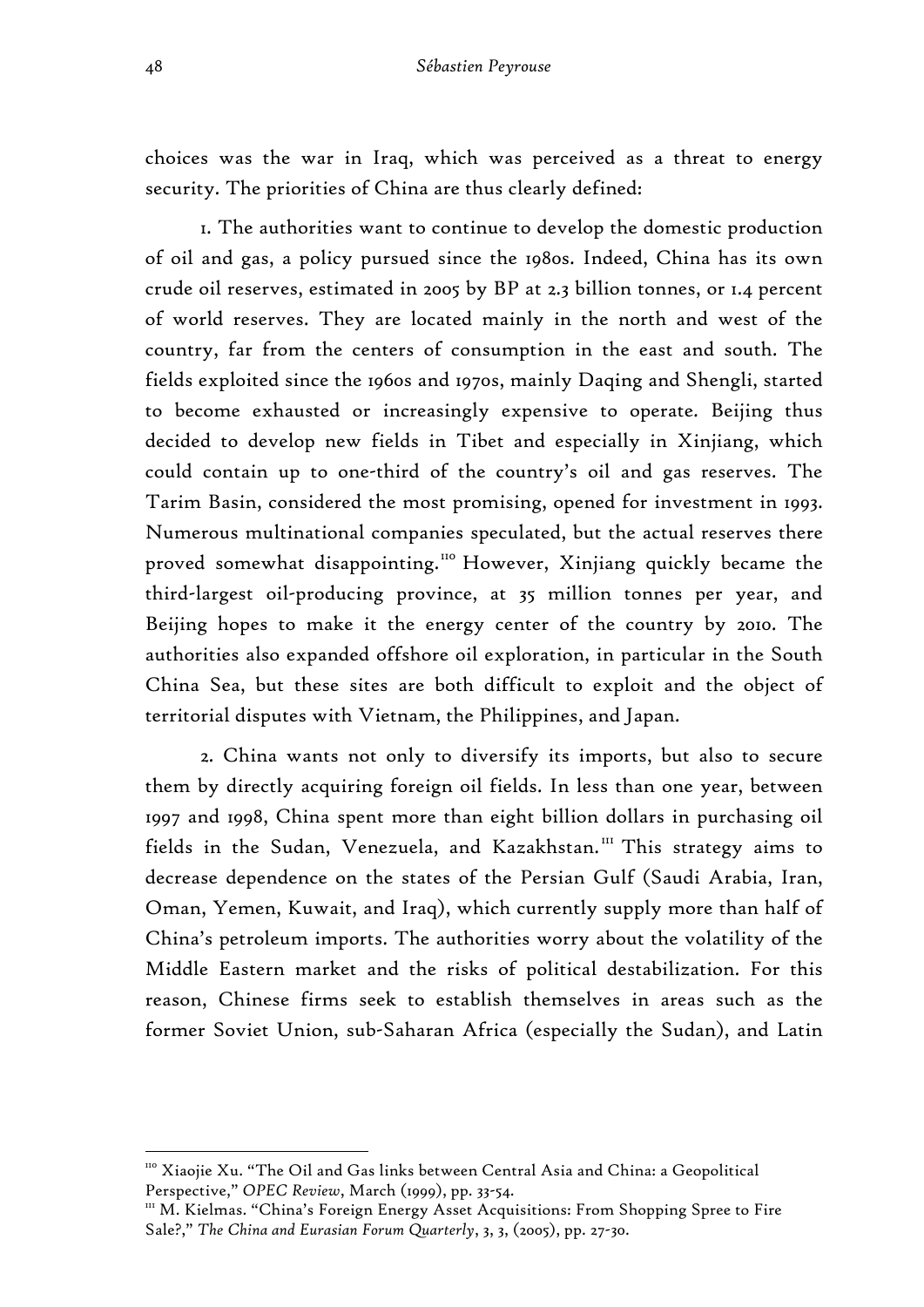America. However, these new markets cannot replace the dominance of the Middle East.<sup>112</sup>

3. China also seeks to reduce its dependence on energy importation by tankers, which are much too subject to the geopolitical risks of the market. The country worries about the risks of "energy containment" by the United States, in particular the control of the Strait of Malacca, through which 60 percent of Chinese oil exports pass.<sup>113</sup> Therefore the Chinese strategy is to avoid tanker transportation as much as possible and give priority to continental oil and gas pipelines. This includes the expansion of gas consumption, as Chinese authorities see gas as less dependent on geopolitical issues and more in line with the continental logics that Beijing endorses. At the same time, this policy must remain marginalized because China does not have the ability to build the dozens of pipelines that would be necessary to satisfy the demands of consumption.

The Chinese "energy thirst" obliges the country to develop paradoxical commercial logics. As large Western companies already control the majority of exploitable oil fields, Chinese companies must specialize in old or difficult-to-exploit fields, or settle in countries seen as unstable or have sanctions imposed on them by the international community. In addition, they do not benefit from the same technical skills as the large Western firms, and prefer to minimize the risks of exploration by utilizing already-known extraction sites. On their side, however, Chinese firms have the diplomatic and financial support of Beijing, which enables them to outbid competitors during negotiations and put forward complementary "good neighbor" measures. These strategies elicit angry reactions from competitors, who often perceive Chinese energy policy as overly aggressive.

## B. Chinese Desire for Kazakh Oil

1

Sino-Kazakh negotiations over petroleum began in 1994, during the visit of Chinese Prime Minister Li Peng to Kazakhstan. Some preliminary

<sup>&</sup>lt;sup>112</sup> B. M. Frolic, G. T. Chin. "The Challenge of Energy Security in Northeast Asia: China's Rising Energy Needs and Northeast Asian Cooperation," *North Pacific Region Advanced Research Center Publications*, 2000, <http://www.norpac.or.jp/main2/follow/1999-4.pdf> (May 10 2007).

<sup>113</sup> C. E. Ziegler. "The Energy Factor in China's Foreign Policy," *Journal of Chinese Political Science*, 11, 1 (2006), pp. 1-23.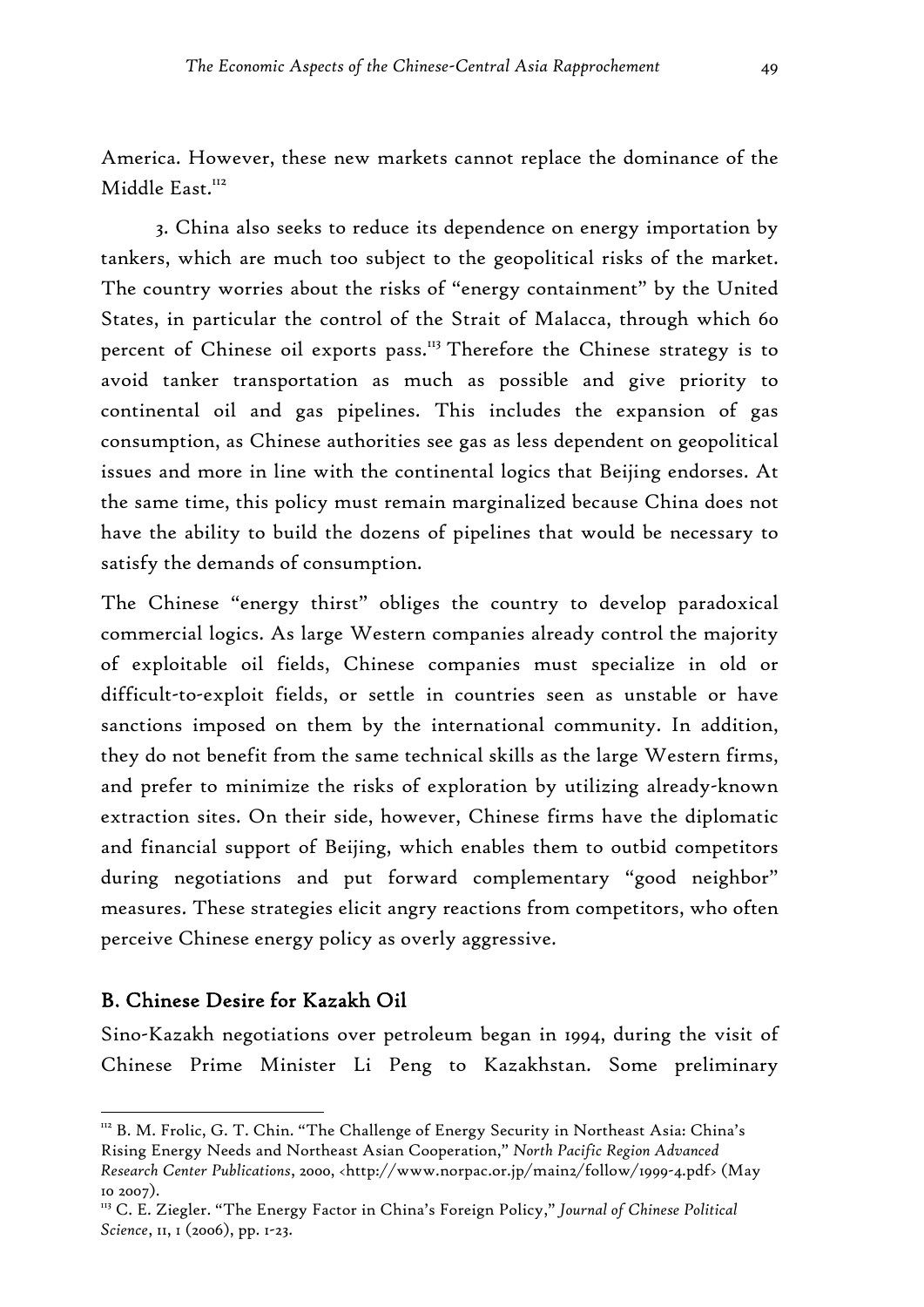discussions with China National Offshore Oil Corporation took place over the common exploitation of offshore fields in the Caspian Sea. The real beginning of cooperation on petroleum dates to 1997, when two important contracts were signed within the framework of a general agreement between the two countries that invited the CNPC and its subsidiaries to invest in Kazakh fields. A second turning point in Sino-Kazakh energy relations occurred in 2003 with the start up of the Atasu-Alashankou pipeline project and the purchase of new fields. In less than one decade, Chinese companies thus succeeded with their grand entrance into the Kazakh market, mainly by accepting the authorities' requirement that all oil companies include the state firm KazMunaiGaz in their activities.

# B.1. The Purchase of Fields

The Chinese strategy for the purchase of oil and gas fields is influenced by the fact that Beijing was late in its arrival in the Kazakh market, and can thus acquire sites only of relative marginal importance. In spite of this negative initial condition, China sought to follow logic in its acquisitions. It invests in fields located in the Aktobe region and near the Caspian Sea, so as not to be absent from the energy center of Central Asia, and is also involved in more isolated fields that have the advantage of being located along the path of the Sino-Kazakh pipeline.

# *Aktobemunaigaz, the Success of the CNPC*

In 1997, the CNPC created surprise when it gained a tender from the Kazakh government. It thus acquired 60 percent of the shares of the oil company Aktobemunaigaz, based in the Aktobe region. It has a twenty-year user license for the Zhanazhol gas site and the Kenkiyak oil site. To gain this tender, the CNPC knew it had to win the favor of the Kazakh authorities for itself. It was committed to investing four billion dollars by 2010, of which 540 million came in the first five years, returning 71 million of company debt, guaranteeing pensions for 5,000 employees, and giving a 325 million dollar allowance to the Kazakh government.<sup>114</sup> In 2003, the CNPC reinforced its presence in Aktobemunaigaz when it acquired an additional 25 percent of shares in the company, formerly held by the Kazakh government, for 150

<sup>114</sup> K. Esimova. "Kazakhstan-Chinese Cooperation in the Energy Sphere," *Central Asia and the Caucasus*, 1 (2005), pp. 146-152.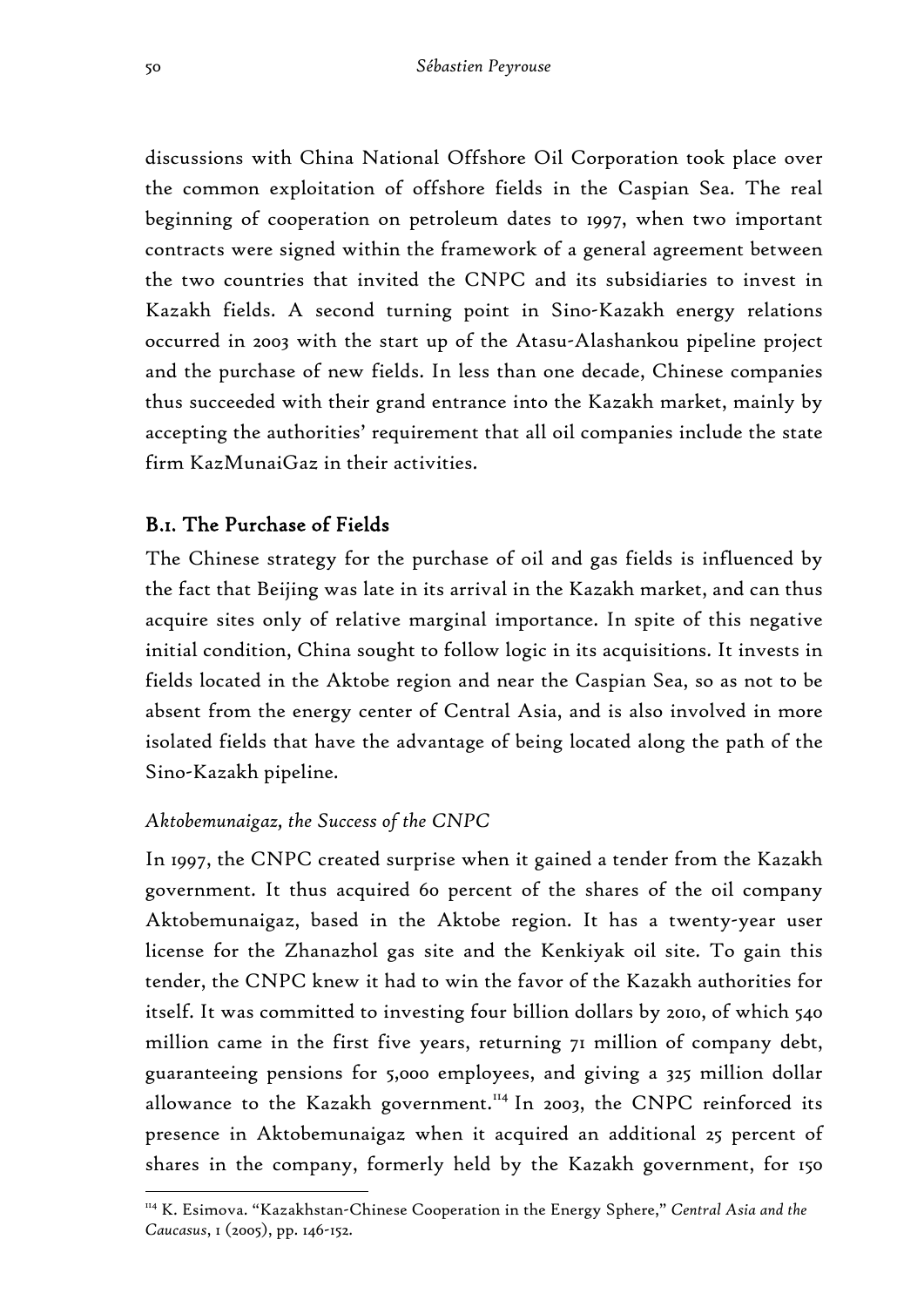million dollars.<sup>115</sup> The Aktobemunaigaz Company currently controls oneseventh of oil production in Kazakhstan, and is essentially Chinese property, as CNPC owns more than 85 percent of it.

Since 2001, the company has increased its production by more than one million tonnes per year. In 2006, it produced nearly 10 million tonnes of oil and 1.5 bcm of gas. The CNPC functions in an autonomous way, because all of its extractive equipment comes from China. It manages the entire cycle (extraction, production, and infrastructure) and has built or renovated several gas processing plants (GPP) since 2002. In 2003, it opened the Zhanazhol GPP, with an annual capacity of 1.4 bcm. The following year it finished a 160 km pipeline connecting Zhanazhol to the compression station KS-13, a junction on the Bukhara-Ural gas pipeline.<sup>116</sup> In 2003, the CNPC purchased a network of retail petroleum products at a cost of 25 million dollars. It planned to build factories producing asphalt and refined oil for Kazakhstan. In 2007, it announced an investment of more than a half-million dollars in production, that is to say one-third more than investments in 2006. The estimated total reserves of Zhanazhol and Kenkiyak are 570 million tonnes, less than five percent of the reserves in Kazakhstan.

#### *Chinese Disengagement from Uzen*

1

Also in 1997, the CNPC beat Amoco, Texaco, and Unocal-Petronas for a second tender to develop the Uzen oil structure, a field located on the Mangistau Peninsula (formerly Mangychlak). The CNPC accepted the terms, according to which the Kazakh state retained ownership of the field, and proposed to invest nine billion dollars in the development of the field and pipeline construction, a financial promise that has proved impossible to keep.<sup>117</sup> These two acquisitions in 1997—Uzen and Aktobemunaigaz—were indeed accompanied by two pipeline construction projects, one of 3,200 km toward Xinjiang, the other toward Iran via Turkmenistan. However, the second project immediately ran afoul of US embargoes against Iran (the 1996

<sup>115</sup> E. Watkins. "CNPC becomes sole owner of Kazakh-Chinese development JV," *Oil and Gas Journal Online*, June 6, 2003.<br><sup>116</sup> M. Barbasov. "An Oil Pipeline to China: An Element of Struggle for Caspian Resources,"

*Central Asia and the Caucasus*, 4, (2004), pp. 105-116. 117 Xiaojie Xu. "Oil and Gas Linkages between Central Asia and China," James A. Baker

Institute for Public Policy, July 18, 2000,

<sup>&</sup>lt;http://riceinfo.rice.edu/projects/baker/publications/xuchina/xuchina.html> (March 20 2007).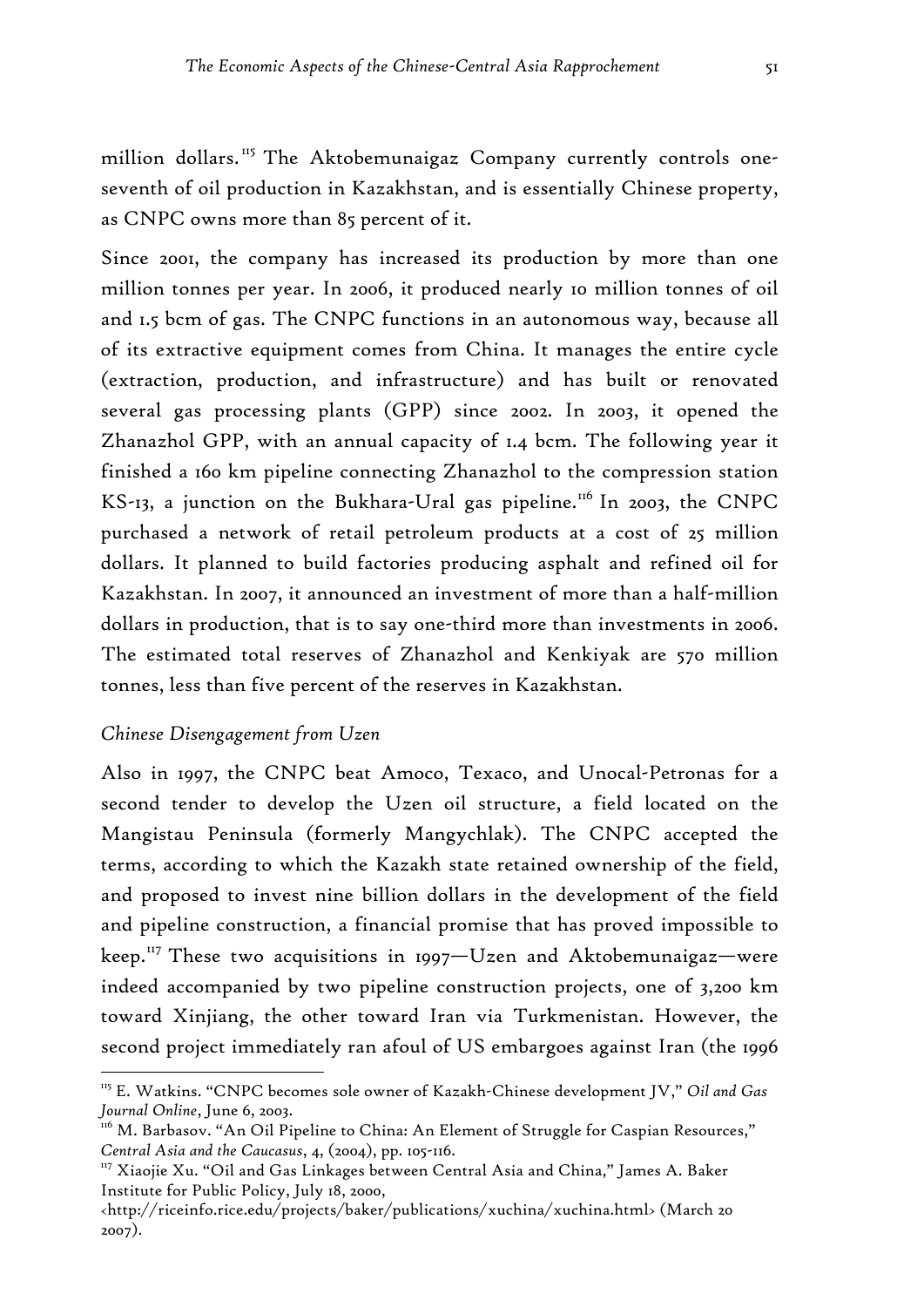Iran and Libya Sanctions Act, renewed in 2001). The first project was sidelined when the low price of hydrocarbons in the second half of the 1990s made its construction unprofitable. In 1999, Chinese authorities officially abandoned the idea because the reserves of the Uzen field were not sufficient to ensure the profitability of the pipeline.<sup>118</sup> The CNPC ended up withdrawing from the project and yielded 100 percent of its shares to Uzenmunaigaz, a subsidiary of KazMunaiGaz. Since then, only the Kazakh authorities, with international financing, have exploited  $U$ zen.<sup>119</sup>

### *The Collapse of Chinese Participation in Kashagan*

In 2003, the CPNC launched a new wave of acquisitions in Kazakhstan. In May, the CNPC and Sinopec attempted to acquire 16.67 percent of the shares of the Agip KCO international consortium, or the North Caspian Sea Project (NCSP), which exploits several Caspian sites, including Kashagan. Indeed, the firm British Gas wished to sell its shares for 1.23 billion dollars, and had accepted China's offer, which also enjoyed the support of the Kazakh government. The other members of the consortium (Shell, Exxon-Mobil, TotalFinaElf, Conoco Phillips, and Agip) refused such Chinese participation, and requested to exert their right of pre-emption over British Gas' shares.<sup>120</sup> After repurchasing British Gas' shares, China sold half of them to KazMunaiGaz under pressure from the Kazakh authorities. This rejection of Chinese participation created a conflict between Shell and Beijing that threatened to block the investments of that company in China.<sup>121</sup> China then failed to directly establish itself within the Kashagan structure, the most dynamic of the Caspian area, in spite of support from Astana.

## *The Purchase of North Buzachi*

 $\overline{a}$ 

Not able to take part in Kashagan, the company decided to invest massively in onshore fields in order to prepare for the filling of the Sino-Kazakh

<sup>118</sup> A. Chebotarev. "Kazakhstan: Priority Oil Routes," *Central Asia and the Caucasus*, 9, 3 (2001), pp. 29-30.

 $^{\mathop{\mathsf{I}\mathfrak{g}}\nolimits}$  "Kazakhstan: Major Oil and Natural Gas Projects," US Energy Information

Administration, <http://www.eia.doe.gov/emeu/cabs/Kazakhstan/kazaproj.html> (May 15 2007).

<sup>120</sup> P. Wonacott. "Western consortium shuts CNOOC out of oil project," *The Asian Wall Street Journal*, May 12, 2003. 121 F. William Engdahl. "China lays down gauntlet in energy war," *Asia Times*, December 21,

<sup>2005, &</sup>lt;http://www.atimes.com/atimes/China/GL21Ad01.html> (April 14 2007).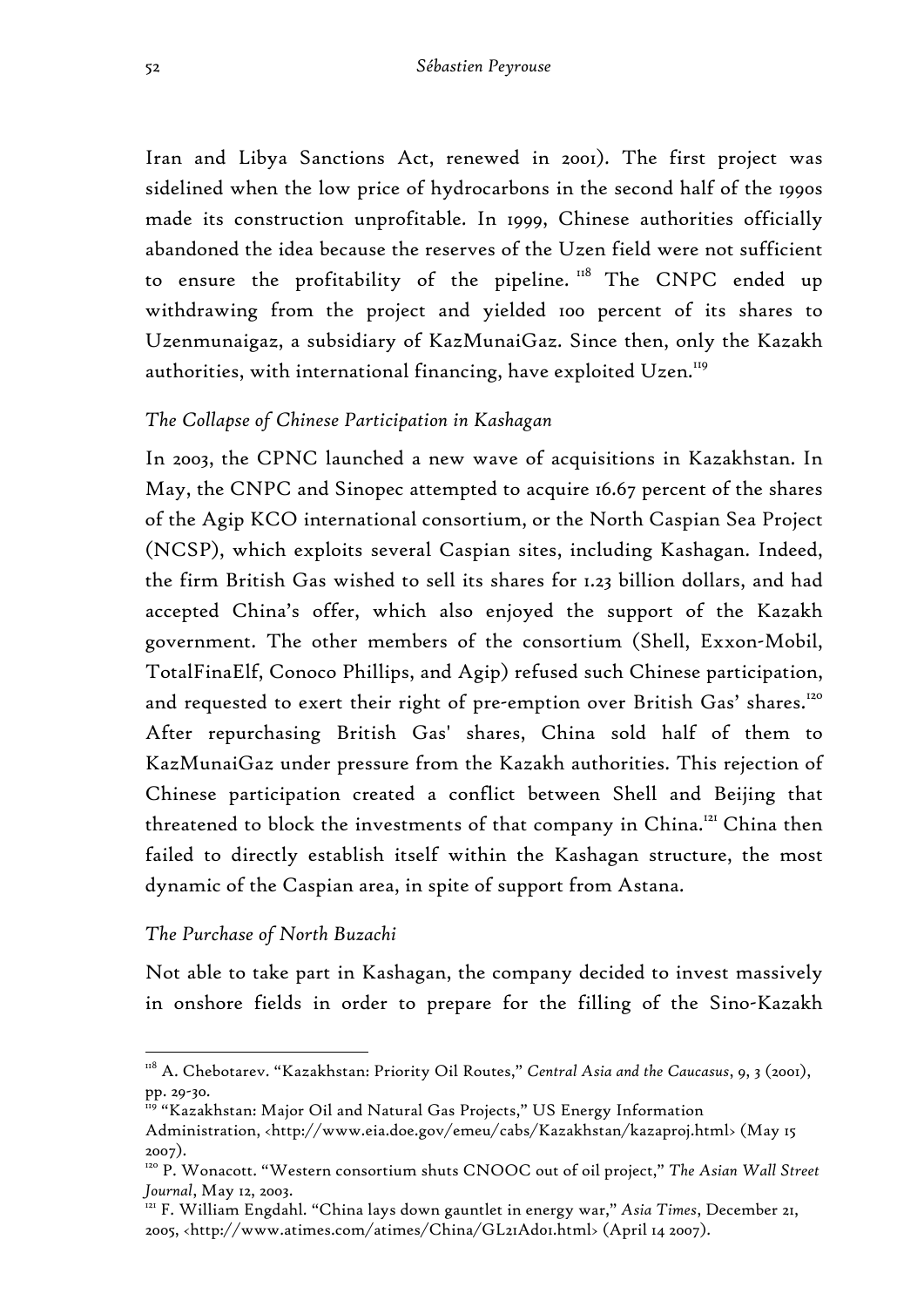pipeline. In August of that year, it repurchased 35 percent of its shares in the North Buzachi field, which is located in the Mangistau region north of Aktau, from the Saudi company Nimir Petroleum. Two months later, it repurchased the remaining 65 percent from Texaco North Buzachi Inc.<sup>122</sup> For a total of 210 million dollars, the CNPC became the sole holder of this field, with reserves estimated between 40 and 70 Mt (approximately 10,000 b/d). It also acquired the Bars exploration site at  $5,600$   $km<sup>2</sup>$  located around the Buzachi field. However, in December 2003, the CNPC suddenly decided to transfer half of its shares to a Kazakh-Canadian company, Nelson Resources Ltd.<sup>123</sup> The two companies planned to invest nearly 100 million dollars in the field and reach a maximum extractive capacity of 40,000 b/d in 2017. The site's reserves are estimated at 205 million tonnes of oil, that is to say oneeightieth of the total reserves in Kazakhstan. Nearly all, 85 percent, of the oil extracted there is sold to the West through the Atyrau-Samara pipeline. It is also suspected that some of the oil from Buzachi is exported to the Iranian port of Neka on the Caspian Sea, where it is then sold according to a barter agreement. The common management of the field was complicated when Lukoil (cf. infra) purchased Nelson Resources Ltd. The CNPC then announced its intention of acquiring the 50 percent stake belonging to Nelson Resources. According to them, Lukoil's repurchase broke a contract giving the CNPC a right to acquire Nelson's shares in a pre-emptive way.<sup>124</sup> The legal status of the field remains complex today.

### *The Contested Purchase of Petrokazakhstan*

1

In 2005, the CNPC pulled off the most important foreign acquisition ever undertaken by a Chinese company, that of Petrokazakhstan (formerly Hurricane Hydrocarbons). The CNPC outbid its Indian competitor ONGC (Oil and Natural Gas Corp.) by offering to pay 4.2 billion dollars, regarded by some as an overvaluation. Kazakhstan thus became the second-largest foreign base of production, after the Sudan, for the CNPC. Petrokazakhstan,

<sup>&</sup>lt;sup>122</sup> "Chinese Company Takes Over Kazakh Oil Field," *Interfax-Kazakhstan*, October 21, 2003.<br><sup>123</sup> B. Khusainov. "Severobuzachinskaia intriga," [The North Buzachi intrigue], *Ekspert* 

*Kazakhstan*, 1, January 19, 2004, <http://www.expert.ru/printissues/kazakhstan/2004/01/01kaknelson/> (March o1 2007).

<sup>124 &</sup>quot;Chinese oil giant goes on offensive as Kazakh energy assets battle hots up," *University of Alberta China Institute News*, October 29, 2005,

<sup>&</sup>lt;http://www.uofaweb.ualberta.ca/chinainstitute/nav03.cfm?nav03=44364&nav02=43876&nav0 1=43092> (March 05 2007).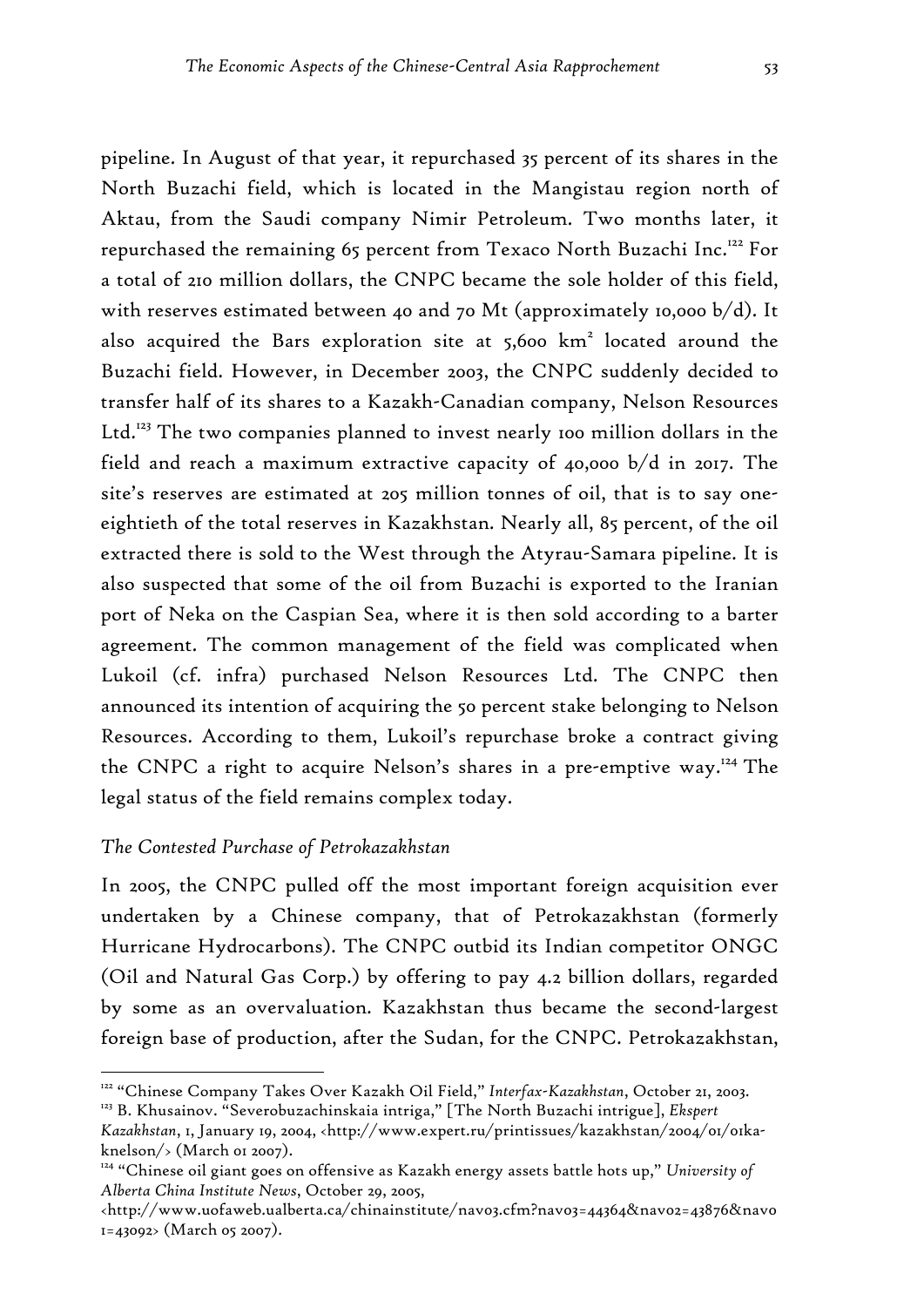based in Canada, possesses twelve percent of Kazakhstan's oil production at 150,000 b/d, or nearly 10 Mt. It manages twelve oil-bearing fields, including North Kumkol (entirely under its control) and Southern Kumkol (shared control with Lukoil).<sup>125</sup> Faced with this Chinese offensive, the Kazakh Parliament passed a law guaranteeing itself a right of pre-emption on energy issues, and thus preventing Petrokazakhstan from selling its shares without the agreement of the political authorities. Kazakh President Nursultan Nazarbayev finally agreed to this repurchase, but forced the CNPC to yield a third of its shares to KazMunaiGaz. The Chinese firm also sold half of the shares of the Chymkent refinery, the most modern in the country, which Petrokazakhstan had held up to that point.

However, the legal saga became particularly complex and quickly became internationalized. The transaction elicited the reaction of Lukoil, which shares a subsidiary with Petrokazakhstan—Turgai Petroleum. The two companies had already been in litigation since 2004 over questions of financial compensation. Since the announcement of the repurchase by the CNPC, Lukoil appeared before an Alberta court in order to block this transfer based on its 50 percent ownership of Turgai Petroleum. The court refused this request, but Lukoil appealed before the Court of Arbitration of Stockholm, which confirmed in 2006 that the Russian company had a right of pre-emption over half of Turgai Petroleum. The CNPC counter-attacked by invoking its right of pre-emption over half of the Buzachi field.<sup>126</sup> At the end of 2006, Lukoil acquired Nelson Resources Ltd. for two billion dollars. The firm controls one percent of Kazakh oil, and manages several fields, two of which, Alibekmola and Kozhasay, are located near Aktobe.<sup>127</sup> It includes several companies that are influential in Kazakhstan, such as Central Asia Industrial Holdings, Energy Investments International, and Cott Holdings. Competition between Chinese firms and Russian firms in Kazakhstan is likely to experience more fluctuation, as Lukoil announced its desire to continue its presence in Kazakhstan, where it has already invested 4.5 billion dollars.

<sup>125</sup> V. Socor. "Implications of China's Takeover of Petrokazakhstan," *Eurasia Daily Monitor*, 2, 165, 2005, <http://www.jamestown.org/edm/article.php?article\_id=2370186> (April 14 2007).

<sup>126</sup> S. Blank. "China, Kazakh Energy, and Russia: An Unlikely Ménage à Trois," *The China and Eurasian Forum Quarterly*, 3, 3 (2005), pp. 99-109. 127 M. Yermukanov. "Russian Lukoil Plans to Dig Deep for Kazakh Oil," *Eurasia Daily Monitor*,

<sup>2, 189 2005, &</sup>lt;http://www.jamestown.org/edm/article.php?article\_id=2370326> (April 21 2007).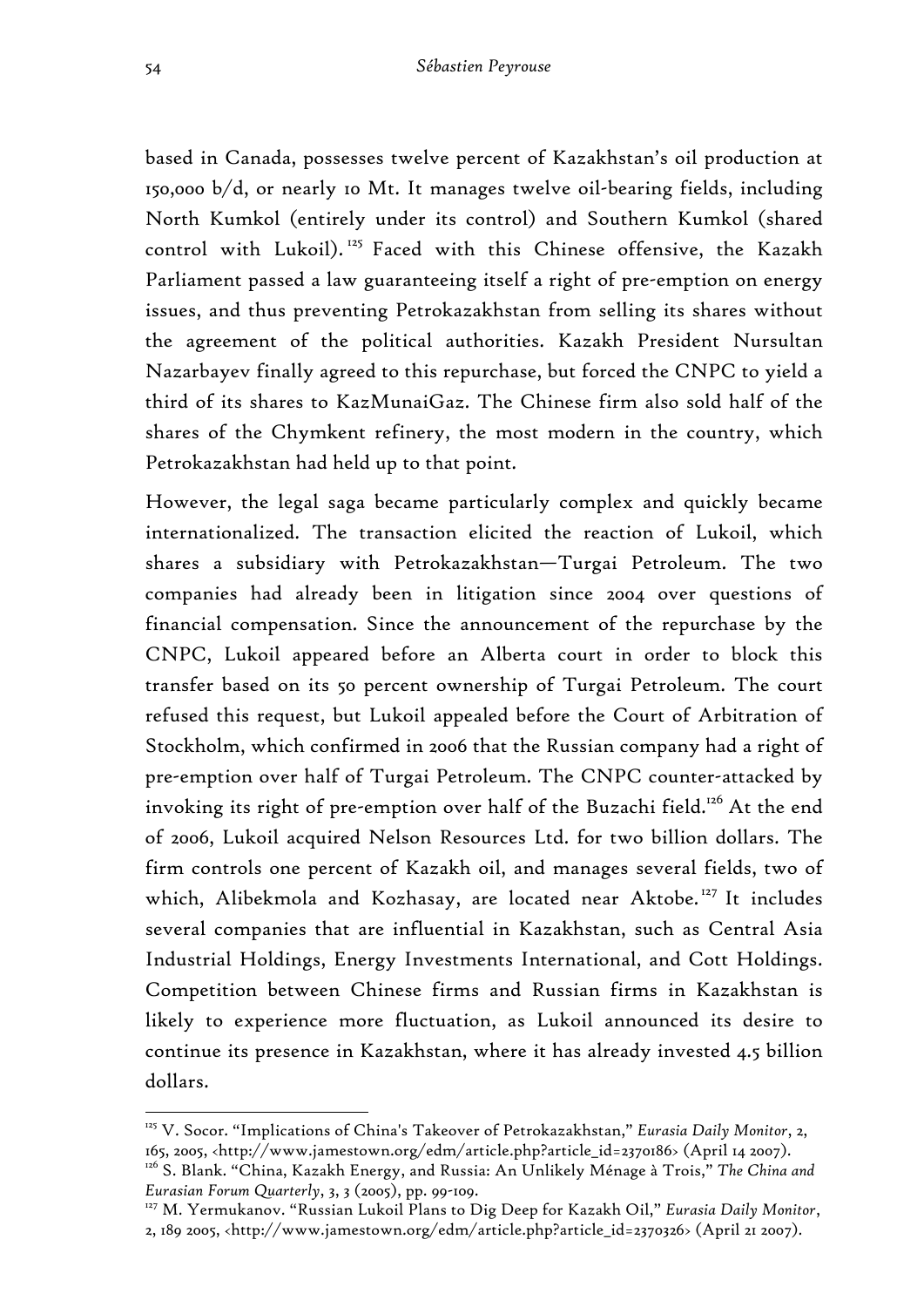#### *Sinopec's Purchases*

In 2003, Shengli Oilfield, a subsidiary company of Sinopec, purchased 50 percent of the shares of Big Sky Energy Kazakhstan, a company based in Canada that belongs to China Energy Ventures Corp. Big Sky has licenses to develop three small onshore sites: Morskoe, located near Tengiz, Karatal, and Dauletaty, close to Atyrau. In addition, China Energy Ventures Corp. owned two other blocks: Liman-2 and Atyrau. In 2004, Sinopec withdrew from Big Sky and announced its intention to invest itself in larger and more expensive projects. It did so by acquiring American First International Oil Company (FIOC), in Houston, for more than 160 million dollars. FIOC first established itself in Kazakhstan in 1997, buying the user licenses of small fields (like Fedorov, Mezhdurechensk, Sagiz, Begaidar, and Sazankurak) spread out over more than 17,000  $km^2$  in the west of the country, and often exploiting them with Russian partners. FIOC also manages, with Rosneft, the promising site of Adai. Its reserves are estimated at 100 million tonnes of oil and nearly 400 bcm of gas. This repurchase will thus make it possible for Sinopec to invest in several Kazakh fields and to eventually supplement acquisitions of the CNPC. $^{128}$ 

#### *The Offshore Darkhan Site*

1

In August 2005, CNOOC and KazMunaiGaz signed an agreement to jointly explore the Darkhan field in the Kazakh area of the Caspian Sea. Located east of the Kurmangazy site and 60 km south of Bautino, its reserves are estimated at 480 million tonnes of oil with approximately nine exploitable areas.<sup>129</sup> The Kazakh government long sought a partner for this venture, and only the Indian ONGC displayed interest. China hopes to attain a production of 60 million tonnes in 2015, a figure that seems particularly optimistic. Even if the Darkhan site is not Kashagan, its acquisition makes it possible for Beijing to finally be a player in the vast, offshore Caspian reserves after its failure to take part in the exploitation of Kashagan in 2003.

<sup>128</sup> M. Yakovleva. "China Thirsts for Kazakh Oil," *Russian Petroleum Investor*, June 2005, <http://www.wtexecutive.com/cms/content.jsp?id=com.tms.cms.article.Article\_rpi\_article\_1> (March 28 2007).

<sup>129 &</sup>quot;KazMunaiGaz, CNPC to Jointly Develop Darkhan Field," *Interfax Information Services*, October 5,

<sup>2005, &</sup>lt;http://www.uofaweb.ualberta.ca/chinainstitute/nav03.cfm?nav03=44401&nav02=43876& nav01=43092> (April 15 2007).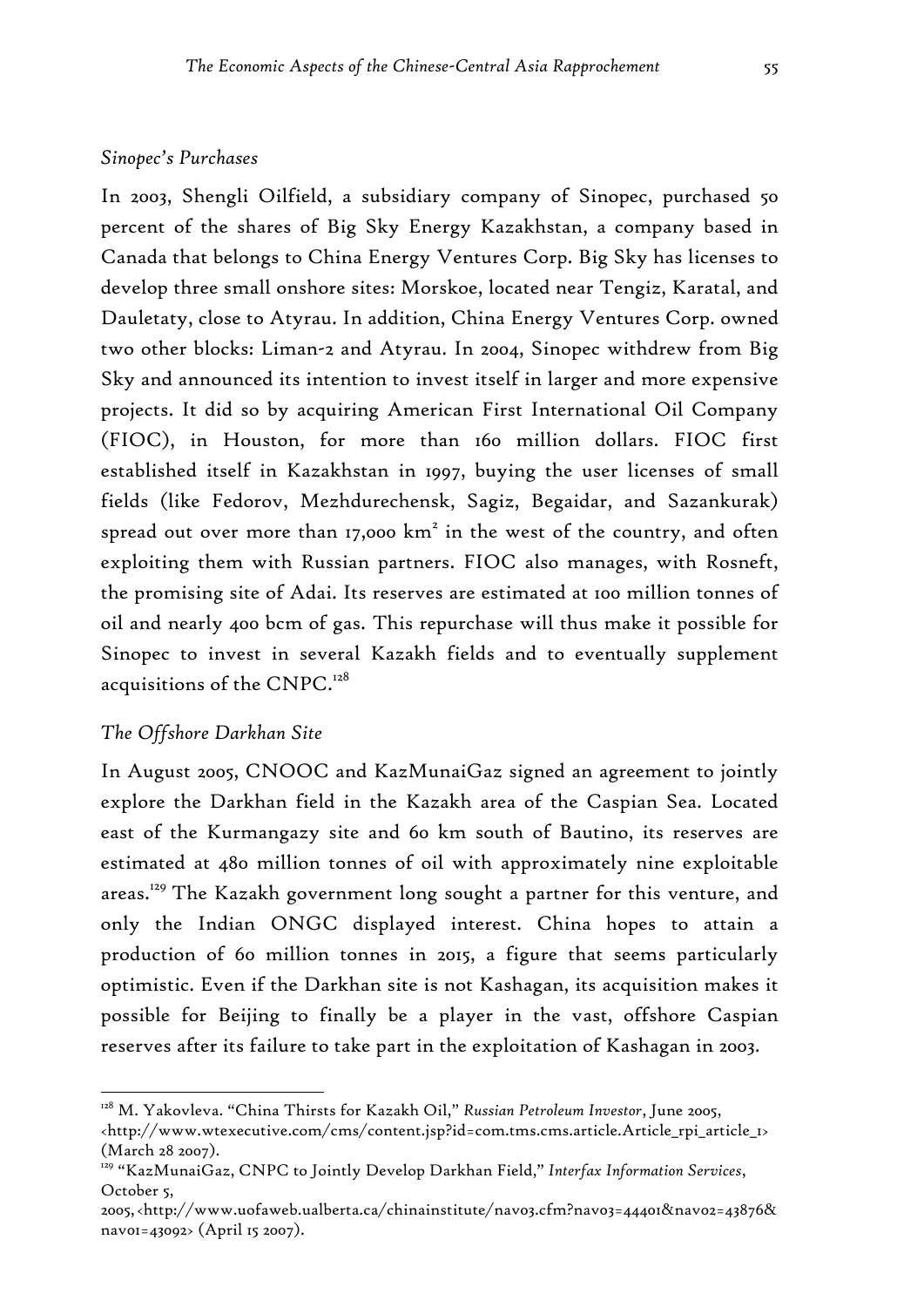## *The Purchase of Energy Nations and the Karazhanbas Site*

In December 2006, the Chinese state firm CITIC Group (China International Trust and Investment Company, based in Hong Kong) announced that it had just concluded the purchase of Nations Energy (Indonesia) for nearly two billion dollars. In 1997, Nations Energy acquired the KarazhanbasMunai firm, which holds twenty-year exploitation rights for the Karazhanbas field, located 230 km north of Aktau.<sup>130</sup> Nations Energy invested more than one billion dollars in this site, whose proven reserves are more than 340 million barrels of oil and whose production is more than 50,000 b/d. CITIC Group proposed that KazMunaiGaz buy half of the field at a discount, and promised the Kazakh government to build a refinery near Mangistau to make Kazakhstan independent in the production of asphalt.

# B.2. The Construction of Pipelines

The two Chinese establishment strategies in Kazakhstan—the purchase of fields and the construction of pipelines—are intrinsically linked, as China seeks to insure its investments. The two objectives are, however, not entirely unified. For instance, Russian pipelines and the CPC (Caspian Pipeline Consortium) export westward the production of some Caspian sites acquired by Beijing, while the pipeline bound for China will not only be filled with the oil of Chinese companies, but also with oil coming from Russia or international firms in Kazakhstan. Overall, the Chinese strategy remains the connection of all of the acquired fields with the gigantic Sino-Kazakh pipeline under-construction.

## *The Competition over Siberian Projects*

 $\overline{a}$ 

The Sino-Kazakh pipeline project quickly took form at the beginning of the 2000s, indirectly due to the difficulties China encountered in its negotiations with Russia. It seems that when the first pipeline project was abandoned in 1999, Beijing was clearly under the influence of Yukos, which wanted to be perceived as a priority, to the detriment of Kazakhstan. Boris Yeltsin launched the project of a Sino-Russian pipeline connecting Angarsk, in Yakutia, to Daqing, in the Heilongjiang province, at the beginning of the

<sup>130 &</sup>quot;CITIC to buy Kazakhstan oil assets," *Beijing Invest*, October 2006,

<sup>&</sup>lt;http://www.bjinvest.gov.cn/english/bn/200610/t141833.htm> (May 03 2007).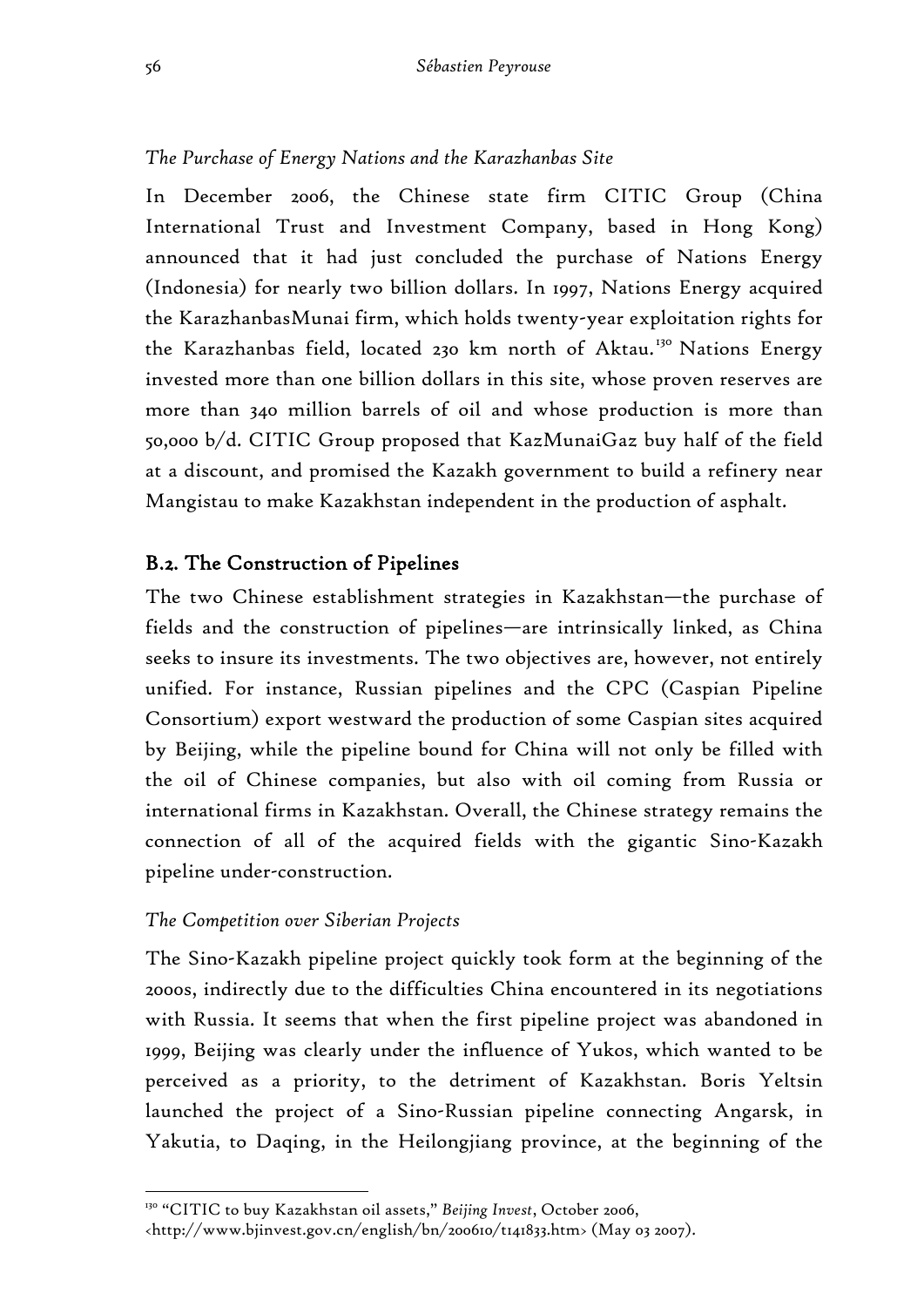1990s.<sup>131</sup> A feasibility study was carried out in 2000. Moscow and Beijing had agreed to a 2,400 km pipeline at an estimated cost of nearly three billion dollars. However, since 2002, the project underwent several important changes. Japan pressured the Russian authorities to give priority to a competitor project that would join the port of Nakhodka, giving a glimmer of hope in Russia to the possibility of reaching several prospective customers: Japan, China, South Korea, and Taiwan. Finally, as Yukos supported the Chinese project, the arrest of Mikhail Khodorkovsky in 2003 seems to have slowed the Angarsk-Daqing plans for the long term. This situation led the Chinese authorities to favor Kazakhstan and to restart their interest in the Caspian Sea. In the mid-term, imports from Russia remain the least expensive option, but complex Sino-Russian relations serve to weaken Moscow vis-à-vis Central Asian regimes, which are willing to grant more concessions in order to attract Chinese investment.

## *The Three Sections of the Atyrau-Alashankou Pipeline*

In 1999, the first pipeline project proposed by China during its acquisition of the Aktobe and Uzen fields was shelved. After the discovery of the gigantic offshore Kashagan site, Kazakhstan returned this project to the negotiation table. The idea of a pipeline connecting the Caspian Sea to Xinjiang was revived in 2002. This pipeline, known as Atyrau-Alashankou, is divided into three sections.

The first, located in the west of the country, connects the Kenkiyak field to Atyrau over a length of 448 km. For its construction, the CNPC and KazMunaiGaz founded the company MunaiTas, held in equal portions by the two companies. Operational since 2003, the Kenkiyak-Atyrau section had the capacity to transport six million tonnes each year, but a new phase completed in 2006 has increased this to fourteen million.132 It allows the oil extracted from the Chinese fields in Kenkiyak and Zhanazhol to join the Atyrau-Samara pipeline and the CPC for export to European markets. The second section, located in the east of the country, connects the pumping station and railway terminal in Atasu, in the Karaganda region, to the Dostyk-Alashankou station on the Sino-Kazakh frontier. Atasu has the

<u>.</u>

<sup>131</sup> G. Christoffersen. "China's Intention for Russian and Central Asian Oil and Gas," *NRB Analysis*, The National Bureau of Asian Research, 9, 2 (1998).<br><sup>132</sup> M. Barbasov. "An Oil Pipeline to China: An Element of Struggle for Caspian Resources".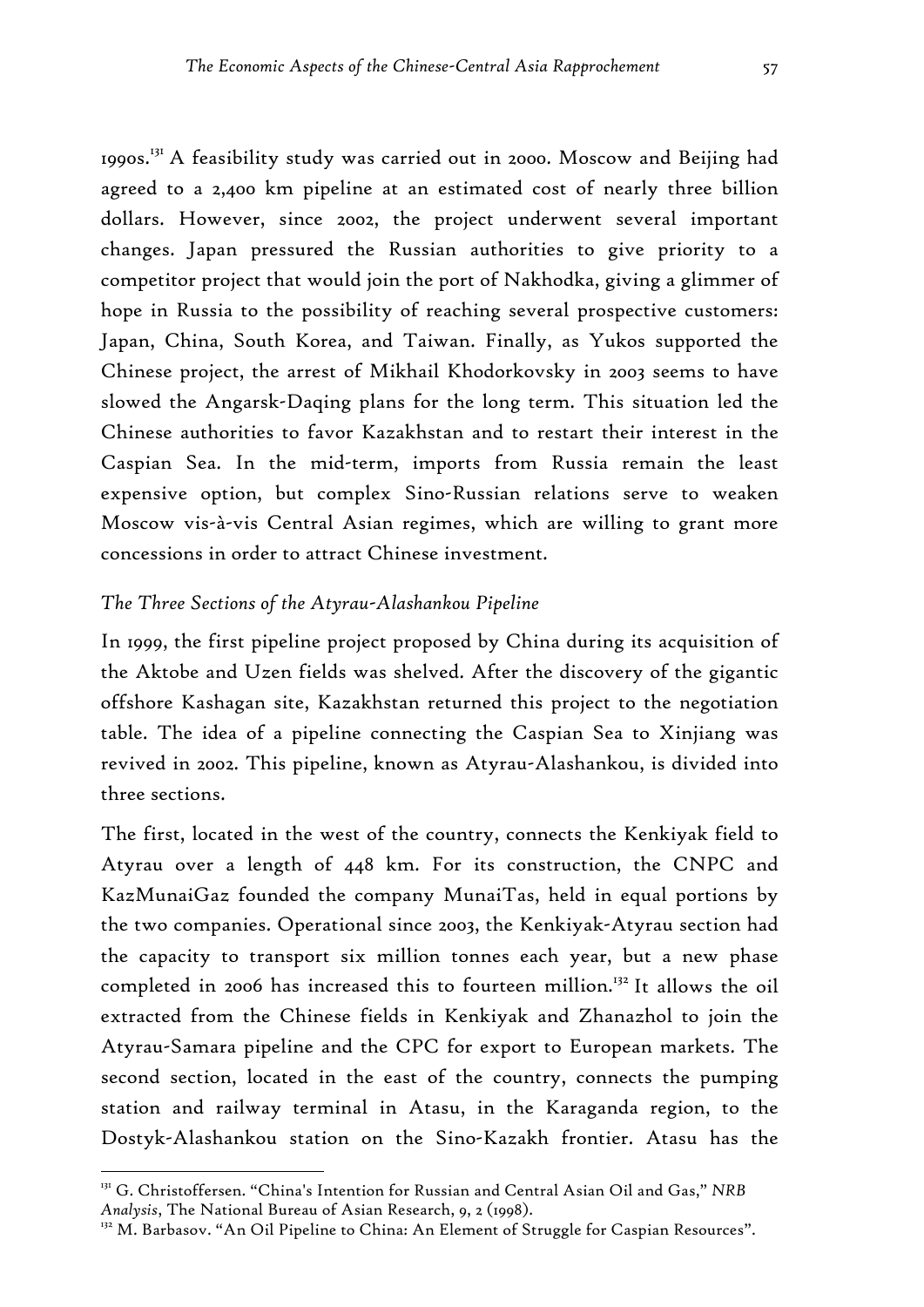advantage of being en route to the Omsk-Pavlodar-Chymkent pipeline, making possible a connection to Russian oil. The joint construction venture between CNODC and KazMunaiGaz was negotiated in 2003 and began in 2004.133 The Atasu-Alashankou section, 988 km in length, cost 700 million dollars. It was inaugurated in December 2005, and has been operational since May 2006. The third section (KAK) will connect Kenkiyak to the Kumkol fields via the town of Aralsk over a length of 750 km and at an estimated cost of 511 million dollars. It will be complete in 2011. The last part of the pipeline, between Kumkol and Atasu, has existed since the Soviet period. Thus, once Kenkiyak-Kumkol is in operation in 2011, China will have a direct link with the Caspian Sea at its disposal.

During his December 2006 visit to China, President Nazarbayev, accompanied by his energy and mineral resources minister, Baktykozha Izmukhambetov, continued to promote energy cooperation between the two countries. Astana and Beijing signed two letters of intent. The first concerns the construction of the missing section of Kenkiyak-Kumkol. The second seeks to double the capacity of the Atasu-Alashankou pipeline to 400,000  $b/d$ <sup>134</sup> With the operational median section, the Sino-Kazakh pipeline will have a total length of more than 3,000 km, or 2,818 km in Kazakh territory and 270 km in Chinese territory. During this first phase, the export capacity of the pipeline will be approximately ten million tonnes, but this will increase to twenty million after 2011. On the Chinese side, it is supplemented by an intra-Chinese pipeline, the Alashankou-Dushanzi Crude Oil Pipeline, which connects the border-post refinery at Dushanzi to Xinjiang. In 2010, the refinery will become a petrochemical complex capable of treating over one million tonnes of oil per year.<sup>135</sup> Indeed, the strategy of the CNPC in Kazakhstan makes sense only when placed in its intra-Chinese context. The objective of these acquisitions is not only to provide energy to Xinjiang, but also to the densely populated, maritime East China. Thanks to the new east-

<sup>133</sup> Xuanli Liao. "Central Asia and China's Energy Security," *The China and Eurasia Forum Quarterly*, 4, 4 (2006), pp. 61-69. 134 "The 'Great Game' goes on," *Petroleum Review*, February 26, 2007,

<sup>&</sup>lt;http://www.uofaweb.ualberta.ca/chinainstitute/nav03.cfm?nav03=57276&nav02=57275&nav01 =57272> (April 14 2007).

<sup>135 &</sup>quot;Kazakhstan-China oil pipeline opens to commercial operation," *People's Daily Online*, July 12, 2006, <http://english.people.com.cn/200607/12/eng20060712\_282194.html> (March 28 2007).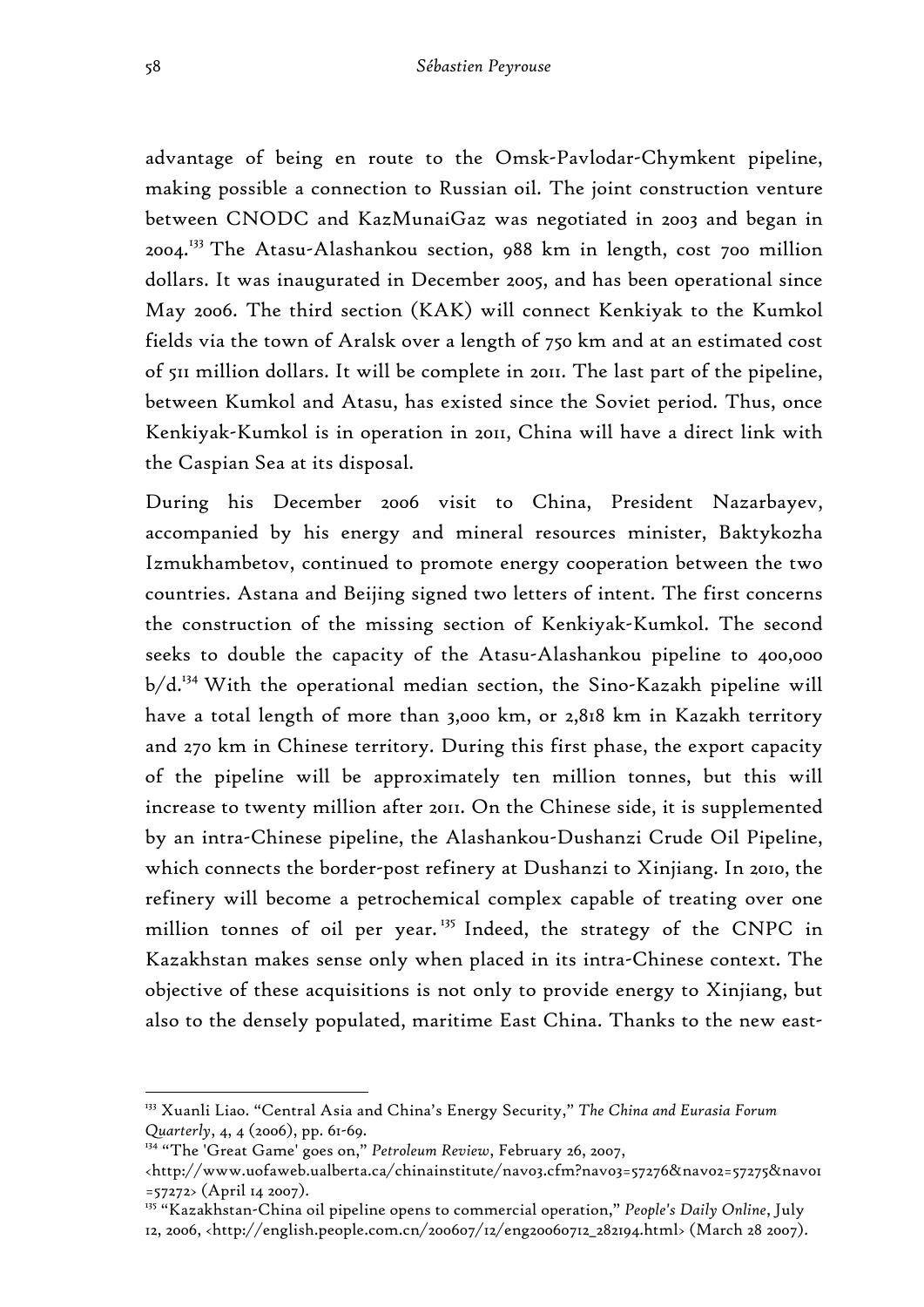west, intra-Chinese pipeline, Kazakh oil can henceforth be expedited over 2,000 km to Lanzhou and its refinery.

### *The Issue of Filling the Pipeline*

Once complete in 2011, the Sino-Kazakh pipeline will have the capacity to transport twenty million tonnes of oil each year—the amount necessary for it to be profitable. From that point, it could later be increased up to 50 million tonnes. Thus, the question of filling the pipeline is strategic as it ensures the profitability of the operation, justifies China's policies of purchasing fields, and requires negotiations with other operators.

The Chinese import of Kazakh oil seems exponential in its growth. In 2005, China exported 1.3 million tonnes of oil by rail via Alashankou, while in 2007, the country hoped to transport up to eight million tonnes of oil through Atasu-Alashankou. Since China will use only 80 percent of the pipeline capacity, it must be supplemented by Russian oil. In 2005, Chinese production in Kazakhstan reached six million tonnes, with 5.5 million tonnes coming from Aktobe and 500,000 tonnes from Buzachi. Such production in the west of the country will be difficult to export to China as long as the third missing section of the pipeline remains unfinished. A small part of the Chinese oil produced in Zhanazhol, Kenkiyak, and Buzachi is sold in Western Europe via the CPC; the majority is refined on the spot, however, and sold locally, and what remains joins Atasu by railroad. However, the CNPC hopes to direct most of this oil toward China after the completion of the pipeline in 2011.

For the moment, the Atasu-Alashankou section accommodates mainly oil from the Kumkol fields. They particularly interest Beijing because they are closest to the Chinese border and are located on the halfway point of the pipeline. Since 2001, Petrokazakhstan has delivered, by rail, nearly 500,000 tonnes of oil (128,000 b/d), extracted in Kumkol, to China. Since 2006, this flow passes by the pipeline, to which China hopes to add either the reserves managed by Petrokazakhstan, approximately five million tonnes, and those of Turgai Petroleum, at three million. Lukoil also wishes to use the Atasu-Alashankou section by re-orientating the production of its parts of Turgai Petroleum in the direction of China. Up to then, the CPC exported them westward. In addition, while purchasing FIOC, Sinopec awarded a contract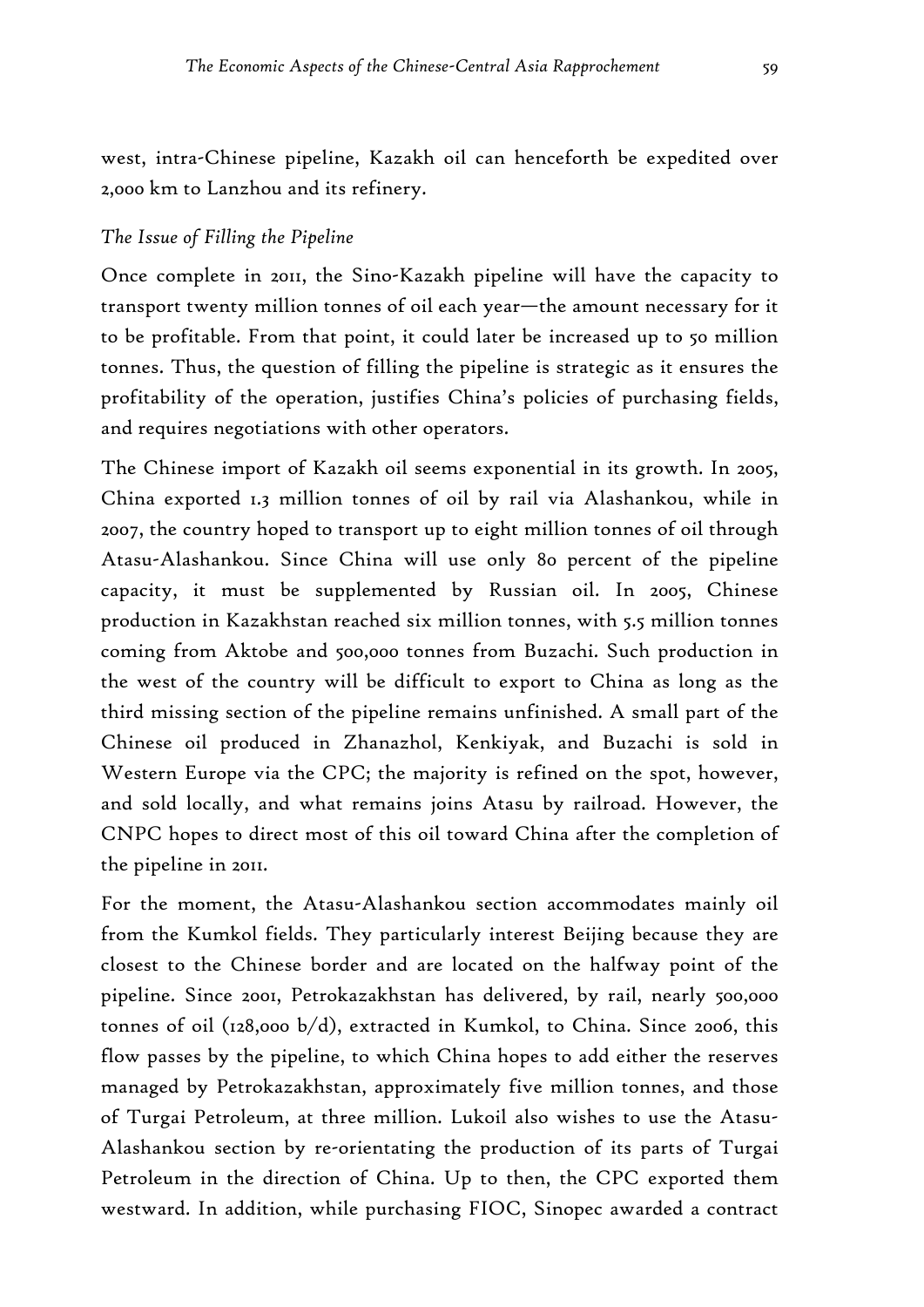of one million tonnes of oil (and several bcm of gas) that will eventually be added to the fields the CNPC manages.<sup>136</sup> In 2010, Chinese production in Kazakhstan should reach 14 million tonnes, and therefore occupy approximately two-thirds of the pipeline's 20 million tonne capacity. For its part, KazMunaiGaz plans to transport nearly five million tonnes of oil from Kashagan to China.

But to be profitable, the Sino-Kazakh pipeline must find additional provisions from Russia. China hopes to convince Russian companies to launch barter operations, exchanging Chinese oil produced in Zhanazhol and Kenkiyak, exported via the Atyrau-Samara pipeline, for Russian oil exported to China via the Atasu-Alashankou pipeline. Several Russian companies have demonstrated interest. Because of this pipeline, they could enter the Chinese market well before the Siberian and Far East pipelines are complete.<sup>137</sup> Transneft, for example, indicated its desire to send a part of its production to China, via the Sino-Kazakh pipeline. Rosneft stated its interest in exporting its oil from Western Siberia to China by connecting Atasu at a junction with the Omsk-Pavlodar-Chymkent pipeline. The Russian company was also committed to building with the CNPC, and its PetroChina subsidiary, a refinery to treat Russian oil near to Beijing in 2010. The fields of Khvalynsk and Tsentralnoye, which Lukoil exploits with KazMunaiGaz, could also see part of their production shift toward China.<sup>138</sup>

Thus, the issue of production volume is crucial for Kazakhstan. A few years ago, Kazakh production seemed insufficient to supply just one pipeline, which became profitable only with the participation of Russia. Since the discovery of Kashagan, as well as the exploitation of the onshore fields of Tengiz and Karachaganak, Kazakhstan has become an autonomous partner. Astana estimates that the country will produce 120 million tonnes of oil in 2007 and 180 million in 2015. Kashagan will be operational around the year 2010. By this time, the Atyrau-Samara pipeline and Caspian Pipeline Consortium, which connects Caspian fields to Russian ports on the Black

<sup>&</sup>lt;sup>136</sup> M. Yakovleva. "China Thirsts for Kazakh Oil".<br><sup>137</sup> M. Yermukanov. "Chinese Need Russian Oil to Fill Pipeline from Kazakhstan," *Eurasia Daily Monitor*, 2, 216, 2005,

<sup>&</sup>lt;http://jamestown.org/edm/article.php?volume\_id=407&issue\_id=3532&article\_id=2370494> (May 03 2007).

<sup>138</sup> S. Smirnov. "The Chinese Dragon is Thirsty for Oil and Gas," *Central Asia and the Caucasus*, 6 (2004), pp. 67-76.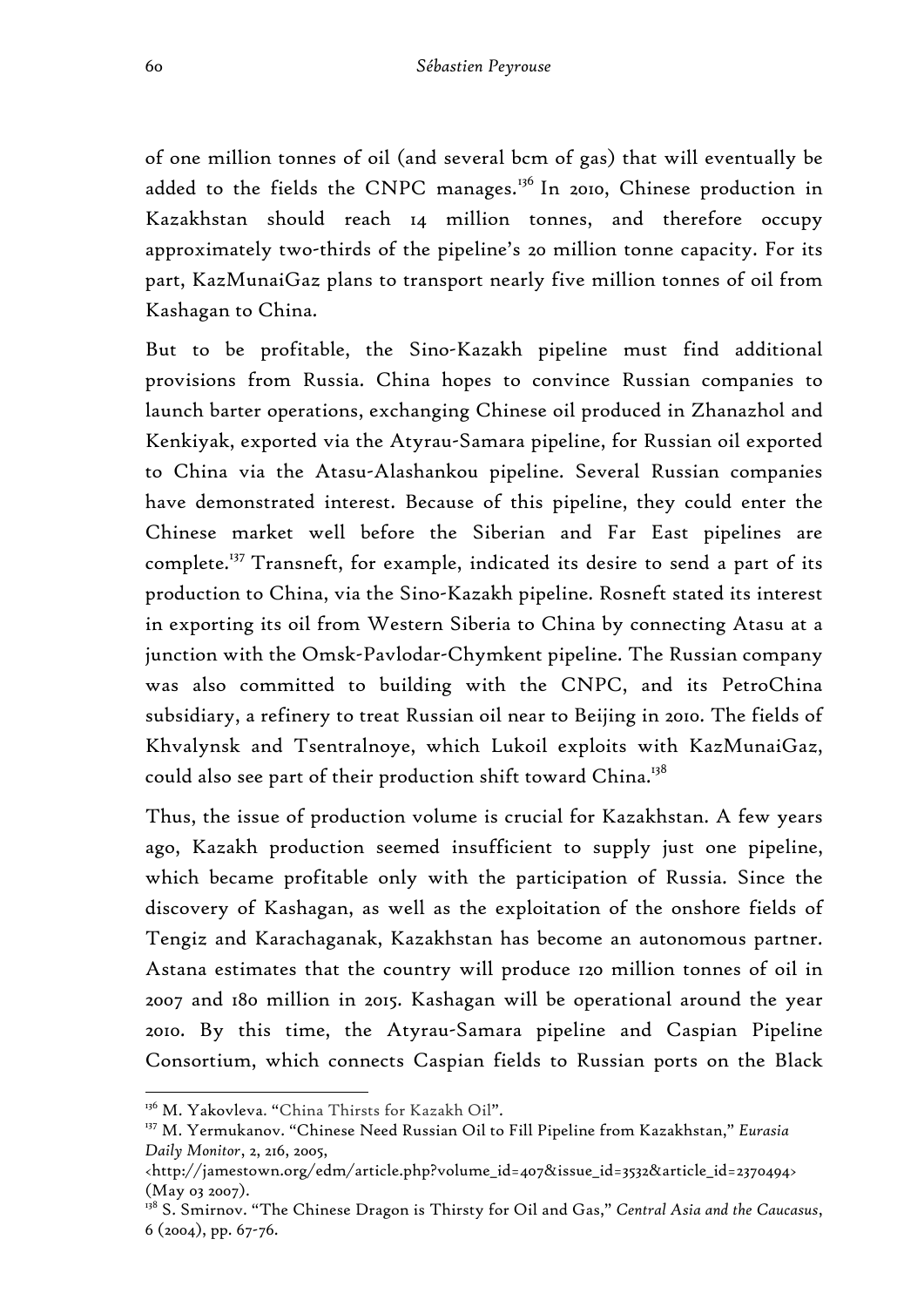Sea, will no longer be sufficient to export all of Kazakhstan's production. However, the Atyrau-Alashankou pipeline could be partially in competition with the Baku-Tbilisi-Ceyhan pipeline (Kazakh oil has arrived by tanker at Baku from the port of Aktau.)<sup>139</sup>

## B.3. The Future of Sino-Kazakh Oil Relations

China's rise to power on the Kazakh energy market seems to elicit increasingly sharp reactions from official circles. By fall 2006, several members of the Kazakh parliament were worried about China's many purchases of Caspian fields. Deputy of the Parliament Valery Kotovich, member of the presidential party Otan, declared that the country was losing its energy independence. He presented distorted figures, according to which China will soon control 40 percent of Kazakh oil production.<sup>140</sup> Faced with the reactions that the announcement of the purchase of Energy Nations caused, Energy Minister Bakhytkozha Izmukhambetov declared that he would do everything possible to block the project; which proved not be the case. The deputies also worried about the announcement made by Central Asia Petroleum (Jakarta), which seeks to sell its shares in the company MangistauMunaiGaz ( $115,000$  b/d) to China. In spite of these reactions, the authorities in Astana have done little to diminish their favor for Chinese investment in the country. At all costs, Kazakhstan wants to distance itself from Russia, which dominates the two principal export routes, Atyrau-Samara and the CPC. In addition, Astana did not appreciate the Kremlin's recent rejection of support for its project to buy a refinery in Lithuania. Russia also refused to increase the transport capacity of the CPC, which is likely to force Chevron Texaco to transport surplus production by rail instead of pipeline in the coming years.

The clearly Sinophile choice of the Kazakh authorities thus confirms that China will become a privileged partner of Kazakhstan; however, in its current state, Beijing cannot compete with the large Western companies that dominate the Caspian basin. Indeed, the consortiums Agip KCO and

1

<sup>&</sup>lt;sup>139</sup> Guo Xuetang. "The Energy Security in Central Eurasia: the Geopolitical Implications to China's Energy Strategy," *The China and Eurasia Forum Quarterly*, 4, 4 (2006), pp. 117-137.<br><sup>140</sup> "Kitaem vedetsia bol'shaia rabota po priobreteniu riada neftianykh kompanii,

rabotaiushchikh v Kazakhstane," [China tries to acquire several oil companies working in Kazakhstan], *Nomad.su*, November 2, 2006, <http://www.nomad.su/?a=3-200611020217> (April 17 2007).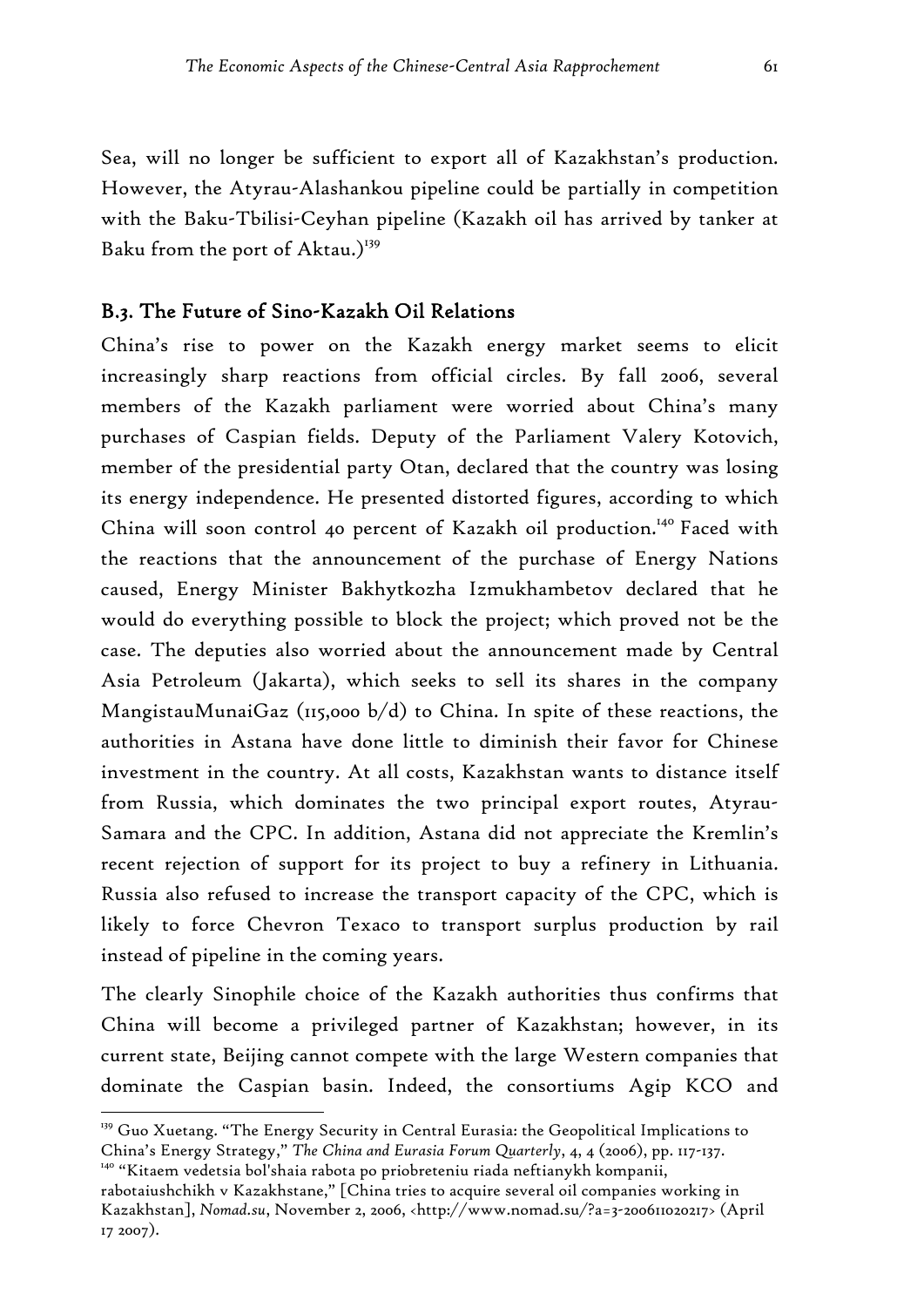Tengizchevroil possess 67 percent of the total hydrocarbon reserves in the country. In 2006, China managed approximately 24 percent of Kazakh production: Aktobemunaigaz (5.8 million tonnes, or ten percent), Turgai-Petroleum (three million tonnes, or five percent), Kumkol Resources (3.1 million tonnes, or five percent), and KarazhanbasMunai (2.2 million tonnes, or four percent.)<sup>141</sup> Even if the production figures of Chinese companies in Kazakhstan increases quickly, however, due to technical improvements, the exploration of still-undiscovered sites, and the strategic purchase of new fields, China's proportional share of total Kazakh oil production will decrease as the exploitation of Tengiz and Kashagan increases the size of the pie. For its part, Kazakhstan will play an increasingly important part in the supply of oil to China. In 2004, Astana represented less than one percent of Chinese supply, but it will reach five percent with the completion of the pipeline in 2011 (20 Mt out of the 400 that China will need to import). Still, in spite of this successful Sino-Kazakh cooperation, Central Asia will not be able to replace China's dependence on Middle Eastern oil.

# C. Other Chinese Projects in the Central Asian Oil and Gas Sector

Kazakhstan largely dominates Sino-Central Asian oil sector cooperation; however, some new and more modest partners, such as Uzbekistan, are starting to make their appearance known. With large Western companies being absent from the Uzbek oil market, China can more easily establish itself there, and hopes that the under-developed Aral Sea and Ustiurt Plateau areas will fulfill their potential. From the beginning of the 2000s, Kyrgyzstan tried to interest China in its few oil and gas fields, too. In 2002, Beijing announced its desire to invest 300 million dollars in fields located in the south of the republic in order to help enhance its own energy independence. CNNC and Kyrgyzneftgaz signed a cooperative agreement. 142 In 2004, Sinopec subsidiary, China's Shengli Oil Company, confirmed that it would participate in the reconstruction of Kyrgyzstan's outdated, eroding oil

<sup>141</sup> E. Djantureyeva. "Oil and Gas Producers Sum up the Results," *Kazakhstan International Business Magazine*, 1 (2006), <http://www.investkz.com/en/journals/46/70.html> (April 17 2007).

<sup>142 &</sup>quot;Natsional'naia neftianaia korporatsiia Kitaia i AO Kyrgyzneftegaz zakliuchili soglashenie o dobyche nefti na iuge Kirgizii," [The CNPC and Kyrgyzneftegaz signed a contract on extraction of oil in the South of Kirghizia], *Mineral.ru*, July 2002,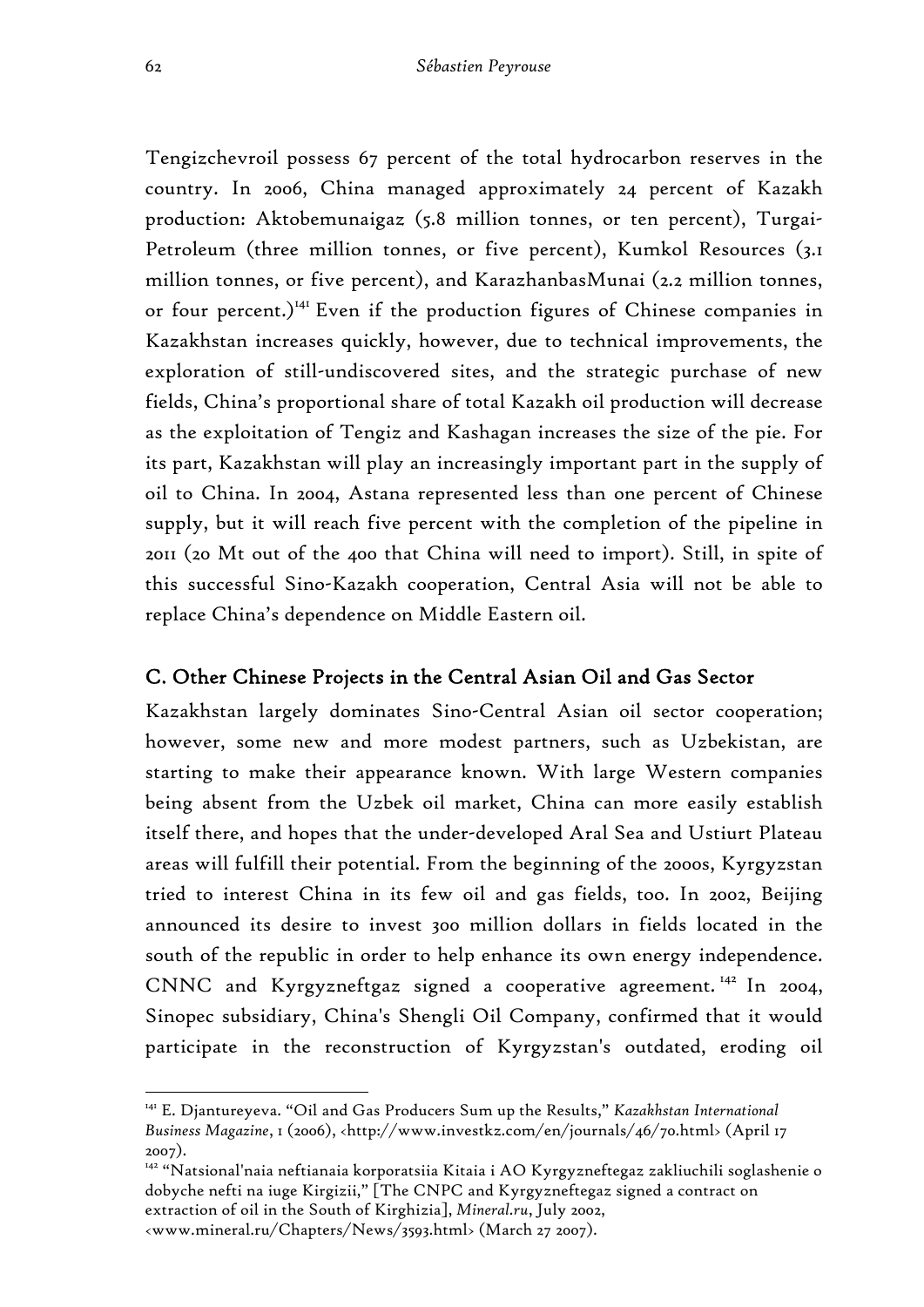wells.<sup>143</sup> Nevertheless, the majority of these projects remain on paper, and Sino-Kyrgyz cooperation has moved to other sectors. In the oil sector, Kazakhstan is therefore destined to remain Bejing's premier partner, with Uzbekistan following as a distant second. The gas issue is more complex because its transportation is much more expensive than that of oil. It also necessitates a favorable regional context, since many countries must agree to allow the gas pipeline to cross their respective territories. In spite of a challenging regional situation, Sino-Central Asian gas projects continue to grow, and could be finalized in the years to come if Kazakhstan, Turkmenistan, and Uzbekistan are able to agree among themselves to jointly sell their gas resources to China.

#### *Kazakh Gas*

1

Sino-Kazakh gas negotiations began in 2002 between Kazakh Deputy Prime Minister Karim Masimov and Chinese National Oil and Gas Corporation President Mi Fucai. The first feasibility studies examined the possibility of a connection with Turkmen gas via the Central Asia-Center gas pipeline, although the latter could then enter into competition with Kazakh gas.<sup>144</sup> In 2006, the Kazakh authorities signed an initial construction agreement with the CNPC and its PetroChina subsidiary. A new feasibility study will take place during 2007 and construction will begin in 2008. The gas pipeline will have a capacity of 10 bcm in 2009, and then expand to 30 bcm in 2012. Two routes are currently being studied, one southern (Chelkar, Kzyl-Orda, Chymkent, Almaty) and one through the center (Astana-Karaganda). The southernmost route appears to be the most profitable because it would also fulfill the need for gas delivery to energy-poor southern Kazakhstan. The new layout could join with the already-existing Bukhara-Tashkent-Bishkek-Almaty gas pipeline.<sup>145</sup> The gas would come from the Kazakh Karachaganak, Tengiz, and Kashagan fields, and maybe from Turkmenistan. In 2010, Kazakhstan hopes to produce nearly 50 bcm annually, of which half would be intended for the domestic market and approximately 20 bcm for export.

<sup>143 &</sup>quot;China emerges as a major energy player," *Alexander's Oil and Gas Connections*, 9, 17 (2004), <http://www.gasandoil.com/goc/news/nts43583.htm> (April 04 2007).

<sup>144 &</sup>quot;Kazakhstan-China gas pipeline study to be ready in 2004," *Interfax Kazakhstan*, October 10, 2003.

<sup>145 &</sup>quot;China, Kazakhstan mulling gas pipeline construction," *China Daily*, April 14, 2006,

<sup>&</sup>lt;http://www.chinadaily.com.cn/china/2006-04/14/content\_567792.htm> (March 28 2007).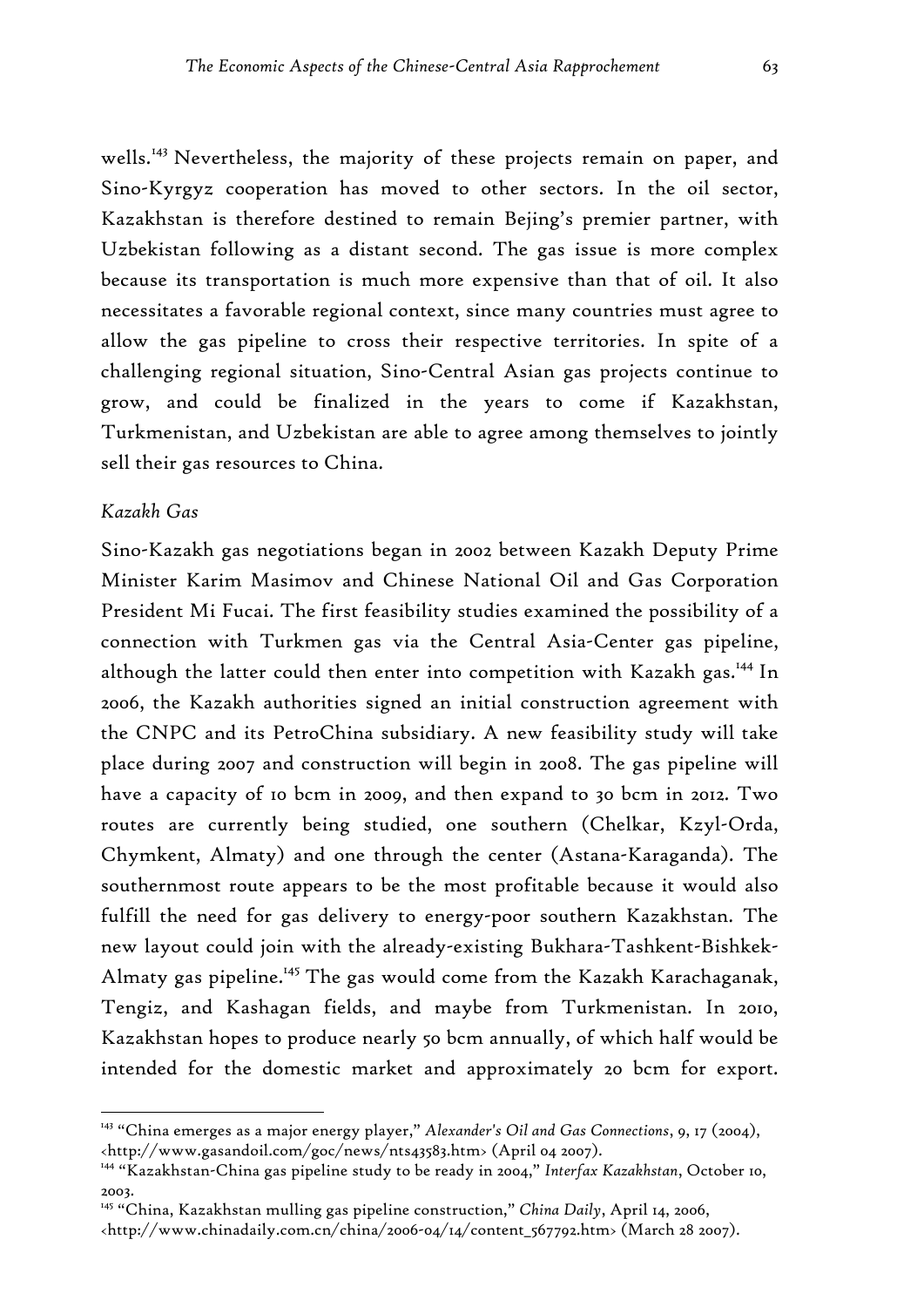These Central Asian gas pipeline projects have only made sense since China decided to build an intra-Chinese pipeline, the West-East Gas Pipeline. It goes from the Tarim Basin in Xinjiang (Lunnan gas field) to join Shanghai through Gansu, Ningxia, Shaanxi, Shanxi, Henan, Anhui, and Jiangsu over a distance of more than 4,200 km. The first section was started in 2003, and it was put in operation at the end of 2004. Plans exist to upgrade its capacity from 12 bcm to 17 bcm by 2007. The West-East Gas Pipeline will thus have sufficient capacity to accommodate a portion of Central Asian gas and to transfer it to Shanghai.

## *Turkmen Gas*

 $\overline{a}$ 

Since 1992, the Japanese firm Mitsubishi has proposed a Sino-Turkmen gas pipeline project in the hope that it would then join Japan from the Chinese coast. The subject was broached in 1994 during meetings between former Turkmen President Sapamurat Niyazov and Chinese Prime Minister Li Peng.<sup>146</sup> The CNPC prepared a preliminary feasibility study in collaboration with Mitsubishi and Exxon-Mobil, which envisaged a gas pipeline of almost 6,000 km able to transport up to 30 bcm each year from the Turkmen Dauletabad field to Shanshan in Xinjiang.<sup>147</sup> The excessive cost of this project—more than ten billion dollars—and the need for negotiations with several transit states contributed to its eventual shelving, although, since 1999, Kazakhstan has declared itself ready to become a transit country. At the beginning of the 2000s, the rising price of oil and gas, the growth of the exploitation of the Tarim Basin fields, and the construction of the West-East Gas Pipeline renewed interest in the project. Indeed, the CNPC argued that additional provisioning from Central Asia would make it possible to guarantee the profitability of the West-East Gas Pipeline in the event of failure of the Tarim fields.

In 2004, Turkmengaz and the China Petroleum Technology and Development Corporation signed a 14.5 million dollar contract to supply equipment for repairs of gas wells in Turkmenistan.<sup>148</sup> Debate over the East Asia Gas Pipeline started again in 2005, when Niyazov announced that he

<sup>&</sup>lt;sup>146</sup> T. Kellner, "La Chine et la nouvelle Asie centrale," Bruxelles, Groupe de recherche et d'information sur la paix et la sécurité (GRIP) (2002), p. 26. 147 "China launches massive gas pipeline campaign," *Oil and Gas Journal Online*, June 5, 2000.

<sup>&</sup>lt;sup>148</sup> "China emerges as a major energy player".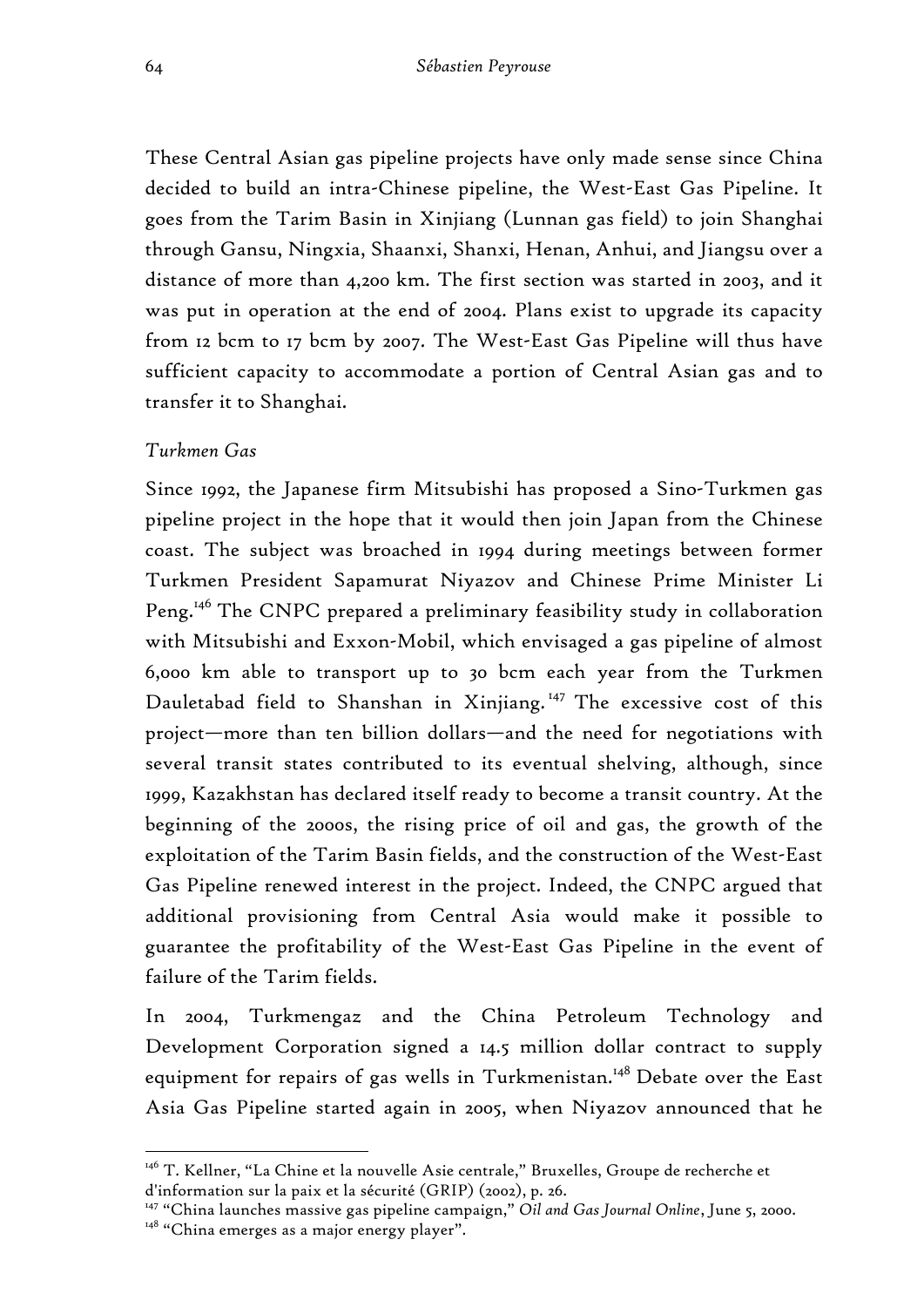had negotiated the price of Turkmen gas with Beijing at approximately 80 dollars per 1,000  $m^3$ , and discussed the construction of a pipeline to China through Kazakhstan and Uzbekistan. In 2006, Beijing demonstrated its goodwill to the authorities in Ashgabat by financing the restoration of the Seidi oil refinery. In April of the same year, during Niyazov's visit to Beijing, the two countries signed an energy agreement according to which Turkmenistan will deliver 30 bcm of gas to China in 2009, hoping to reach 50 bcm in 2010.<sup>149</sup> During his trip to China in December 2006, Nazarbayev made it clear that the Sino-Turkmen gas pipeline could pass through Kazakhstan to avoid Uzbekistan, which is considered too unstable.<sup>150</sup> In addition, China calmed Russian fears by reaffirming that it did not plan to take over areas intended *a priori* for Gazprom, but rather new fields in the Amu-Darya region. Negotiations must be held during 2007 to determine the methods of implementation of the agreement with regard to the construction of the gas pipeline, but also the exploitation of four oil and gas blocks on the right bank of the Amu-Darya River. In March 2007, the Import-Export Bank of China and the Turkmen State Bank for Foreign Economic Affairs signed two loan agreements totaling 26 million dollars for the purchase of drill material.<sup>151</sup>

#### *Chinese Investments in Uzbekistan*

1

Energy relations between the PRC and Uzbekistan became extensive only after Chinese President Hu Jintao's visit to Tashkent in June 2004. On this occasion, the CNPC and the state firm Uzbekneftegaz signed several projects confirming that the CNPC, which had already exported 80 million dollars of equipment necessary for the exploitation of ten wells, hoped to establish itself in Uzbekistan in a more significant way. For instance, the Harbin Xiandai Group set up liquefied petroleum gas and water meter factories in Tashkent. Sino-Uzbek cooperation in energy matters became more extensive in 2005, after the geo-strategic rapprochement that followed the events in

<sup>149 &</sup>quot;Turkmenistan: gas pipeline to China is ready," *Asia News*, August 22, 2006,

<sup>&</sup>lt;http://www.asianews.it/index.php?l=en&art=6997> (April 17 2007). 150 V. Socor. "Turkmenistan-China Gas Agreement Unrealistically Ambitious," *Eurasia Daily Monitor*, 3, 69, 2006, <http://jamestown.org/edm/article.php?article\_id=2370964> (April 17 2007).

<sup>151</sup> S. Blagov. "Itera Suggests Reviving Zarit Consortium for Caspian Exploration," *Eurasia Daily Monitor*, 4, 51, 2007,

<sup>&</sup>lt;http://www.jamestown.org/publications\_details.php?volume\_id=420&issue\_id=4035&article\_i d=2372001> (May 05 2007).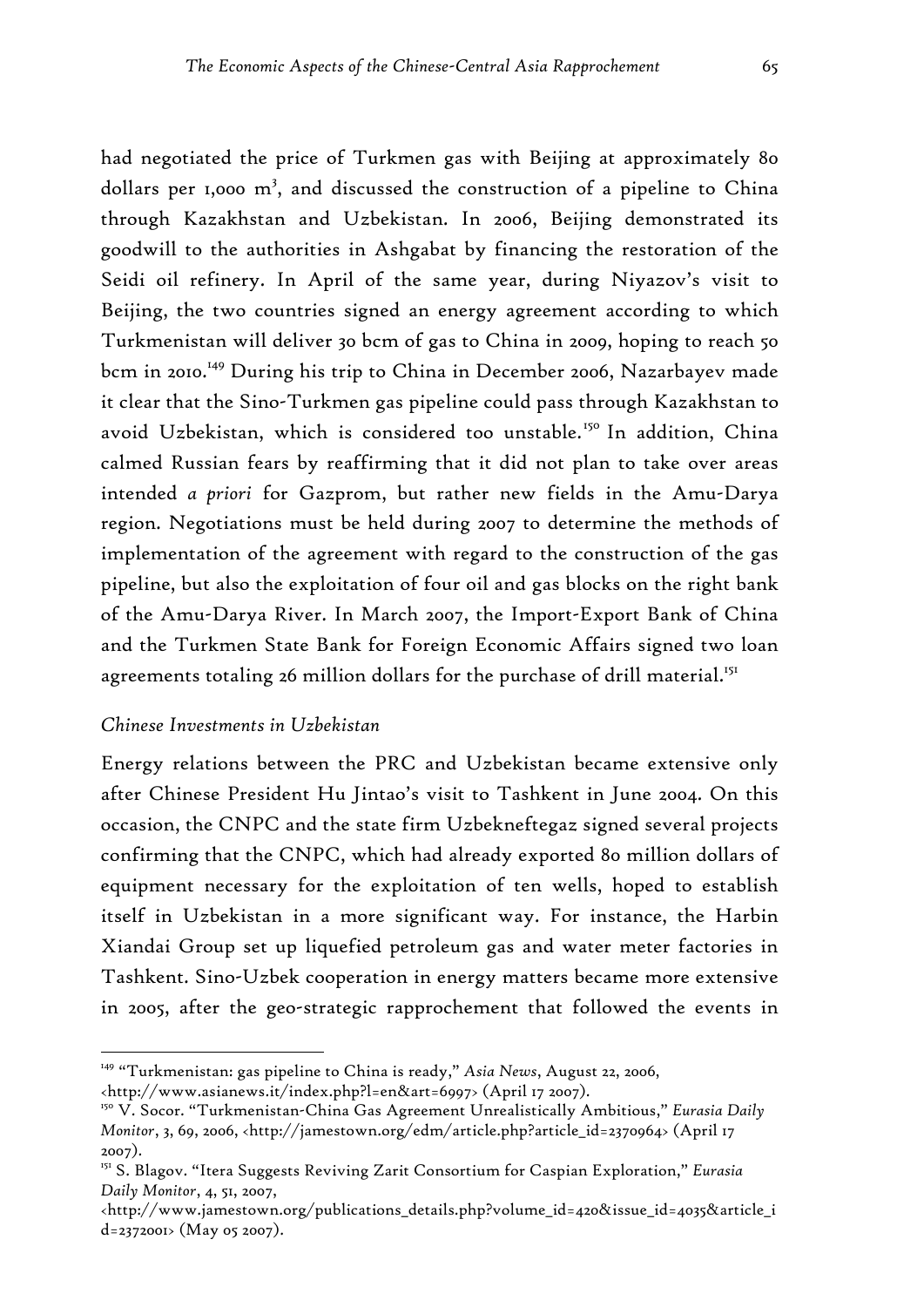Andijan. During Islam Karimov's visit to Beijing on May 25, 2005, the two leaders introduced several new projects.<sup>152</sup> The CNPC and Uzbekneftegaz signed an agreement instituting UzCNPC Petroleum, a joint venture responsible for exploration and the exploitation of oil-bearing fields in Bukhara and Khiva areas. It proposes up to 600 million dollars of investment in a score of small fields located in eastern Uzbekistan. Beijing also granted a 35 million dollar loan to Tashkent for the improvement of its oil and gas transport system. Another joint venture was created in July 2005 between Uzbekneftegaz and Sinopec to develop still non-operational wells and to explore fields near Andijan. An overall investment of more than 100 million dollars over five years was agreed upon, half of which was intended for exploration, with the other half slated for the redevelopment of old sites.<sup>153</sup> However, the project was suddenly abandoned in April 2007, without explanation from Uzbek or Sinopec authorities.<sup>154</sup>

This cooperation between the CNPC and Uzbekneftegaz continued in 2006 with two projects. The first was signed in June. One of the subsidiaries of the CNPC—CNODC—announced that it planned to invest 210 million dollars in Uzbekistan over the next five years for the exploitation of five gas and oil blocks located on the Ustiurt Plateau, the Bukhara-Khiva region, and in the Ferghana Valley. The drilling of about fifteen new wells and evaluations on a dozen others are also envisaged in several areas of the country. If prospects appear profitable, a joint venture will be established and a new contract of exploitation signed.<sup>155</sup> CNODC also committed itself to training the Uzbek personnel of Uzbekneftegaz for half a million dollars. The second agreement was signed on August 30, 2006, between the CNPC, Uzbekneftegaz, Lukoil, Petronas (Malaysia), and the National Company of South Korea. This production-sharing agreement stipulates that the international consortium in which these five companies take part will carry out the exploration of gas

refuses a project in Uzbekistan], *Ferghana.ru*, April 19, 2007, <http://www.ferghana.ru/news.php?id=5806&mode=snews> (May 05 2007).

<sup>&</sup>lt;sup>152</sup> T. Niazi. "The Ecology of Strategic Interests: China's Quest for Energy Security from the Indian Ocean and the South China Sea to the Caspian Sea Basin," *The China and Eurasia Forum Quarterly*, 4, 4 (2006), pp. 97-116. 153 Huasheng Zhao. "Central Asia in China's Diplomacy," in E. Rumer (ed.), *Central Asia.* 

*Views from Washington, Moscow and Beijing* (London/ New York, M. E. Sharpe, 2007), p. 168. 154 "Kitaiskii neftedobychik otkazalsia ot proekta v Uzbekistan," [A Chinese oil company

<sup>155 &</sup>quot;CNPC to Tap Oil and Natural Gas in Uzbekistan," *Xinhua News Agency*, September 3, 2006, <http://www.china.org.cn/english/2006/Sep/179963.htm> (May 05 2007).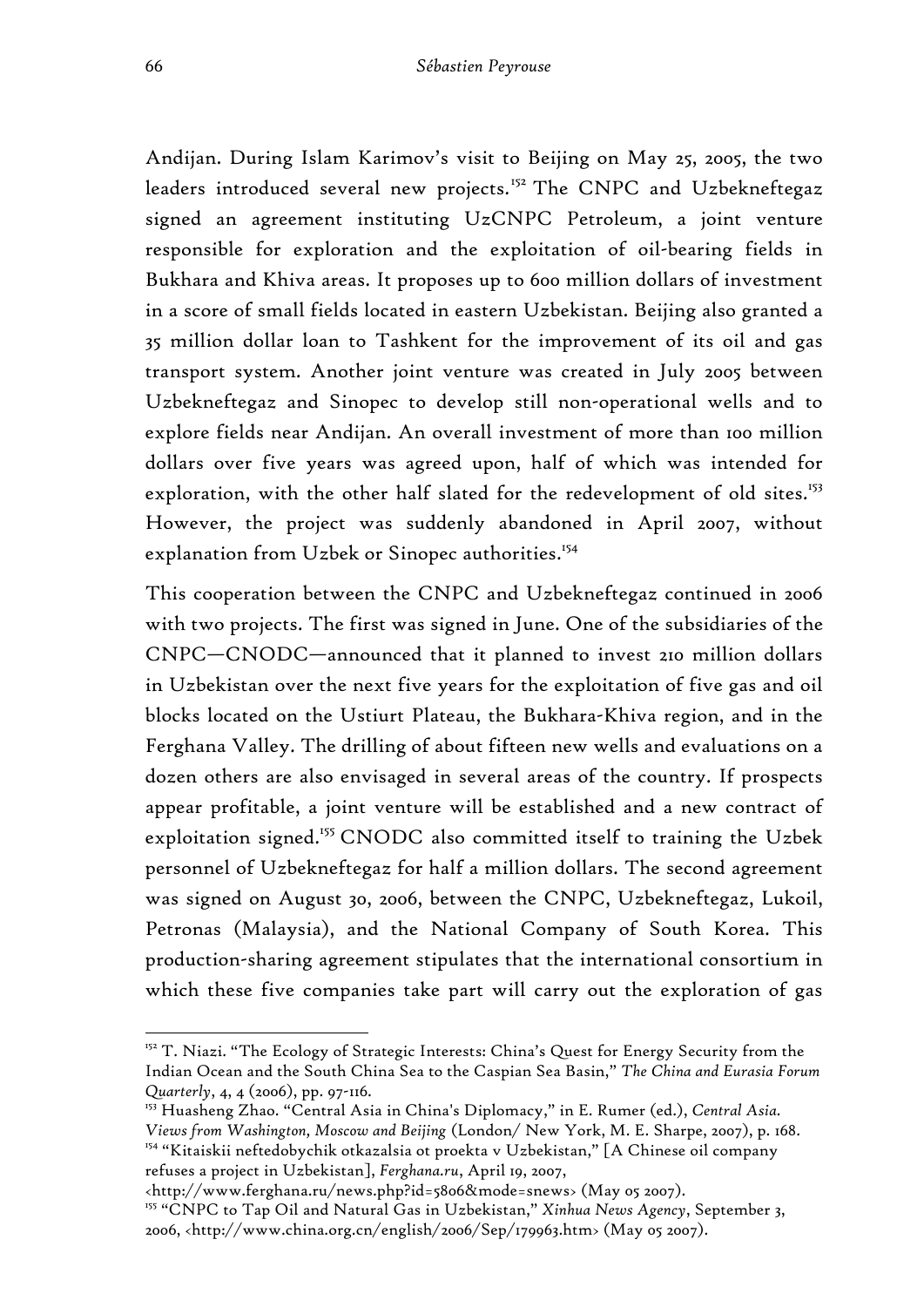and oil fields located in the Aral Sea for the next 35 years. Uzbekistan places many of its energy aspirations in these three under-explored areas—the Aral Sea, the Ustiurt Plateau, and the right bank of the Amu-Darya River.

### *The Sino-Central Asia Gas Pipeline Imbroglio*

China hopes to finalize its Central Asian pipeline project by the end of 2007. It is holding direct bilateral negotiations with Kazakhstan, but is struggling to find a viable solution for a Sino-Turkmen or Sino-Uzbek pipeline. In 2006, the Chinese authorities seemed to give preference to its Kazakh neighbor over Tashkent. Uzbekistan would then have lost an important market of transit duties and been at least partially marginalized from new export routes. However, the situation has dramatically changed since the April 30, 2007, meeting between Uzbek president Islam Karimov and Ma Kai, the Chinese minister of development and reforms. Tashkent and Beijing decided to sign an accord pertaining to the construction of a 30 bcm capacity, 530 km long pipeline.

Details remain unclear with regards to its path and construction. Two routes were proposed. The first, according to the experts at the Economist Intelligence Unit, would pass through the Ferghana Valley, then Kyrgyzstan, before entering China.<sup>156</sup> The advantage of this route includes the contract the CNPC signed with Uzbekneftegaz to exploit the Mingbulak field, located in the Namangan region, which would allow for the rapid export of this new production. The disadvantages include its passage through the mountainous regions of Kyrgyzstan, the fact that the main field of departure is not mentioned, and that it cannot depart from the Ferghana fields, which are too insignificant to warrant their own pipeline. Rather than pass through Kyrgyzstan, the second proposed route would pass through Kazakhstan. The pipeline would begin in the small town of Alata, 20 km from the Turkmen border in the Bukhara region, to join the already-existing Bukhara-Ural pipeline. Once in Kazakh territory, it will join the Sino-Kazakh pipeline east of Kumkol, that is to say the already-operational section that links to the Dostyk-Alashankou border post.<sup>157</sup> This second option seems more realistic.

<u>.</u>

 $156$  A. Krasinskaia. "Vse gazoprovody vedut v Kitai," [All gas pipelines lead to China], *CentrAsia*, June 4, 2007, <http://www.centrasia.ru/newsA.php4?st=1178259540> (June 09 2007). 157 "Novyi uzbeksko-kitaiskii gazoprovod budet prednaznachen dlia tranzita turkmenskogo

gaza," [The new Uzbek-Chinese gas pipeline is intended to transport Turkmen gas],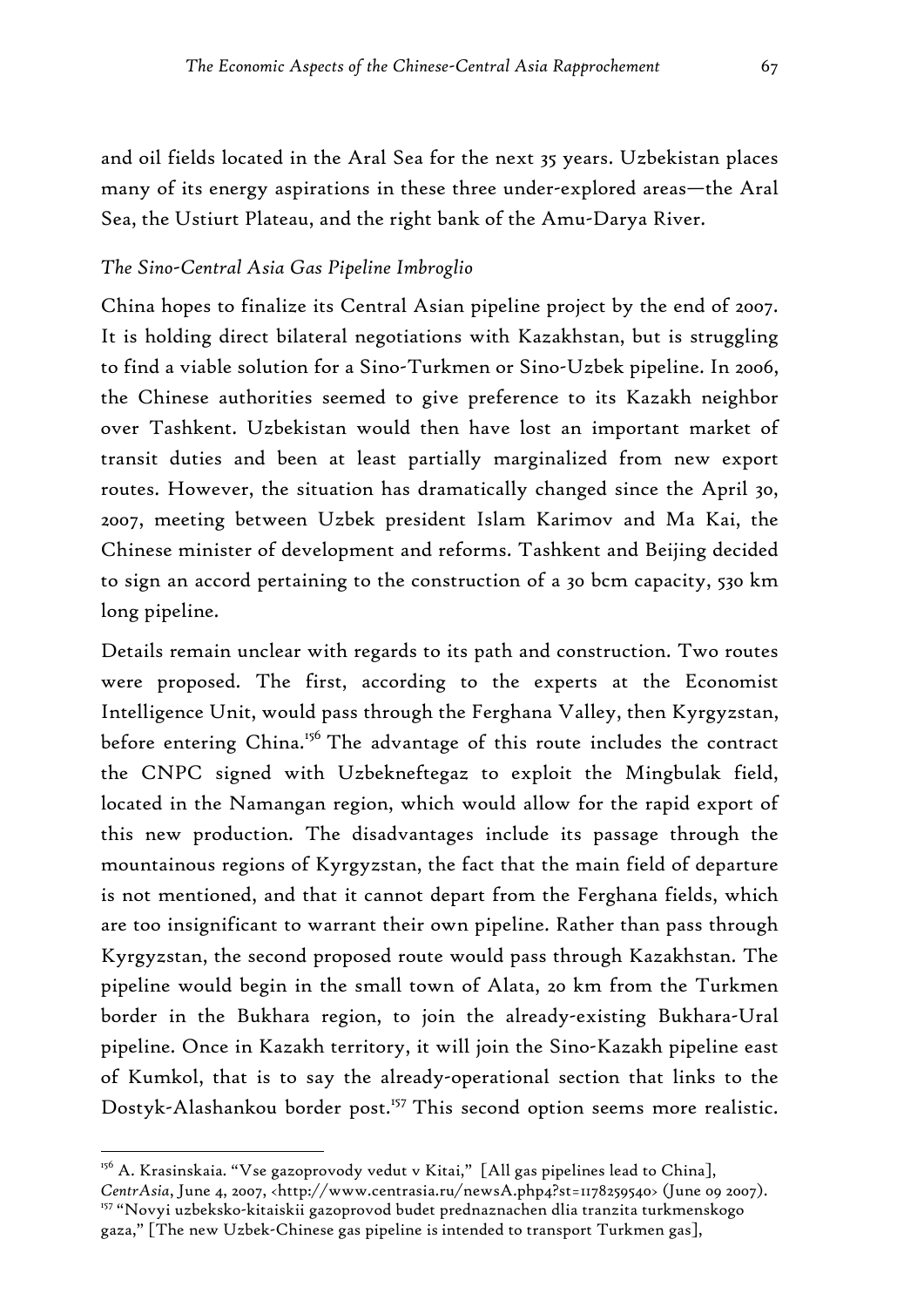From the technical point of view, it is restricted to a non-mountainous steppe region, which reduces its cost. From the logistical point of view, it uses already-functional structures to its advantage. In addition, the Turkmen-Kazakh growing alliance facilitates *a priori* this second solution.

On May 7, 2007, the Kazakh energy and natural resources minister, Baktykozha Izmukhambetov, confirmed Astana's interest but acknowledged that the route was still under consideration. The negotiations between the different countries concerned will therefore be arduous. The Sino-Uzbek working group, established in April, will present its opinion on a final route by the end of 2007. In addition, the signed contract was never precise on the subject of Turkmen or Uzbek gas in the pipeline. In 2006, Uzbekistan produced 62 bcm of gas, of which 50 bcm went on domestic consumption. Only 12 bcm were exported, 9 of these by Gazprom to Russia, the rest to Kyrgyzstan and Kazakhstan. A pipeline limited to Uzbek production therefore seems overly ambitious. Tashkent is not able to dedicate 30 bcm, or half of its total production, to China, especially as Gazprom expects 13 bcm in 2007. It is thus likely that this pipeline will be a collaboration between Uzbekistan and Turkmenistan. In 2006, the latter produced approximately 65 bcm, of which 40 bcm were exported by Gazprom and 10 bcm by Iran. Again, no evidence exists that 30 bcm is free to redirect. Uzbekistan and Turkmenistan risk becoming modus vivendi by sharing this future Chinese pipeline, which supposes rapid political rapprochement between Tashkent and Ashgabat, estranged for many years.

Moreover, Gazprom continues to establish itself in the Central Asian market, such as the three-state agreement signed on May 12, 2007 between the Russian, Kazakh, and Turkmen presidents, which announced the construction of a Caspian gas pipeline (prikaspii). Although its capacity will be initially limited to 10 bcm, the agreement confirms Russian supremacy in matters of Central Asian gas export and puts concurrent Chinese and Transcaspian pipeline projects at a disadvantage. If the Caspian project is confirmed, China, like the West, will have to content itself in the hope that the new gas fields in South Yolotan and Osman live up to their potential claimed by Ashgabat. However, on August 18, 2007, Chinese president Hu

*Ferghana.ru*, June 7, 2007, <http://www.ferghana.ru/news.php?id=5988&mode=snews> (June 09 2007).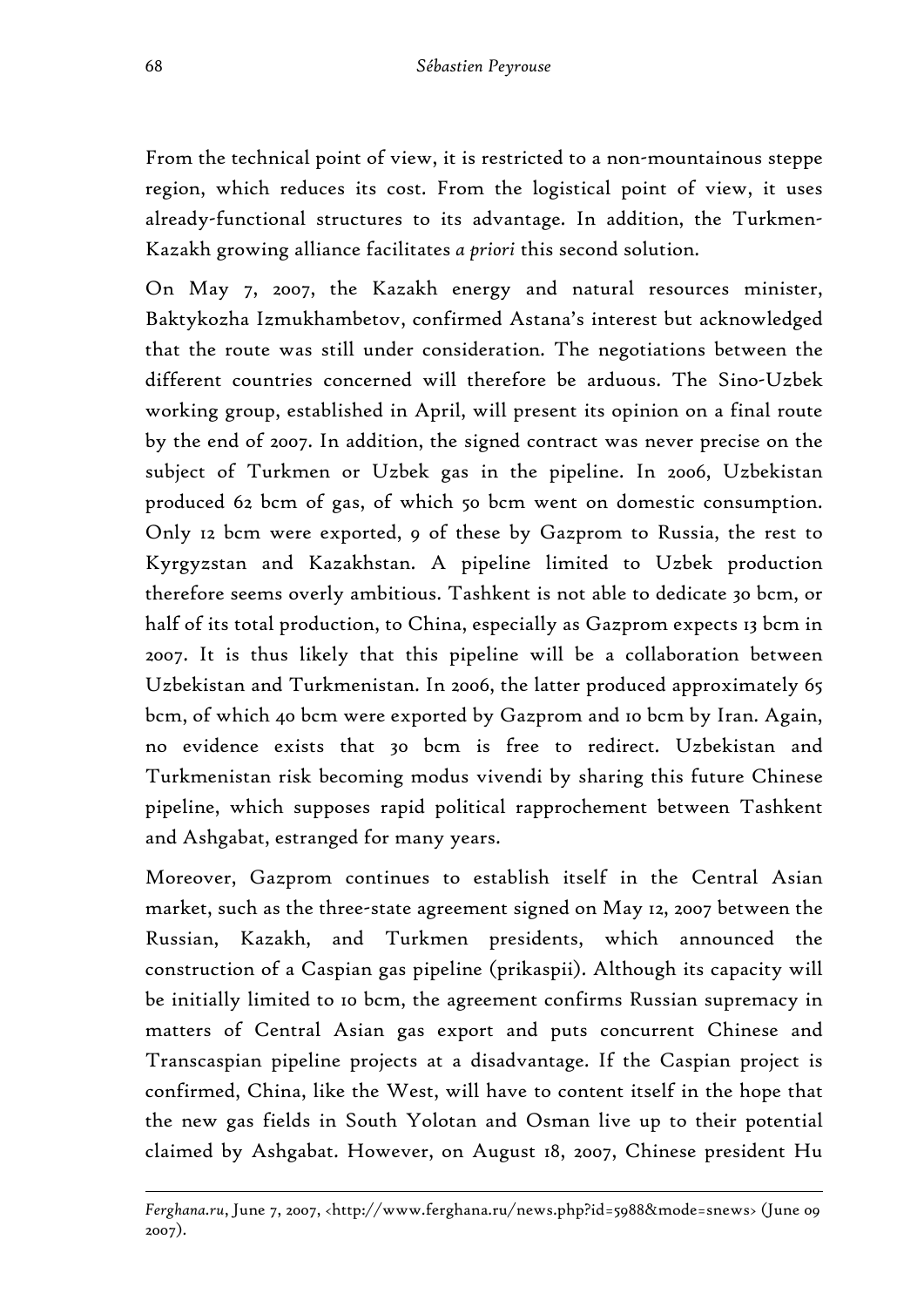Jintao and his Kazakh counterpart signed two important agreements in Astana. The first one concerned the extension of the Atasu-Alashankou oil pipeline: its final section which is to be completed by 2011, will link the Kenyiak fields to those in Kumkol, and thus directly connect Xinjiang to the Caspian Sea. The second deal related to the construction of the Sino-Kazakh-Turkmen gas pipeline, which will be managed in equal parts by KazMunaiGas and the Chinese company CNPC. Its cost is estimated at four billion dollars for a total capacity of 40 billion  $m^3$ . According to the map presented at the press conference, it will run from the Sino-Kazakh border post of Khorgos to the city of Chymkent, and then split into two branches. One will head towards Uzbekistan and Turkmenistan in order to transport up to 30 billion m<sup>3</sup> of Turkmen gas, as stipulated in the Chinese-Turkmen contract signed in April 2006; the other will link up to the Beineu field in Kazakhstan, and transport 10 billion m<sup>3</sup>.

These debates on Central Asian gas pipelines take place within a more global energy context. The vice director of Uzbekneftegaz, Shavkat Majitov, has recognized that China presents more attractive offers in terms of price than Gazprom, which refuses to this day to pay more than 100 dollars per 1,000  $m<sup>3</sup>$ for Uzbek or Turkmen gas. Thus, both Tashkent and Ashgabat have an interest in finding new buyers willing to pay the market price (like Iran in its purchases of Turkmen gas) or, more mundanely, convince Gazprom to accept higher tariffs. China will therefore be able to serve as an alibi to Central Asian states seeking to put pressure on Moscow. Moreover, the Sino-Turkmen gas pipeline project is in direct competition with the objectives of Russia, which continually reaffirms its sole control over Turkmen exports, by the terms of their April 2003 agreement. In addition, Moscow wishes to sell its own gas to China, and to build a new pipeline increasing Russian gas flowing to China to 80 bcm, to be finished in 2011. Thus for the first time, Russian and Chinese interests in Central Asian gas could be in direct competition.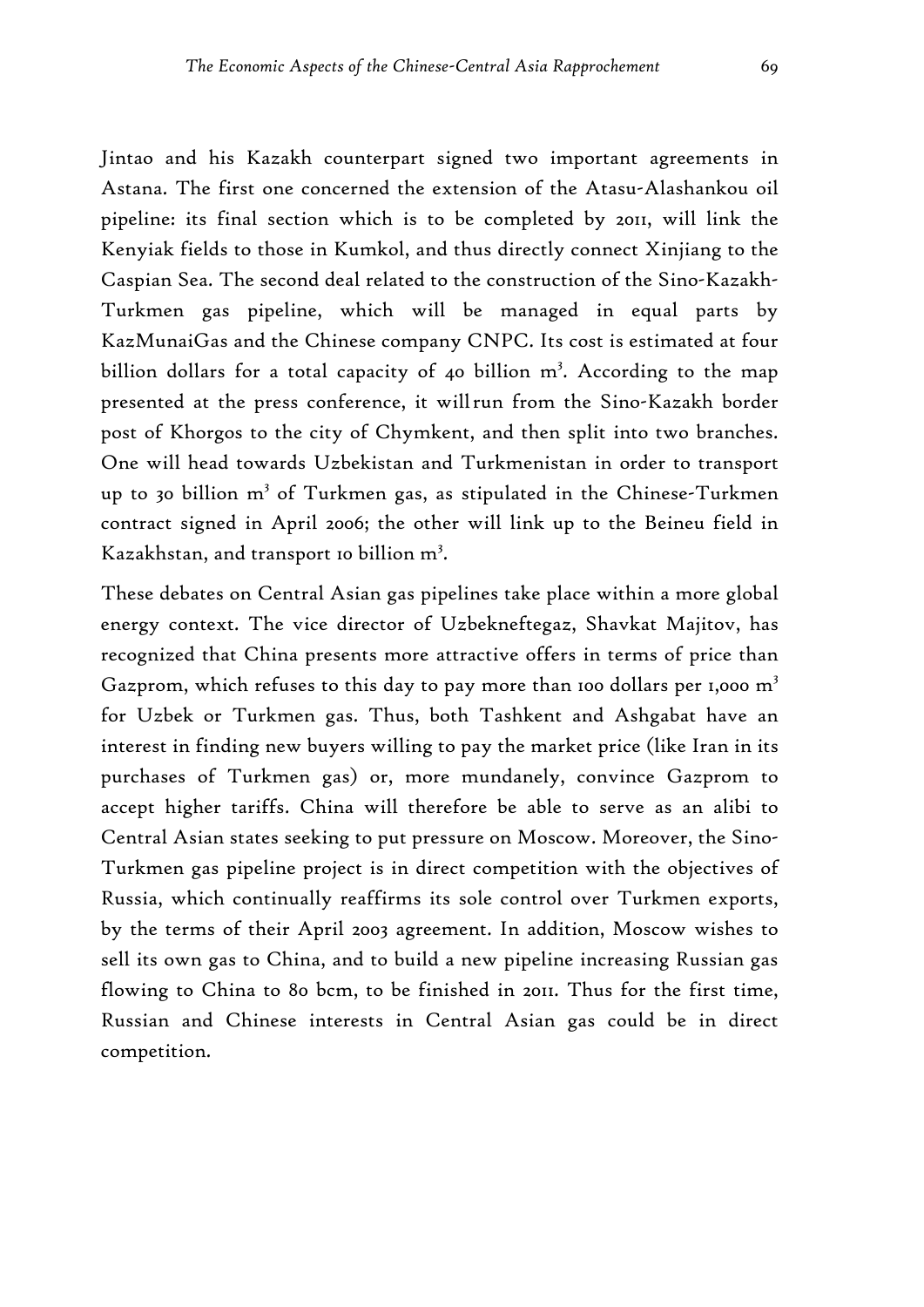# Conclusion

China's economic presence in Central Asia is very multi-faceted. Beijing seeks to establish itself in as many sectors as possible with an eye to occupying the many economic vacuums left by the collapse of the Soviet Union. In the sphere of hydrocarbons, it is improbable that China will completely make up for lost time. Despite its political purchases of fields, it cannot become one of the major players on the Kazakh oil market with neither Tengiz nor Kashagan under its control. It has succeeded, however, in several years, in implanting itself on numerous onshore sites. Today, more than twenty percent of Kazakh oil production is Chinese. It also demonstrated its tenacity in constructing the Atyrau-Alanshankou pipeline, which many observers dismissed as too costly and too complex to finish, and will benefit in a few years from a direct liaison with the Caspian Sea. Though late in its arrival in the Central Asia energy market, China proves that it has the capacity to become an important regional actor, and it now seems poised to capture large parts of the Uzbek and Turkmen markets, which are less competitive and more neglected by large Western companies compared to Kazakh markets. China's increasing presence in the Central Asian energy market could gradually set the stage for an energy rivalry between Asia and Europe. The European Union, the United States, large Western oil companies, and China have increasingly conflicting interests in Central Asian hydrocarbons. Asia's booming economy will likely pull energy flows from the center of the continent toward Asia, even if such a result remains, for the moment, still virtual and late in its arrival on the Western radar.

For the time-being China finds itself more or less in agreement with Russian firms. The two powers are not in concurrence with one another, each having its own sphere of activity, but this situation could rapidly evolve in years to come. Both have a paradoxical vision of the Central Asian energy market: it is important for them politically and commercially, but it does not affect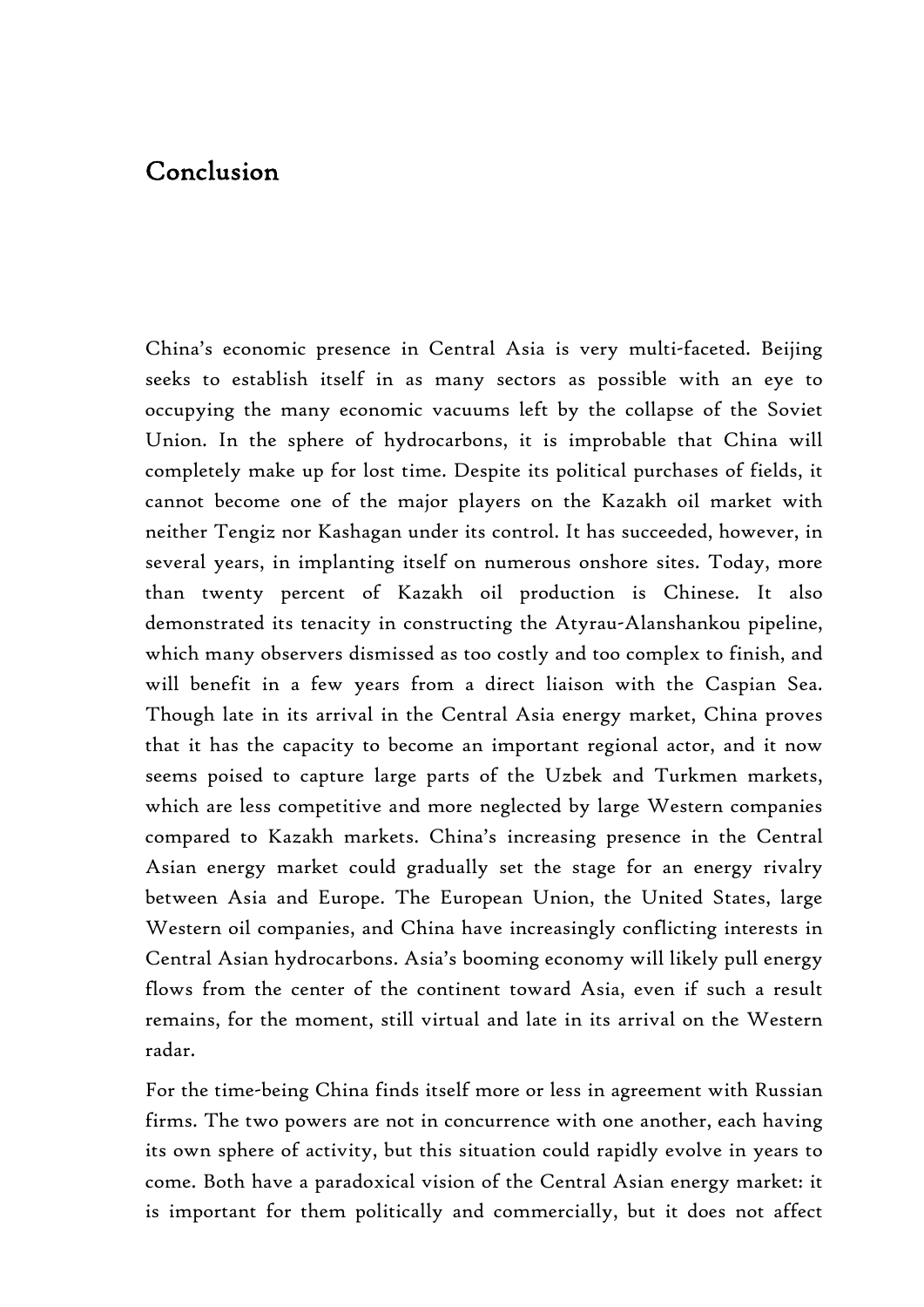their vital economic and strategic interests. Indeed, China will not be able to eliminate its dependence on the Middle East through Central Asian oil and gas, and Moscow has its own hydrocarbon riches, which it seeks to preserve by controlling Central Asian exports. However, Moscow and Beijing are on the same page when it comes to gaining economic and political influence. Both pragmatically try to reinforce their political leverage over weak Central Asian states through their growing economic presence. Such a strategy is made easier by the two countries' large, state-run energy companies, which are an extension of official political interests. Russia remains, for the moment, more present in Central Asia than China is, but this domination has been somewhat reduced. Thus, if China is not destined to become the premier actor on the Central Asian hydrocarbon market, it will soon, if not already, have more influence than Moscow in other crucial sectors, such as trade.

With the Sino-Central Asian trade boom over the last years, China is now second only to Russia among Central Asia's trading partners—well ahead of Iran and Turkey. In fact, in the three countries with which it shares borders, the volume of trade is already equal to that of Russia, and even superior when taking into account the importance of border trade and contraband. Recent developments, which are bound to increase in magnitude in the coming years, entail numerous changes for Central Asian societies. They will benefit from consumer products that are more fitting to the low standard of living of their populations, but which are also capable of satisfying the growing technological consumption needs of the middle classes, in particular in Kazakhstan. The massive influx of Chinese products will give the peoples of Central Asia the opportunity to reassume their traditional role as a transit culture by exporting goods as far away as Russia, as the Kyrgyz and Uzbek migrants situated in Russia are already starting to do.

The long-term implications of China's engagement for landlocked Central Asia in terms of transit and transport will partially determine the future of the region. Chinese investments in infrastructure like hydroelectricity, transport, and telecommunications will enable all the Central Asian states to escape from the increased isolation that they have experienced after the disappearance of infrastructure networks dating from the Soviet era. In the development and opening of Central Asia, China seems destined to play the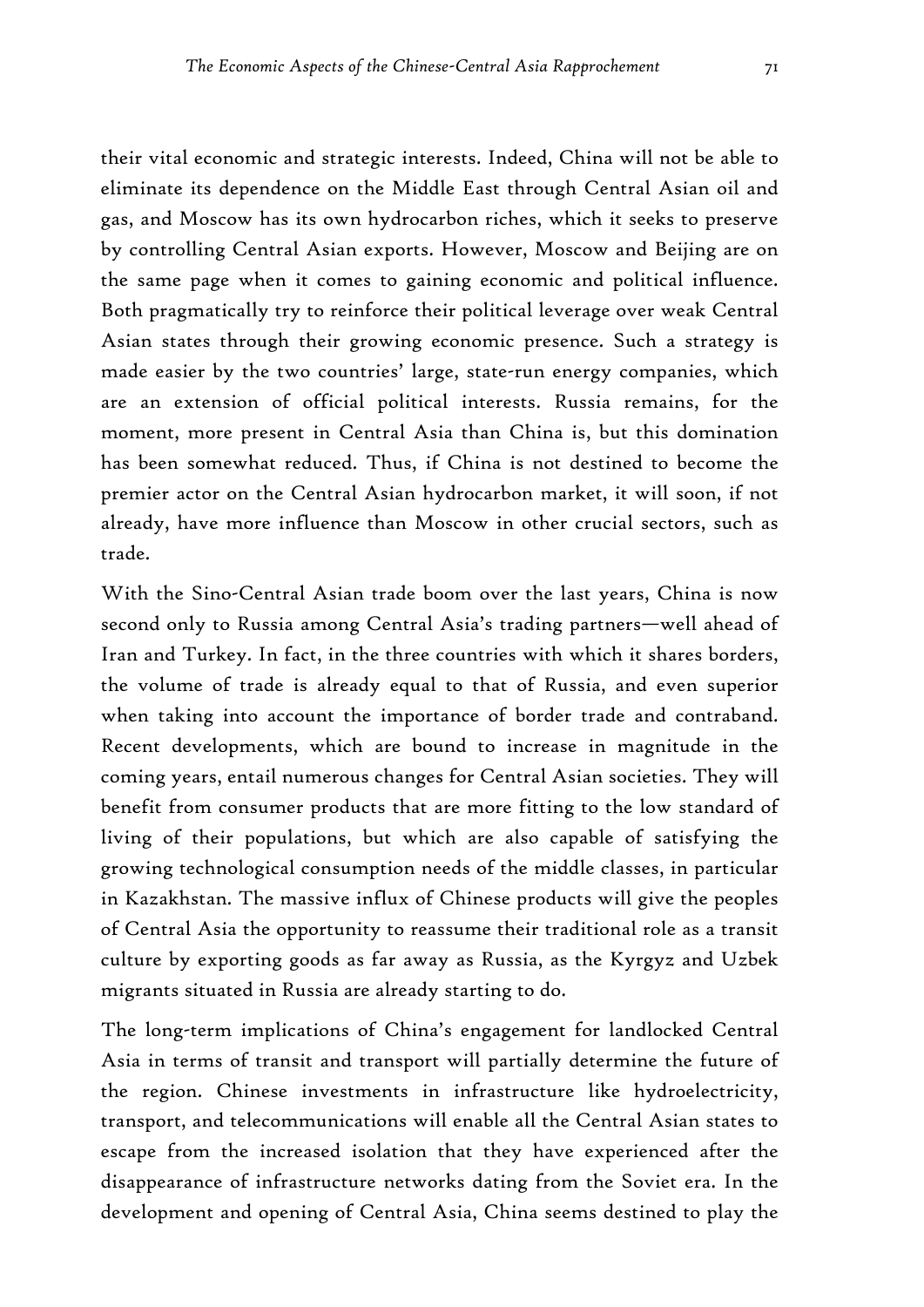same major role in the South of Central Asia in the 21st century that Russia played in the North in the  $19<sup>th</sup>$  and  $20<sup>th</sup>$  centuries.

In terms of geopolitics, China may also rapidly replace Russia in its role as the dominant regional power facing the West. Thus, pipeline projects running westward to Europe, like the Transcaspian, could be considered as a threat by Beijing, as they are today by Moscow. The increased presence of China in Central Asia would also probably undermine several goals that the United States and the European Union have set themselves concerning energy security (oil, gas, and uranium), international stability, and democratization. In addition, Russia's and China's refusal to liberalize civil society could have a fundamental impact in Central Asia, meaning a strengthening of Islamism. The spreading of Islamist messages in Muslim societies since the Iraq war and the chronic instability of neighboring Afghanistan make already weak and corrupt Central Asian states, which enjoy little support from their societies, particularly vulnerable. The absence of a strong Western presence in the region, which both Moscow and Beijing refuse, could thus contribute to the heightening of regional instability.

Furthermore, the development of Sino-Central Asian relations, such as it is now taking shape, also entails the possibility that the economies of Central Asia will be encouraged into restrictive specializations: by being nearly exclusively exporters of raw materials, the new states run the risk of having their last processing industries disappear. Such a limited specialization coupled with the continued de-industrialization of the area could be factors of social destabilization, since they may well accelerate the rapid pauperization of the lower strata of the population. It therefore remains to be studied how the Central Asian societies will manage, in the years to come, the everincreasing Chinese presence and evolutions in ways of life, economic development, and political and cultural influence that Beijing will exert over Central Asia. In all the cases, whatever the negative or positive consequences, with this massive economic presence of China in Central Asia, Beijing now represents the most credible economic alternative for the states of Central Asia to free themselves from Russian tutelage.